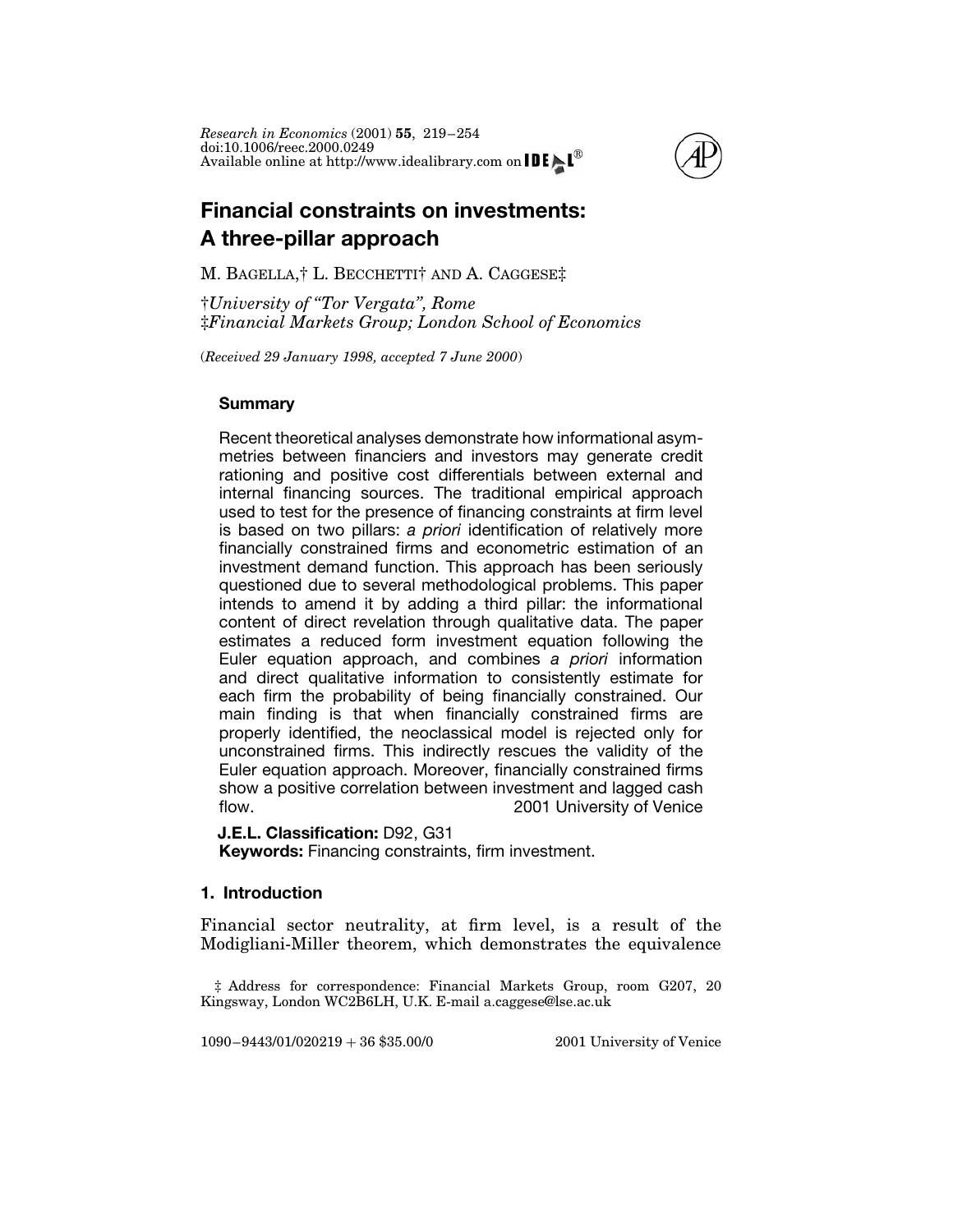of internal and external firm financing sources. This theorem cannot be reconciled with some stylized facts of economic reality such as: i) abnormal common stock returns at the announcement date for firms issuing equities, convertibles or bonds; ii) changes in a firm's market value after changes in its dividend policy; iii) cost differentials between internal and external financing sources and credit rationing. A microfoundation for these phenomena is provided by the asymmetric information literature, which postulates the existence of informational advantage of managers over financiers about the quality of investment projects. Asymmetric information models predict the existence of a cost differential and even rationing when external finance is represented by bank debt [\(Stiglitz &](#page-25-0) [Weiss, 1981;](#page-25-0) Besanko & Thakor, 1986; [Milde & Riley, 1988\)](#page-25-0) and new equity issues [\(Myers & Majluf, 1984](#page-25-0) & [Fazzari, Hubbard &](#page-24-0) [Petersen, 1988\)](#page-24-0).

Several empirical papers confirm the existence of financing constraints suggested by these theoretical models. In order to do so, they test for the additional power of the availability of internal finance in explaining firm investment decisions. Their approach is based on two pillars: i) *a priori* information on the relevance of financing constraints for subgroups of firms selected according to size, age and access to financial markets; ii) econometric estimates of an Euler equation or of an investment demand function derived from the solution of a standard neoclassical investment model.

These contributions find that constrained firms reject the neoclassical model because of investment's excess sensitivity to cash flow, as predicted by the presence of financing constraints. However, these analyses are riddled with unsolved methodological problems ([Chirinko, 1993; Gilchrist & Himmelberg, 1995;](#page-24-0) [Schiantarelli,](#page-25-0) [1996\).](#page-25-0) As a consequence, this finding is not conclusive, because the financing constraints hypothesis cannot be distinguished from the alternative hypothesis which states that *a priori* information is not related to financing constraints and that cash flow is just a proxy for unobservable future investment opportunities.

Given the abundance of contributions that nevertheless adopt the cash flow-investment empirical approach, it seems evident that adding information from a third pillar—direct revelation of financial problems from qualitative data—may be decisive in increasing the reliability of firm level tests of financing constraints. This will be done by using the ''Mediocredito'' dataset containing qualitative and three-year balance sheet data for 3852 Italian firms, and a restricted sample, which merges ''Mediocredito'' and ''Centrale dei Bilanci'' datasets, containing qualitative and 13-year balance sheet data for a subset of 891 firms.

We think that the application of this methodology to our data is of particular interest given the nature of the sample used and the specific features of the Italian industrial and financial system.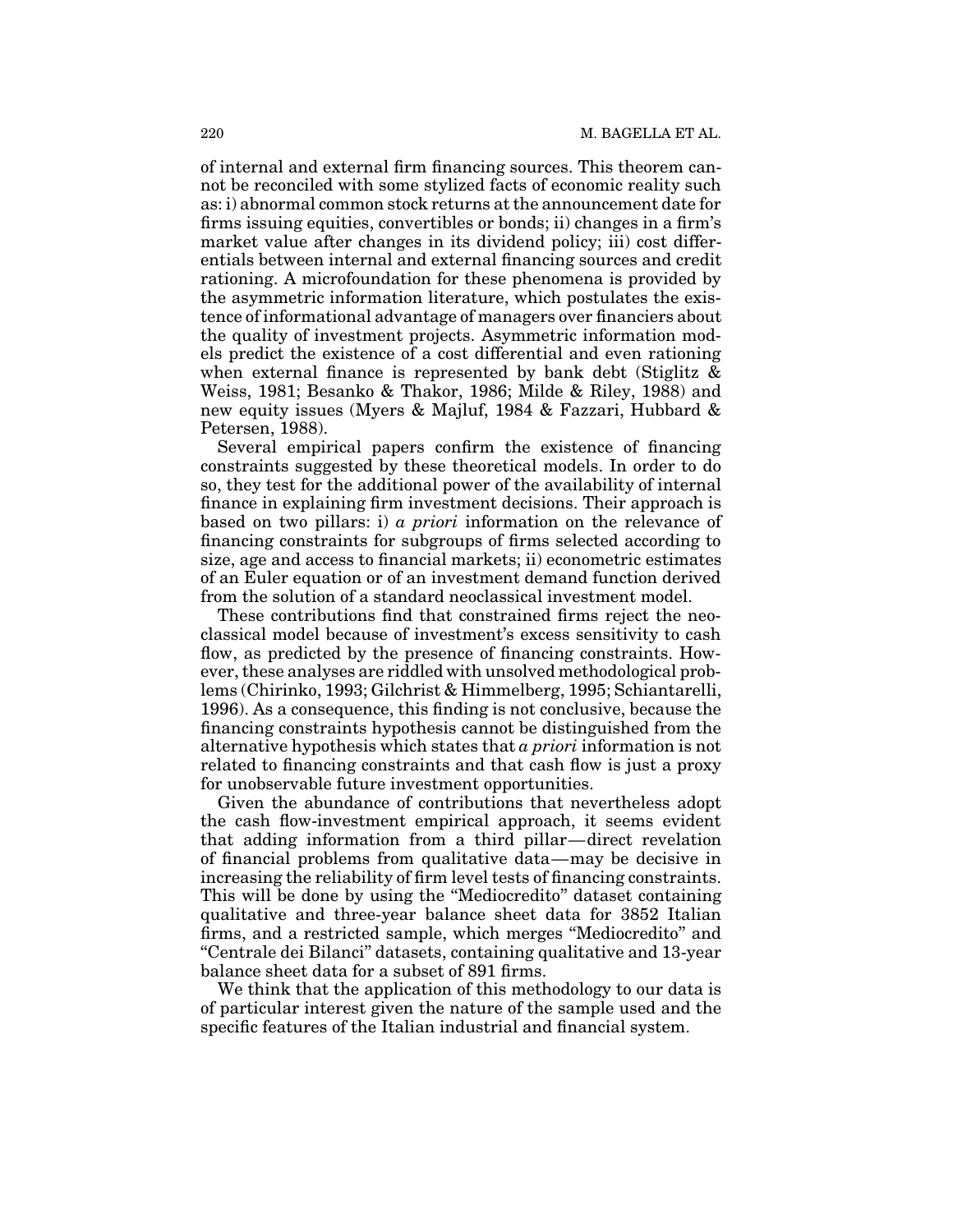#### FINANCIAL CONSTRAINTS ON INVESTMENTS 221

This sample is unique because it focuses on small and medium firms not quoted on the stock market, starting from firms with more that 10 employees and one billion lira of turnover (less than 700 000 U.S. dollars). These very small firms are more likely to face financing constraints, like credit rationing or very high cost of non-collateralized debt, but are almost never considered in firm level studies which, as [Gertler and Gilchrist \(1994\)](#page-24-0) note, focus exclusively on publicly traded companies. We have access not only to detailed balance sheet data of these firms for 13 years, but also to direct information about their problems in financing investments. Hence, this paper is one of the few† that try to verify directly whether or not higher investment-cash flow sensitivity is really related to financing problems.

The Italian industrial system, in a comparison with some benchmark OECD countries, appears heavily downsized,‡ with a high ownership concentration. Many firms are family owned and when they are not, management independence is low. Firms' leverage is high as bank loans are the main, if not the only, source of external finance. This is due to: i) the heavily biased fiscal distortion toward debt financing (a combination of interest payment allowances and double taxation on firm profits); ii) the relatively modest role of the stock market which can be inferred from the low stock market capitalisation (1/10 of that in the U.K. in 1995); and iii) the almost non existent private bond market crowded out by the more liquid market of Treasury bonds (the market value of bonds listed by domestic private sector was in 1995 less than 1/60 of that in the U.K.).§

This general framework is necessary for understanding why also the relationship between finance and innovation in Italy may be quite different from that of the main OECD countries. There are no innovating firms in high cash flow sectors such as

§ This makes the Italian system a perfect case of credit view where all of the three [Kashyap-Stein \(1993\)](#page-25-0) requirements are met (price and wage rigidities, firm dependence from bank loans as the unique source of external finance and reduced independence of bank financing sources, all subject to strong reserve requirements, from movements in policy rates decided by the Central Bank).

<sup>†</sup> For example [Kaplan and Zingales \(1998\)](#page-25-0) carry out a more detailed analysis of the 49 low dividend firms identified as constrained by [Fazzari Hubbard and](#page-24-0) [Petersen \(1988\),](#page-24-0) and show how in 85% of firm-years direct data exclude the presence of financial constraints for them.

<sup>‡</sup> The main rationales for this phenomenon are that upsizing is prevented by several costs such as i) the need for more transparency in a system where tax evasion is widely spread and ii) problems of coordination and control that new equity partners would generate in small family controlled firms. Downsizing is also recognised to have relevant private and public costs for the Italian industrial system such as more financial constraints and higher difficulty in transmission of human capital across generations. (De Cecco-Ferri, 1997; [Bagella-Becchetti-](#page-24-0)[Caggese, 1996\)](#page-24-0)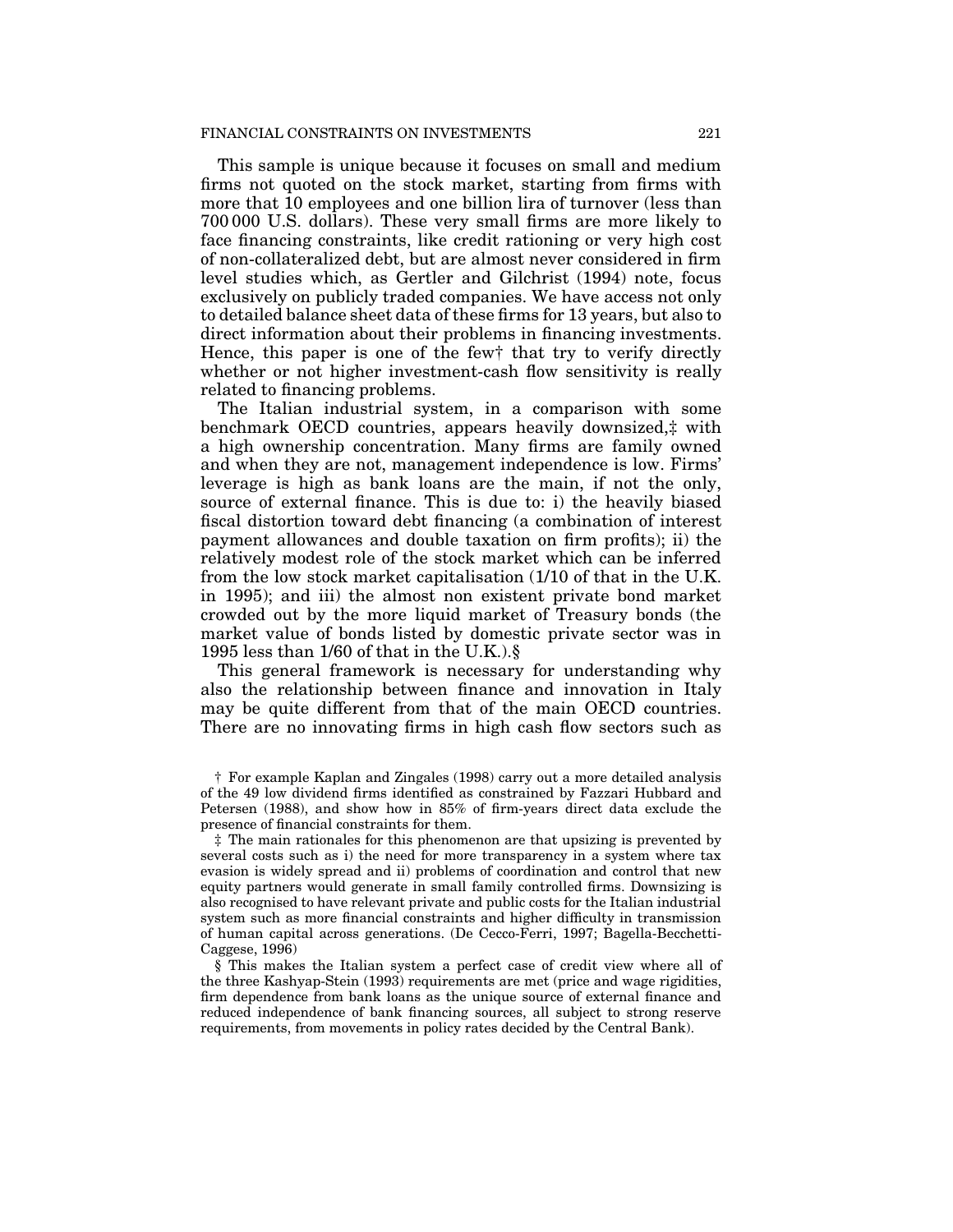pharmaceuticals and chemicals. Most innovating firms are either niche pharmaceutical, niche chemical or mechanical equipment firms. In both cases they are generally much smaller in size and invest in product and process innovation. Italian innovating firms therefore have a comparatively higher external finance requirement than innovating firms in Japan or in the U.K.†

From a theoretical point of view, the need for more sector specific knowledge in innovating sectors is supposed to increase the gap between the cost of internal and external finance when unspecialized financiers provide the latter. This stimulates the birth of internal (venture capital) financiers à la Bernanke  $\&$ [Gertler \(1990\)](#page-24-0) which develop sector specific knowledge and help to eliminate the financial constraint differential between innovating sectors and other sectors in equilibrium. This does not occur in Italy because: i) the "equity dilution syndrome" in family owned firms is a strong barrier to equity participation from external financiers (see [Tables A1.1](#page-25-0) and [A1.2 i](#page-27-0)n Appendix 1); ii) the creation of a market for venture capital financiers is not encouraged by the tax system which was heavily biased (at least until the October 1997 fiscal reform) toward debt financing.

This paper aims to measure the consequences of these features of the Italian financial and industrial system on firms' financing constraints and is organised as follows: Section 2 justifies our (three-pillar) methodological choice compared to the traditional two-pillar empirical approach used for estimating financial constraints at firm level. Section 3 explains the methodology adopted in identifying financially constrained firms using direct qualitative information and comments on the empirical findings. Section 4 presents the estimates of the dynamic model of investment for constrained and unconstrained firms.

## **2. The choice of methodology**

The empirical literature on the two-pillar approach to financial constraints on investment is based on a joint test of two distinct hypotheses (henceforth H1 and H2):

- $\bullet$  H1) Some observable characteristics of firms (size, age, affiliation to group, etc.) are related to how likely they are to be financially constrained.
- H2) Financially constrained firms, selected according to these characteristics, reject the neoclassical model of investment

† This explains why the *a priori* identification of R&D firms as more financially constrained firms is a particular consequence of Italian financial system imperfections [\(Bagella and Becchetti, 1996\)](#page-24-0).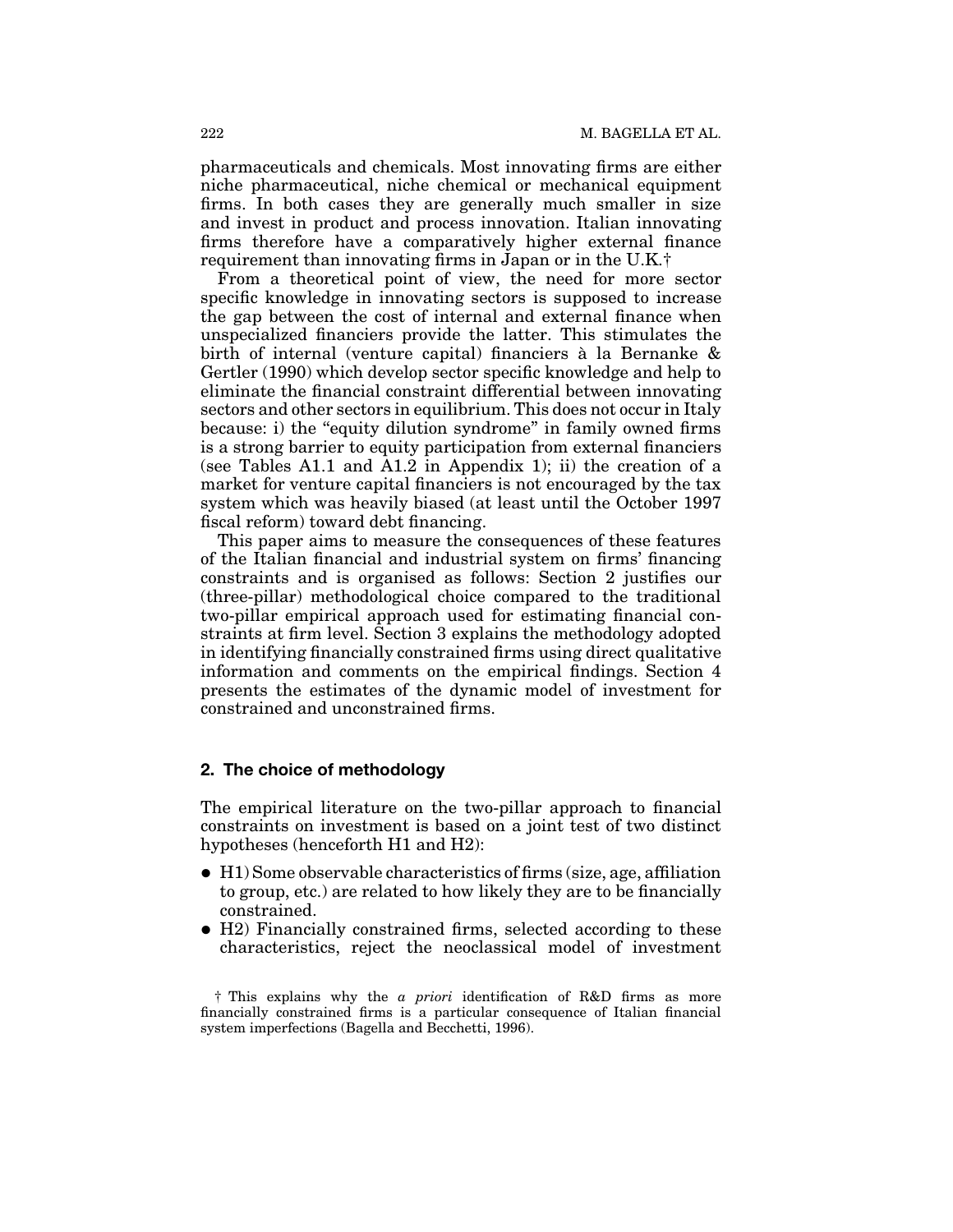because their limited access to external finance prevents them from investing optimally when internal finance is not available.

To perform such a joint test, this literature follows three main methods: i) a direct estimate of an investment demand function obtained from first order conditions of the basic model where the shadow value of capital (marginal Tobin's *Q*) should be one of the regressors and is proxied by the average Tobin's *Q* [\(Fazzari, Hubbard & Petersen, 1988,](#page-24-0) for the U.S.A., [Hoshi,](#page-24-0) [Kashyap & Sharfstein, 1992](#page-24-0) for Japan, [Devereux-Schiantarelli,](#page-24-0) [1989](#page-24-0), Becchetti, 1994 and Schiantarelli & Georgoutsos, 1992 for the U.K.); ii) a Euler equation test for financial market imperfections whose empirical specification does not include the marginal Tobin's *Q* among regressors ([Bond & Meghir, 1994;](#page-24-0) [Withed, 1992;](#page-25-0) [Hubbard,](#page-24-0) [Kashyap & Withed, 1995\)](#page-24-0); iii) a direct estimate of the investment demand function where the future expected marginal productivity of capital is proxied by a VAR forecast of firm fundamentals observable to the econometrician [\(Gilchrist & Himmelberg, 1995](#page-24-0) & 1998).

These empirical analyses suffer from several problems. The most relevant of them are: i) Tobin's average *Q* can replace marginal *q* only under very restrictive assumptions [\(Hayashi,](#page-24-0) [1982\)](#page-24-0); ii) measurement errors in the future expected marginal productivity of capital generate biases in the measurement of the investment-cash flow relationship; iii) problems in the estimation of the replacement cost of capital [\(Chirinko, 1993;](#page-24-0) [Schiantarelli,](#page-25-0) [1996\)](#page-25-0); iv) the ambiguous informational content of the cash flow variable which may be a proxy for both financial constraints and future investment opportunities when firms and markets are still learning how to extract the latter from Tobin's *Q* [\(Gilchrist &](#page-24-0) [Himmelberg, 1995\)](#page-24-0).

Given these problems, the Euler equation approach has a main advantage with respect to the other two: it solves the investment equation backwards, and hence it does not require the estimation of the future expected marginal productivity of capital, nor of average *Q*. Instead, expectations can be evaluated at realized values.

Despite this great advantage, this approach is now less popular in empirical literature because of one major shortcoming: if the model is rejected, all assumptions fall together, and it is impossible to interpret the reason for the rejection. In other words, the result that financially constrained firms reject the model because of an excess sensitivity of investment to cash flow is useless if the model is rejected also for unconstrained firms. As a consequence, it is impossible to distinguish financing constraints result from a joint alternative hypothesis: observable characteristics of firms are not a proxy for financing constraints and investment is excessively sensitive to cash flow because the latter is a proxy for unobservable future investment opportunities.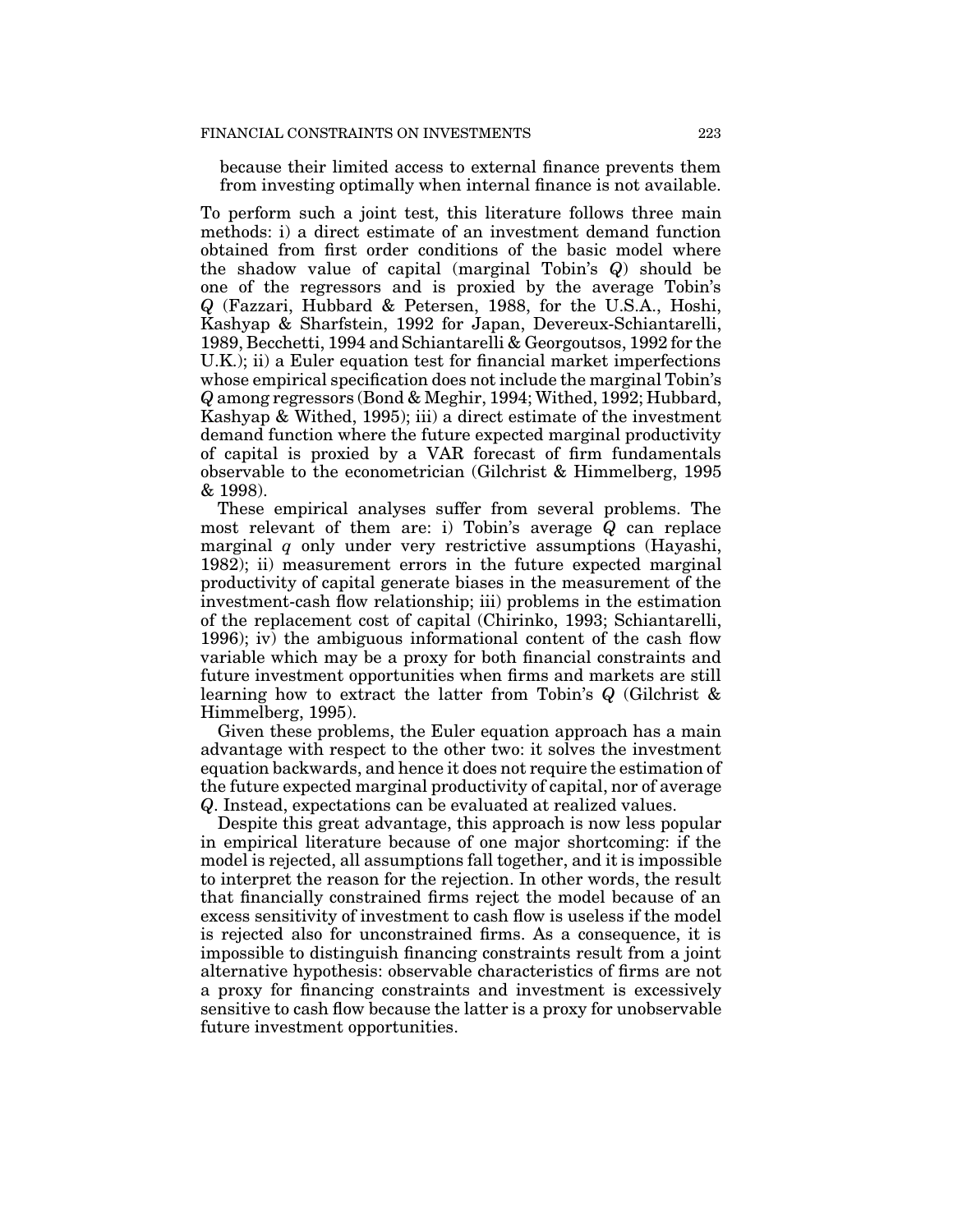<span id="page-5-0"></span>For this reason we propose to follow the Euler equation combined with a three-pillar approach. The third pillar is an independent direct sorting criterion, because we extract from the qualitative survey not only information on firms' characteristics, which may be indirectly related to financing constraints, but also a direct declaration of firms on their problems in obtaining external funds to finance new investment.

This constitutes an independent source of information that enables us to consistently estimate the probability of each firm to be financially constrained, and to separately test the two hypotheses. In fact, the consistency between direct information and *a priori* firm characteristics related to financial constraints tests H1, while econometric estimation, given the reliability of our method to identify constrained firms, tests H2.

|            |     |                                  | Enlarged sample of 3852 firms. |           |           |
|------------|-----|----------------------------------|--------------------------------|-----------|-----------|
| Percentile | Age | Avg.                             | Avg                            | Sales     | Avg.      |
|            |     | Total Sales                      | N. of empl.                    | Growth*   | $R.O.E.*$ |
| 10.00      | 9   | 1786                             | 16                             | $-19.2\%$ | $-5.1\%$  |
| 20.00      | 12  | 3396                             | 24                             | $-8.8\%$  | 0.7%      |
| 30.00      | 16  | 5980                             | 36                             | $-0.9\%$  | 2.7%      |
| 40.00      | 18  | 9789                             | 56                             | 5.8%      | 5.0%      |
| 50.00      | 22  | 15 030                           | 81                             | $12.2\%$  | $7.6\%$   |
| 60.00      | 26  | 22091                            | 112                            | $18.4\%$  | $10.7\%$  |
| 70.00      | 31  | 33463                            | 155                            | $26.1\%$  | $14.6\%$  |
| 80.00      | 37  | 57 711                           | 244                            | $38.5\%$  | 19.9%     |
| 90.00      | 51  | 128623                           | 537                            | $63.3\%$  | 32.0%     |
|            |     | Restricted sample of 891 firms** |                                |           |           |
| Percentile | Age | Avg.                             | Avg                            | Sales     | Avg.      |
|            |     | <b>Total Sales</b>               | N. of empl.                    | Growth    | R.O.E.    |
| 10.00      | 16  | 8514                             | 47                             | $-17.8%$  | $-2.4%$   |
| 20.00      | 18  | 12086                            | 67                             | $-7.8\%$  | 1.2%      |
| 30.00      | 22  | 16463                            | 88                             | $-0.8\%$  | $3.0\%$   |
| 40.00      | 25  | $20\,515$                        | 110                            | $4.6\%$   | 5.2%      |
| 50.00      | 29  | 25820                            | 132                            | 9.4%      | 7.2%      |
| 60.00      | 33  | $33\,551$                        | 162                            | 14.8%     | $9.3\%$   |
| 70.00      | 37  | 45927                            | 200                            | $21.3\%$  | 11.9%     |
| 80.00      | 46  | 63345                            | 269                            | 30.4%     | 15.8%     |
| 90.00      | 62  | 105439                           | 484                            | $44.8\%$  | $21.7\%$  |

TABLE 1 *Sample statistics—cut points for 10 equal groups*

Sales in million of liras at 1992 prices.

\*Values computed only for firms that have balance sheet data for all the three years, for a Total of 3275 firms.

\*\*Values computed using only the three years of data in common with the enlarged sample.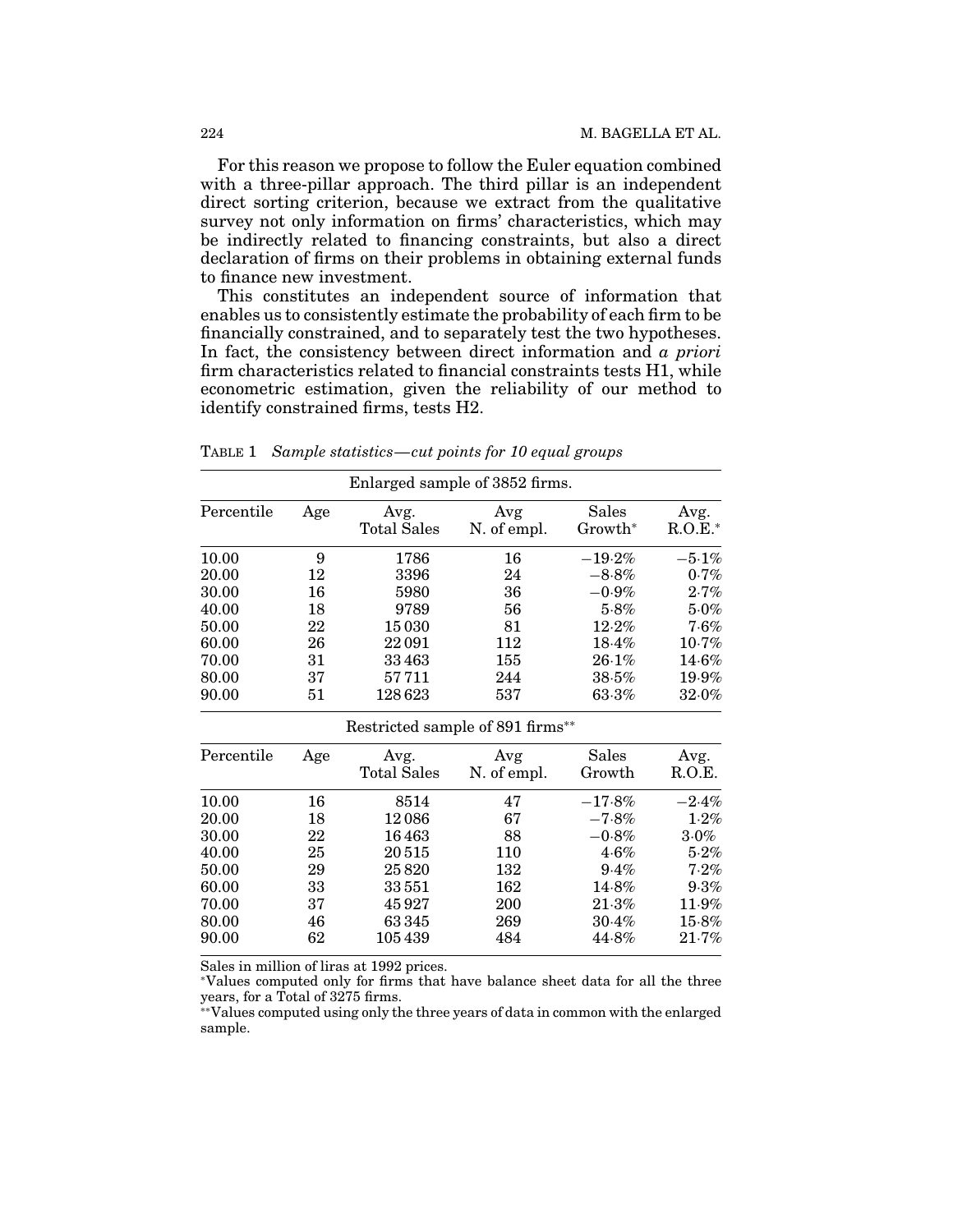#### FINANCIAL CONSTRAINTS ON INVESTMENTS 225

The validity of the third pillar is confirmed by the main result of the paper: when financially constrained firms are properly identified, the neoclassical model is rejected only for unconstrained firms. This indirectly rescues the validity of the Euler equation approach.

### **3. The empirical results from the direct revelation approach**

The Mediocredito dataset is a sample of more than 4000 firms drawn from the whole set of Italian manufacturing firms (64 463 firms at 1992 according to Cerved database). For a subsample of 3852 firms both qualitative and balance sheet data† for the period 1989–1991 are available. The sample is randomly stratified (it reflects the sector's geographical and dimensional distribution of Italian firms) for 3433 firms from 11 to 500 employees. It is by census for firms with more than 500 employees.‡

This dataset is limited in that balance sheet data are available only for three years. We solve this problem by merging the Mediocredito sample with another dataset, extracted from Centrale dei Bilanci, which is a balanced panel of 5485 firms with 13 years of balance sheet data, from 1982 to 1994. The result is a subsample of 891 firms with complete balance sheet data from 1982 to 1994 plus qualitative data. The main features of the two samples are reported in [Table 1.](#page-5-0) The restricted sample does not include the younger and smaller firms of the enlarged sample. Nonetheless, it is still mainly composed of small firms, with half of them below 26 billion lira of average total sales (approx. 15 million U.S. dollars).

Qualitative information is used to divide the sample into subgroups of financially constrained and non-financially constrained firms. The survey asks if the firm undertook new investment projects in the years 1989–1991. In case of a positive answer, the firm is requested to answer if it had difficulties in financing investments because of: i) ''lack of medium-long term financing''; ii) "excessive cost of debt" or iii) "lack of guarantees" (questions 17.2, 17.3 and 17.4 in the questionnaire).§ For each problem it can

† Only 3275 firms have quantitative data for all the three years.

‡ Qualitative data provide, among other things, information on firm property, degree of internationalisation, entitlement to state subsidies and conclusion of agreements with partners and competitors.

§ The three questions about financial problems are addressed in the ''new investment projects'' section of the questionnaire. Hence, only firms with new investment projects (82% in the enlarged sample and 89% in the restricted sample) were supposed to answer those questions. However, a small share of firms without new projects also filled out that section of the questionnaire. All these firms replied that they had financial difficulties. This may indicate the reason why they were unable to undertake the new investment in the first place. Therefore, the remaining firms without new projects that did not fill out that section of the questionnaire could either be unconstrained firms with low financing needs or constrained firms that, as intended, went on to the next part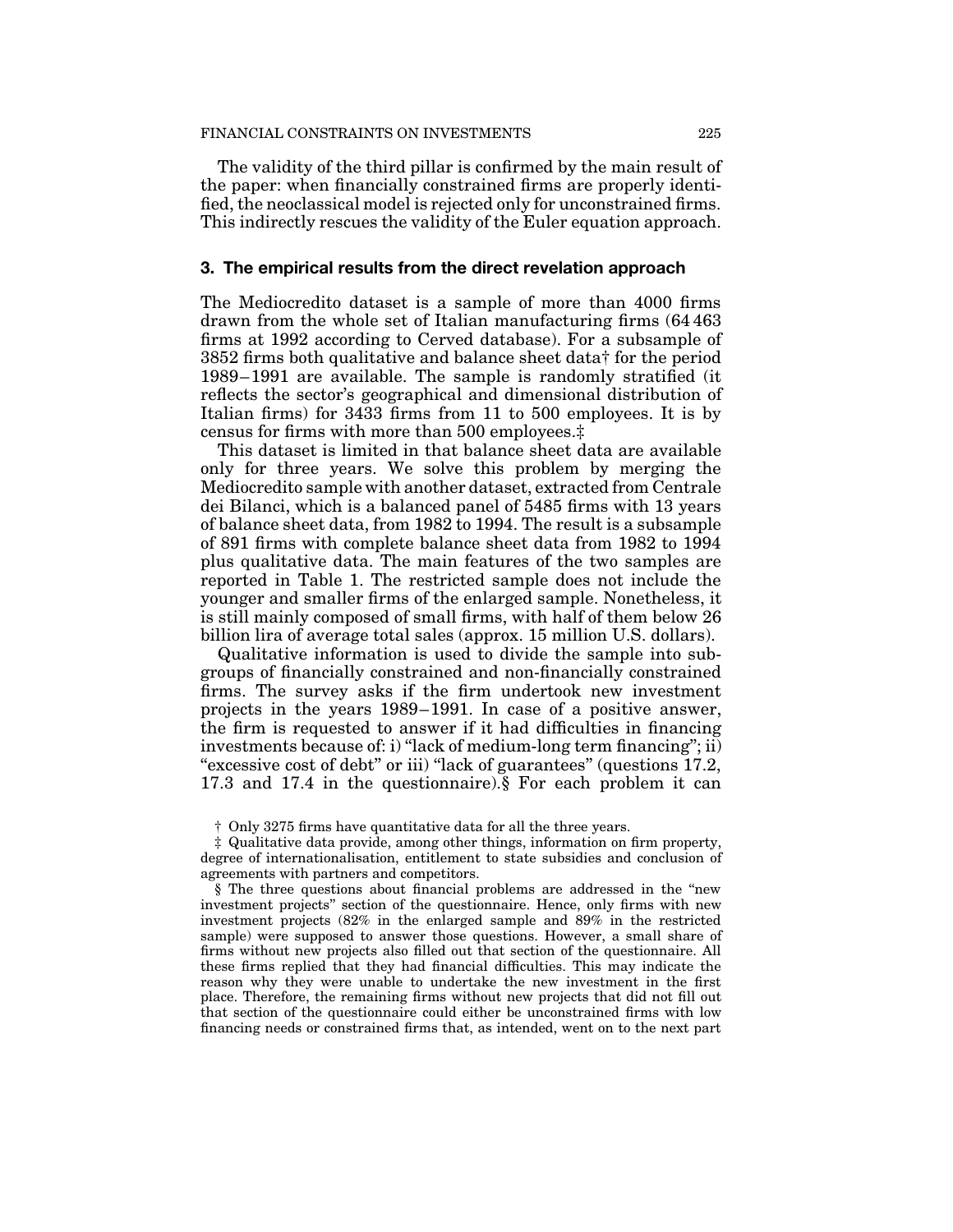optionally assess a degree of intensity ranging from 1 (low intensity) to 3 (high intensity).†

The financial constraints indicator, constructed as the sum of the three answers, ranges from a minimum of zero (no financial constraints) to a maximum of 9.‡ Using the financial constraints indicator we preliminary define two groups of firms: i) firms with high financial constraints (HFC), with a value of the indicator from 3 to 9; ii) firms with medium financial constraints (MFC), with a value of the indicator from 1 to 9.

A possible objection to these criteria concerns the unweighted aggregation in a composite index of different causes of financing constraints. For this reason we propose some additional criteria considering the following alternatives as financial constraint indicators: DGAR (if lack of guarantees > 0), DUCODEB (if excess  $\text{cost of debt} > 0$ , DUSCFIN (if scarcity of long term financing  $> 0$ ) and GARSCFIN (if DUSCFIN  $> 0$  or DGAR  $> 0$ ). The rationale for additional criteria, in which each cause of financial constraints is separately considered, is that several theoretical models show that the three causes considered in question 17 may be mutually incompatible. For example, in [Stiglitz-Weiss \(1981\)](#page-25-0) the maximizing behaviour of banks implies quantity rationing (scarcity of financing) and not higher cost of debt to avoid moral hazard and adverse selection. When projects are not ordered according to mean preserving spreads, as in [Stiglitz & Weiss \(1981\),](#page-25-0) however, raising the cost of debt may have "cleansing effects" ruling out bad firms [\(De Meza & Webb, 1987](#page-24-0)). If the dimension of informational imperfection matches the number of instruments which the firm may use to signal its quality (and if the only available instrument is collateral) then only firms without collateral will not be able to signal their quality and will be rationed ([Bester, 1987\)](#page-24-0). In addition, moral hazard can be caused also by the imperfect enforceability problem ([Hart and Moore, 1998\).](#page-24-0) Also in this case, a firm's borrowing capacity will depend on the collateral value of its assets. Grossly simplifying we may state that DUSCFIN is a [Stiglitz &](#page-25-0) [Weiss \(1981\),](#page-25-0) DUCODEB is a [De Meza & Webb \(1987\),](#page-24-0) DGAR is a

† An average value of 2 is assigned to a positive answer without the indication of intensity.

‡ Questionnaire responses are often likely to be distorted because, for instance, the interviewer may have the interest to enhance or minimise problems in order to give a desired signal to the interviewer. Hence we eliminated *ex-ante* from both samples "non credible" firms that: i) declare a problem of scarce medium-long term financing (question 17.3) and, at the same time, the availability of grants and soft loans to finance investments (questions 16.4.2 and 16.5).

of the questionnaire. By not including firms without new projects we could have a serious sample selection bias. This is because the decision to undertake new projects is highly correlated to the presence of profitable investment opportunities and of available funds. Therefore we decided to estimate the whole sample.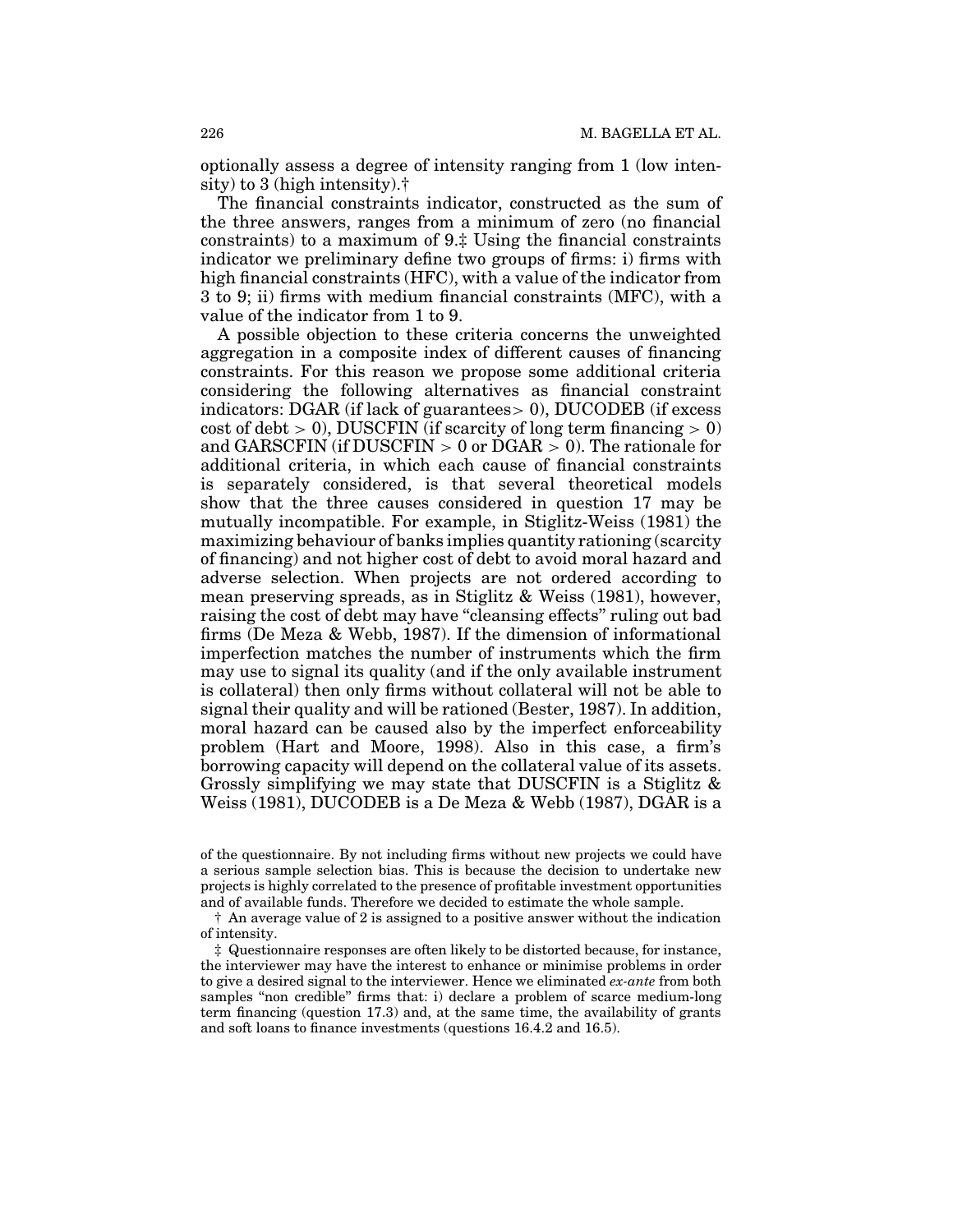[Bester \(1987\)](#page-24-0) and GARSCFIN is a Hart & Moore (1997) indicator of financial constraints.

Table 2 illustrates the distribution of firms according to the alternative selection criteria. [Tables A1.3](#page-32-0) and [A1.4](#page-29-0) in Appendix 1 provide descriptive evidence of the consistency between *a priori* identification and direct revelation of financially constrained firms. Variables in rows are the six measures of directly revealed financial constraints (HFC, MFC, DGAR, DUSCFIN, DUCODEB, and GARSCFIN). Variables in columns are the traditionally adopted discriminants for financial constraints. R&D "participation" is the share of firms that invest in R&D; R&D intensity is the average ratio of R&D capitalized investment over total assets; loss of control is the share of firms participated by more than 50%. [Table 3](#page-9-0) refers to the enlarged sample (3852 firms of the whole Mediocredito dataset), [Table 4](#page-10-0) refers to the restricted sample (891 firms from merging Mediocredito and Centrale dei Bilanci detests).

Descriptive statistics from these tables show at first the strong significance of firm size and leverage, which is consistent with previous results from Italy (Becchetti, 1994), and the U.S. ([Fazzari-](#page-24-0)[Hubbard-Petersen, 1988\).](#page-24-0) Firms with financial constraints, on average, have half the ratio of net assets over liabilities and are half the sizes of the complementary set  $(150-180$  employees for financially constrained groups against 310–350 for non-financially constrained groups). The result is robust across simple and composite financial constraint indicators.

| F. Constraints Index           |       | Enlarged sample Restricted sample |
|--------------------------------|-------|-----------------------------------|
| $\boldsymbol{0}$               | 78.0  | 76.8                              |
| 1                              | 1·6   | 1.8                               |
| $\,2$                          | 11.0  | 11.4                              |
| 3                              | 3.9   | 4.3                               |
| 4                              | 2.9   | 2.8                               |
| 5                              | 1.0   | 1.3                               |
| 6                              | $1-1$ | 1.3                               |
| 7                              | 0.3   | 0                                 |
| 8                              | 0.2   | 0.1                               |
| 9                              | 0.1   | 0.1                               |
| N. observed                    | 3852  | 891                               |
| % of MFC firms over total      | 22    | 23.2                              |
| % of HFC firms over total      | 9.4   | 10                                |
| % of DUCODEB firms over total  | 17.6  | $15-1$                            |
| % of DUSCFIN firms over total  | 13    | 14.6                              |
| % of DGAR firms over total     | 2·6   | 2.5                               |
| % of GARSCFIN firms over total | 14.8  | 15.6                              |

TABLE 2 *Intensity of financing constraints (% values)*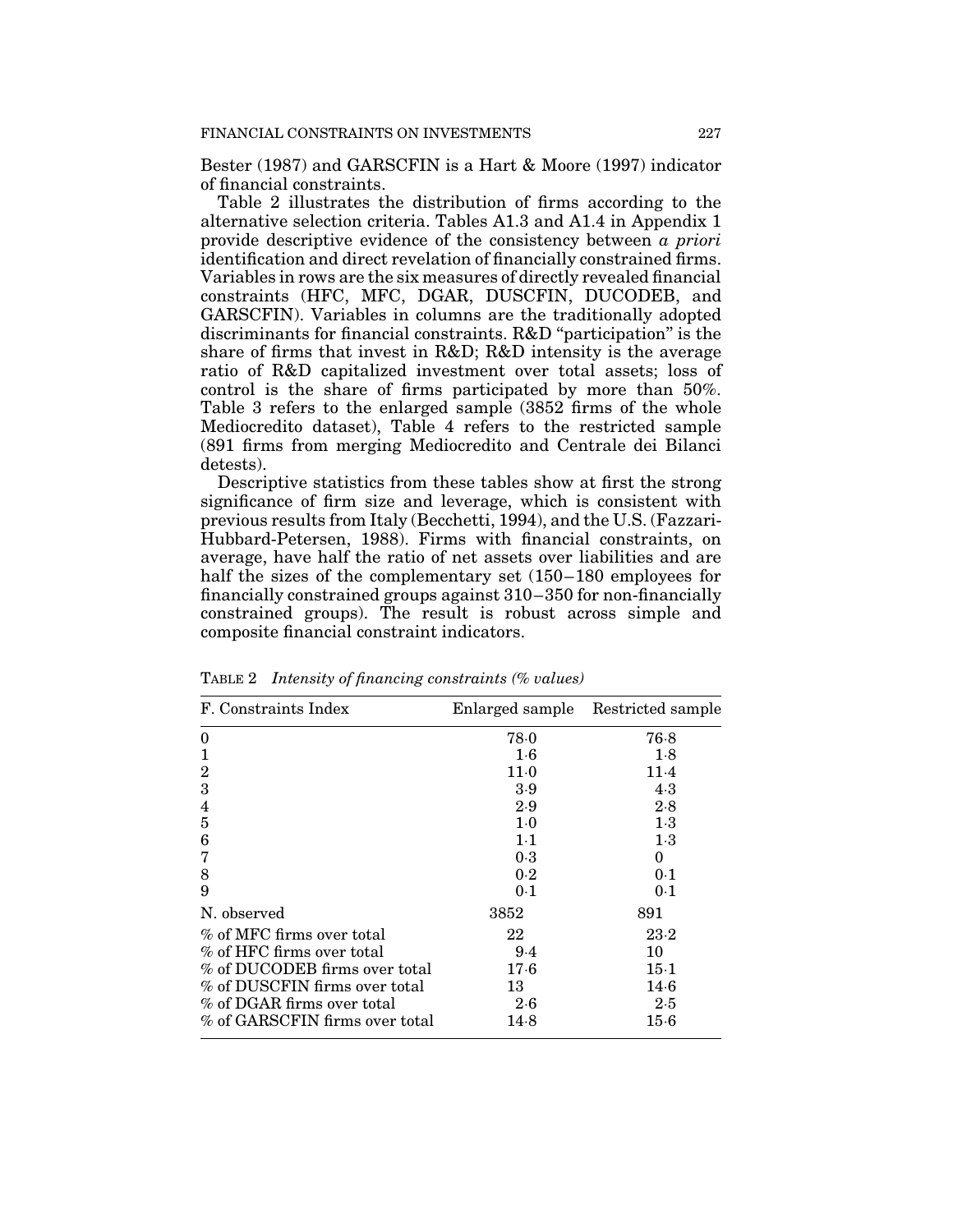|             | MFC       | <b>HFC</b> | <b>DUCODEB</b> | <b>DUSCFIN</b> | DGAR       | GARSCFIN   |
|-------------|-----------|------------|----------------|----------------|------------|------------|
| Intercept   | $-2.53$   | $-2.91***$ | $-2.14***$     | $-2.56***$     | $-6.14***$ | $^{-2.67}$ |
|             | (2.32)    | (0.30)     | (0.22)         | (0.26)         | (1.04)     | (2.78)     |
| Small firms | $1.29***$ | $0.65**$   | $1.01***$      | $0.96***$      | $2.70**$   | $1.02***$  |
|             | (0.23)    | (0.29)     | (0.22)         | (0.25)         | (1.03)     | (0.25)     |
| Medium      | $0.84***$ | 0.21       | $0.63***$      | $0.75***$      | $2.24**$   | $0.80***$  |
| firms       | (0.21)    | (0.27)     | (0.21)         | (0.24)         | (1.02)     | (0.23)     |
| Firm's year | $0.33**$  | 0.12       | 0.11           | $-0.23*$       | 0.25       | 0.000      |
| of birth    | (0.12)    | (0.19)     | (0.13)         | (0.16)         | (0.29)     | (0.003)    |
| Leverage    | $-0.03**$ | $-0.07***$ | $-0.04***$     | $-0.07***$     | $-0.08*$   | $-0.07***$ |
|             | (0.01)    | (0.02)     | (0.01)         | (0.02)         | (0.05)     | (0.019)    |
| R&D parti-  | $0.36**$  | $0.53***$  | 0.16           | $0.43***$      | $0.88***$  | $0.43**$   |
| cipation    | (0.10)    | (0.15)     | (0.10)         | (0.11)         | (0.25)     | (0.15)     |
| R&D         | $7.89*$   | 5.09       | $11.20**$      | 7.75           | $13.67*$   | $10.00*$   |
| intensity   | (5.53)    | (7.62)     | (5.48)         | (5.97)         | (8.21)     | (5.66)     |
| Loss of     | $-0.16$   | $-0.25*$   | $-0.31**$      | $-0.24**$      | $-0.09*$   | $-0.25**$  |
| control     | (0.12)    | (0.18)     | (0.12)         | (0.13)         | (0.05)     | (0.13)     |
| Chi square  | 84.41     | 40.37      | 78.61          | 68.13          | 40.06      | 75.33      |
| Probability | 0.00      | 0.00       | 0.00           | 0.00           | 0.00       | 0.00       |

<span id="page-9-0"></span>TABLE 3 *Multivariate probit results—enlarged sample of 3852 firms*

<sup>Ł</sup>Coefficient significant at 90% confidence level.

\*\* Coefficient significant at 95% confidence level.

\*\*\*Coefficient significant at 99% confidence level.

HFC: firms with index of financial constraints >2; MFC: firms with index of financial constraints >0; DUCODEB: firms with financial constraints under the form of excessive cost of debt; DUSCFIN: firms with financial constraints under the form of scarcity of mediumlong term financing; DGAR: firms with financial constraints due to lack of guarantees;  $GARSCFIN = DGAN \cup DUSCFIN$ ; Small firms: 1 if firms with less than 50 employees; Medium firms: 1 if firms from 50 to 500 employees; Leverage: net assets/liabilities; R&D participation: 1 if the firm has positive R&D expenditures; R&D intensity: R&D expenditures/total assets; Loss of control: firms controlled (more than 50% of capital) by other companies.

The table reports multivariate probit coefficients with standard errors in parenthesis. Chi square is the value of a joint significance test of coefficients.

The expected age result (firms with financial constraints are on average younger) is significant in the enlarged sample but not in the restricted sample. A plausible explanation is that the restricted sample collects firms that transmitted at least 13 years of balance sheets to the Centrale dei Bilanci database ruling out newly established firms. This shows that the need to combine qualitative information with panel data analysis entails some costs as it excludes part of the richer information contained in the enlarged Mediocredito Survey, including a wider set of less homogeneous firms, from the restricted analysis. The result on R&D participation seems more robust than R&D intensity across different specifications of financing constraints. These two variables do not always significantly discriminate among subsamples, even though they both go in the right direction. As a result R&D, participating firms are in Italy more financially constrained than non-R&D firms, in contrast with empirical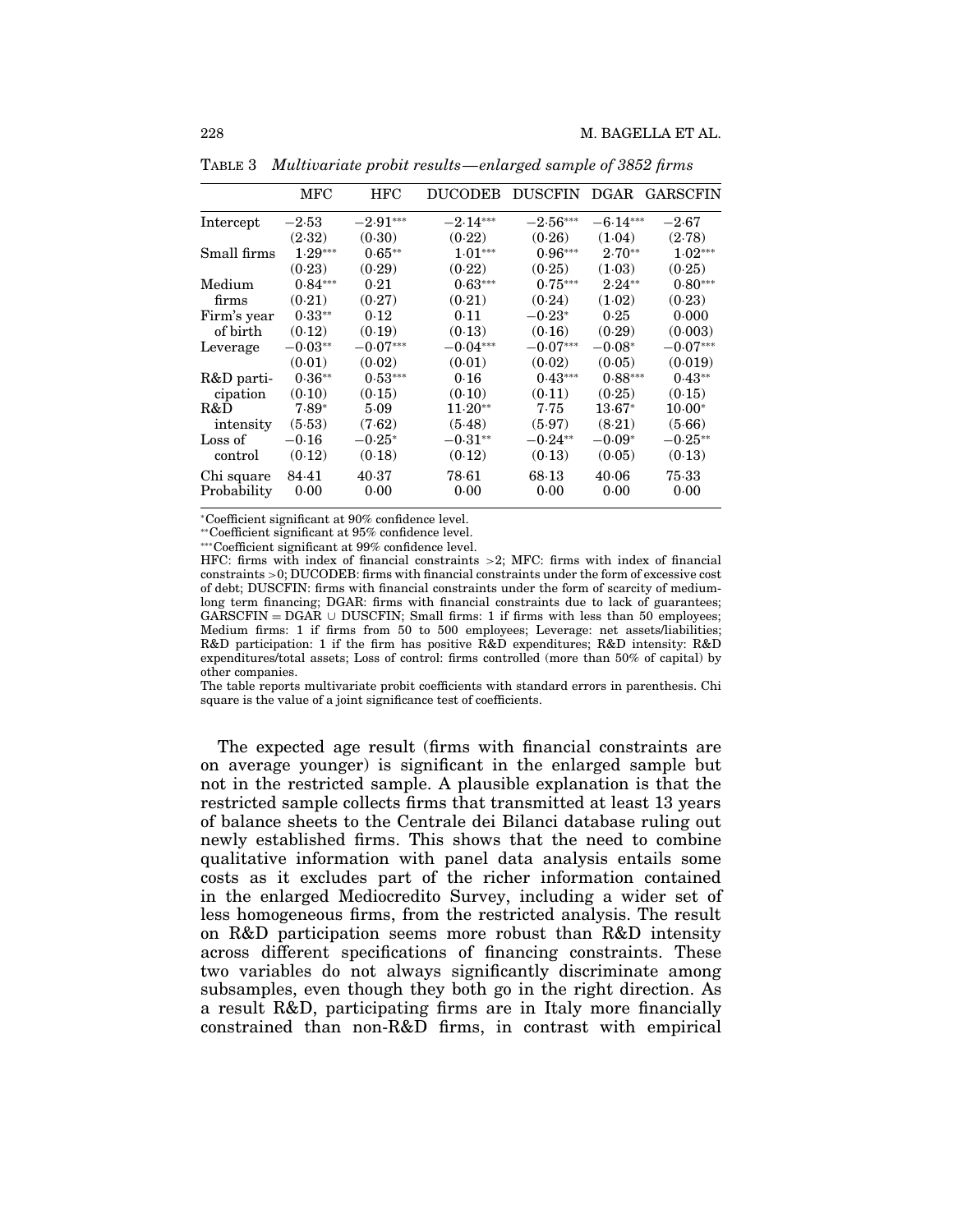|                 | MFC        | <b>HFC</b> | <b>DUCODEB</b> | <b>DSCFIN</b>          | GARSCFIN   |
|-----------------|------------|------------|----------------|------------------------|------------|
| Intercept       | 0.35       | $-5.77$    | $-6.80$        | 2.27                   | 0.45       |
|                 | (5.01)     | (6.78)     | (5.92)         | (5.52)                 | (5.51)     |
| Small firms     | $0.51**$   | 0.18       | $0.70**$       | 0.10                   | 0.21       |
|                 | (0.25)     | (0.29)     | (0.29)         | (0.28)                 | (0.28)     |
| Medium firms    | $0.47**$   | 0.12       | $0.45**$       | 0.36                   | $0.39*$    |
|                 | (0.21)     | (0.24)     | (0.25)         | (0.23)                 | (0.22)     |
| Firm age        | $-0.000$   | 0.002      | 0.002          | $-0.002$               | $-0.001$   |
|                 | (0.002)    | (0.003)    | (0.002)        | (0.003)                | (0.003)    |
| Leverage        | $-0.007**$ | $-0.005$   | $-0.005*$      | $-0.007**$             | $-0.008**$ |
|                 | (0.003)    | (0.003)    | (0.003)        | (0.004)                | (0.003)    |
| R&D parti-      | 0.12       | 0.16       | $-0.07$        | $0.26*$                | $0.28**$   |
| cipation        | (0.14)     | (0.16)     | (0.16)         | (0.15)                 | (0.15)     |
| R&D intensity   | 7.07       | 4.39       | $34.13*$       | $-22\mathord{\cdot}27$ | $-23.26$   |
|                 | (18.3)     | (20.8)     | (19.88)        | (21.84)                | (21.38)    |
| Loss of control | $-0.28**$  | $-0.30**$  | $-0.36***$     | $-0.13$                | $-0.14$    |
|                 | (0.11)     | (0.14)     | (0.12)         | (0.12)                 | (0.12)     |
| Chi square      | 24.92      | 12.55      | 26.33          | 13.63                  | 14.65      |
| Probability     | 0.00       | 0.08       | 0.00           | 0.05                   | 0.04       |

<span id="page-10-0"></span>TABLE 4 *Multivariate probit results—restricted sample of 891 firms*

<sup>Ł</sup>Coefficient significant at 90% confidence level.

 $*$ Coefficient significant at 95% confidence level.

\*\*\*Coefficient significant at 99% confidence level.

HFC: firms with index of financial constraints >2; MFC: firms with index of financial constraints >0; DUCODEB: firms with financial constraints under the form of excessive cost of debt; DUSCFIN: firms with financial constraints under the form of scarcity of medium-long term financing; DGAR: firms with financial constraints due to lack of guarantees;  $GARSCFIN = DGAR \cup DUSCFIN$ ; Small firms: 1 if firms with less than 50 employees; Medium firms: 1 if firms from 50 to 500 employees; Leverage: net assets/liabilities; R&D participation: 1 if the firm has positive R&D expenditures; R&D intensity: R&D expenditures/total assets; Loss of control: firms controlled (more than 50% of capital) by other companies. The table reports multivariate probit coefficients with standard errors in parenthesis. Chi square is the value of a joint significance test of coefficients.

findings from several other countries† ([Becchetti, 1995\)](#page-24-0). Also firms that belong to a group<sup>†</sup> are significantly less financially constrained, especially in the enlarged sample.

† This result may be explained by the weaknesses of the Italian financial system where firms heavily rely upon financing from state owned banks that cannot own shares of firms. [Bagella-Becchetti \(1996\)](#page-24-0) show how the contemporary presence in Italy of scarce monitoring capacity, small medium firm ''dilution syndrome'' and the highest debt favourable tax shield among OECD countries strongly penalises R&D intensive firms vis-à-vis other firms.

‡ In a sophisticated financial system, with a less concentrated ownership of shares, it is obviously possible to control a firm with much less than 50% of its shares. In an unsophisticated system with small-medium firms (90% in the ''Mediocredito'' sample) the 50% threshold is a good proxy for firm control. The variable is considered as a significant discriminant in other papers. Results from previous analyses on Japanese ([Hoshi-Kahyap-Scharfstein, 1992\)](#page-24-0) and Italian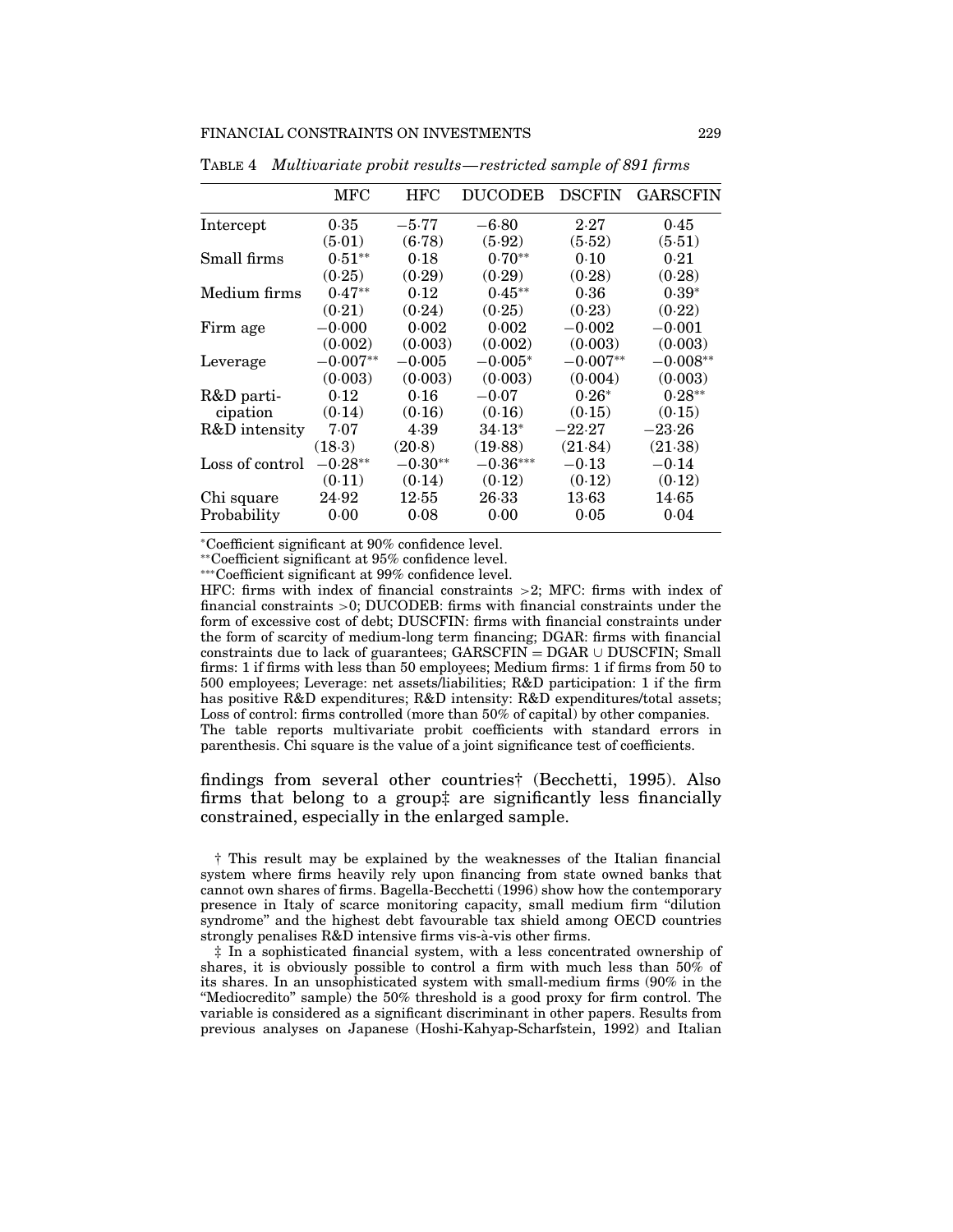Finally, it is important to note that these findings seem to be internally consistent (questionnaire responses seem to be sincere), for at least two reasons: i) firms declaring difficulties in financing investment for lack of guarantees (DGAR) have a significantly lower net asset/liabilities ratio ([Tables A1.3](#page-28-0) and [A1.4\);](#page-29-0) ii) all subgroups of firms declaring to be financially constrained find higher advantages in terms of financial solidity and easier access to credit from equity dilution and have a relatively higher preference for policy instruments directed at solving financial problems (see [Tables A1.1](#page-25-0) [& A1.2\)](#page-27-0).

Multivariate probit results confirm the relative strength of the net effect of size, group affiliation and R&D participation on financial constraints and the relative weakness of the other effects [\(Tables 3](#page-9-0) & [4\).](#page-10-0)

The size effect (measured by the two dummy variables SMALL FIRMS and MEDIUM FIRMS) is significant in all of the six specifications for the enlarged sample and in three out of five in the restricted section.† Also, R&D participation seems to be very robust across different specifications, especially in the enlarged sample, while the marginal effect of age is not significant.

#### **4. The econometric estimates: methodology and results**

This section will consider the econometric estimation of a dynamic model of investment. Using the qualitative information of the survey, we are able to directly identify financially constrained firms, and separately test H2. This hypothesis is not rejected if the neoclassical model holds for unconstrained firms, while constrained firms reject it because of excess sensitivity of investment to cash flow. We will also show how the estimation results are robust to the sample selection bias problem, due to the combined use of (endogenous) direct and (exogenous) indirect information.

Following [Bond & Meghir \(1994\),](#page-24-0) we consider the dynamic investment problem of a firm in the context of tax advantage for borrowing and for retained earnings against new shares issues, and for bankruptcy costs. We believe that these features are at least as important as financial constraints in explaining the hierarchy of finance for Italian manufacturing firms, as other studies confirm. $\ddagger$ 

<sup>(</sup>Becchetti, 1994b) balance sheet data showed that intragroup participation (affiliation to keiretsus in the Japanese case) may ease a firm's access to credit.

<sup>†</sup> DGAR is not estimated for the restricted sample because of too few observations of firms with this problem.

<sup>‡</sup> See for example [Bonato, Hamaui and Ratti \(1993\).](#page-24-0) Moreover model predictions are consistent with the presence of financial constraints, in the sense that a firm facing credit rationing behaves like the ''liquidity constrained regime'' firm in the model.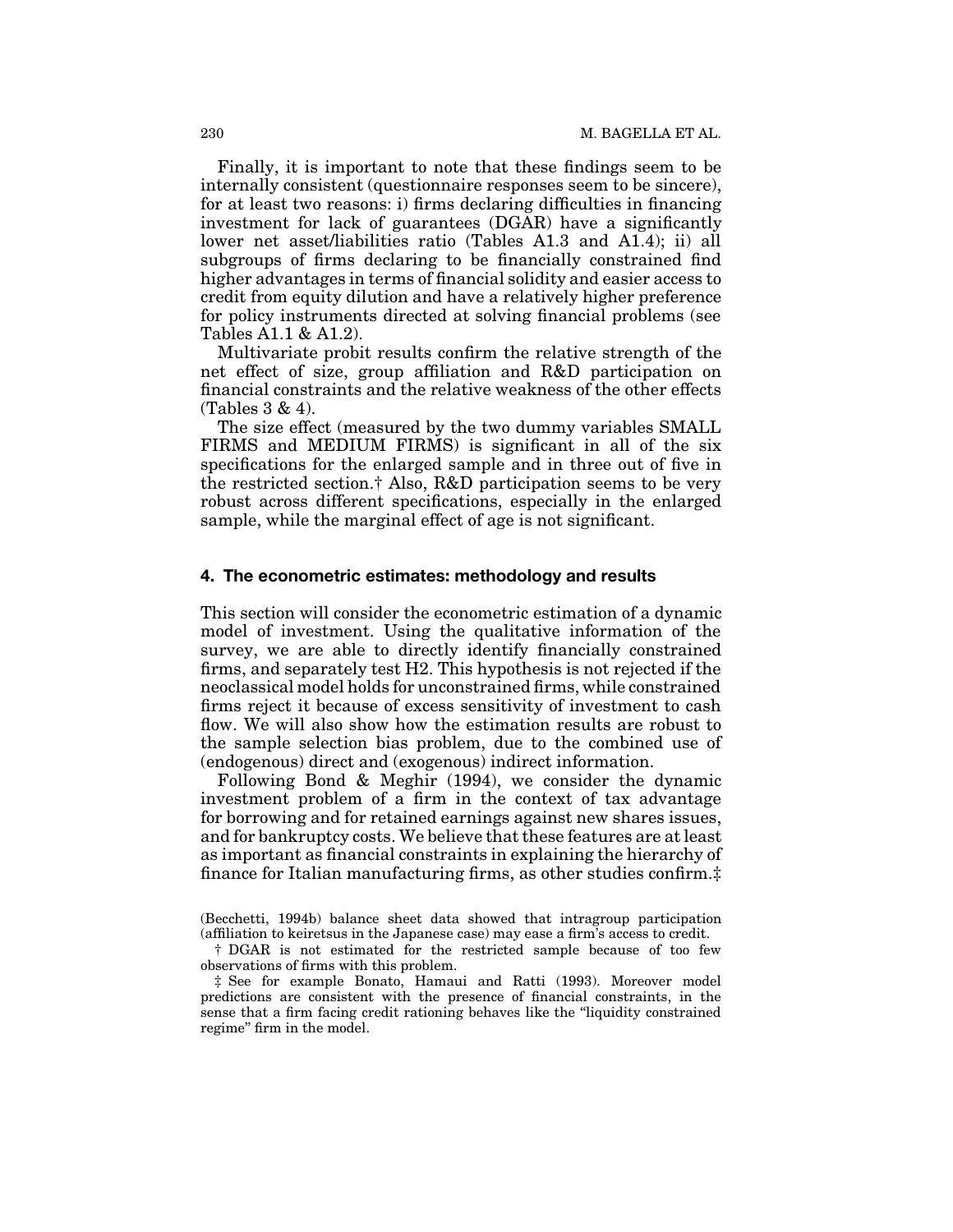We consider the problem of a firm at the beginning of period *t*, which maximises the value of its shares for the marginal shareholder. Capital stock  $K_t$  follows the law of motion

$$
K_t = (1 - \delta)K_{t-1} + I_t
$$
 (1)

where  $\delta$  is the depreciation rate and  $I_t$  is the investment. The value of the firm for the marginal shareholder is given by:

$$
V = E_t \left| \sum_{j=0}^{\infty} \beta_{t+j}^t (\gamma_{t+j} D_{t+j} - N_{t+j}) \right| \tag{2}
$$

 $D_t$  is dividends paid in period *t* and  $N_t$  is new share issues in period *t*.† The budget constraint is the following:

$$
D_t = \Pi_t + (1 - \Omega)N_t + B_t - (1 + (1 - \tau_t)i_{t-1})B_{t-1}
$$
 (3)

where  $\Pi_t$  is net revenues,  $B_t$  is volume of debt,  $\Omega$  is transaction costs of external finance,  $i_{t-1}$  is interest rate on debt, and  $\tau_t$  is the corporate tax rate.

The problem has also two non-negativity constraints on dividend payments and new share issues, whose associated Kuhn-Tucker multipliers are respectively  $\lambda_t^D$  and  $\lambda_t^N$ . Moreover, it is assumed that in case of bankruptcy, ownership is transferred from shareholders to creditors, with positive bankruptcy costs. Interest rate on debt and bankruptcy probability is linear in the ratio  $\frac{B_t}{\sqrt{I}}$  $p^l_t K_t$ , where  $p_t^l$  is the price of a unit of capital goods in period *t*, while bankruptcy costs are linear in *Bt*.

The Euler equation characterizing the optimal investment path and the first order condition for new shares issues can be written, using the first order condition for investments to eliminate the shadow value of capital (Tobin's *Q*), in the following way:

$$
-(1-\delta)\beta_{t+1}^t E_t \left[ (\gamma_{t+l} + \lambda_{t+1}^D) \left( \frac{\partial \Pi}{\partial I} \right)_{t+l} \right] = -(\gamma_t + \lambda_t^D) \left( \frac{\partial \Pi}{\partial I} \right)_t
$$

$$
-(\gamma_t + \lambda_t^D) \left( \frac{\partial \Pi}{\partial K} \right)_t - \nu_t \left( \frac{\partial B_t^2}{\rho_t^l K_t^2} \right) \tag{4}
$$

$$
\lambda_t^N = -(\gamma_t + \lambda_t^D)(1 - \Omega) + 1\tag{5}
$$

 $\dot{\tau}$   $\gamma_t = (1 - m_t)\theta_t/(1 - z_t)$  is an expression for the relative tax advantage of dividend income over capital gains, and the discount factor for *j* periods is  $\beta^t_{t+j} = \prod_{i=l}^{f}(1 + r_{t+i-l})^{-1}, \text{where } r_t = [(1 - m_{t+l})l_t]/1 - \zeta_{t+l}.m_t \text{ is the rate of personal}]$ income tax,  $\iota_t$  is the interest rate on the riskless asset,  $\theta_t$  is the dividend received on one unit of firm's earnings distributed after corporate tax.,  $z_t$  is the effective capital gain tax and  $\zeta_t$  is the value of that tax in period  $t+1$ .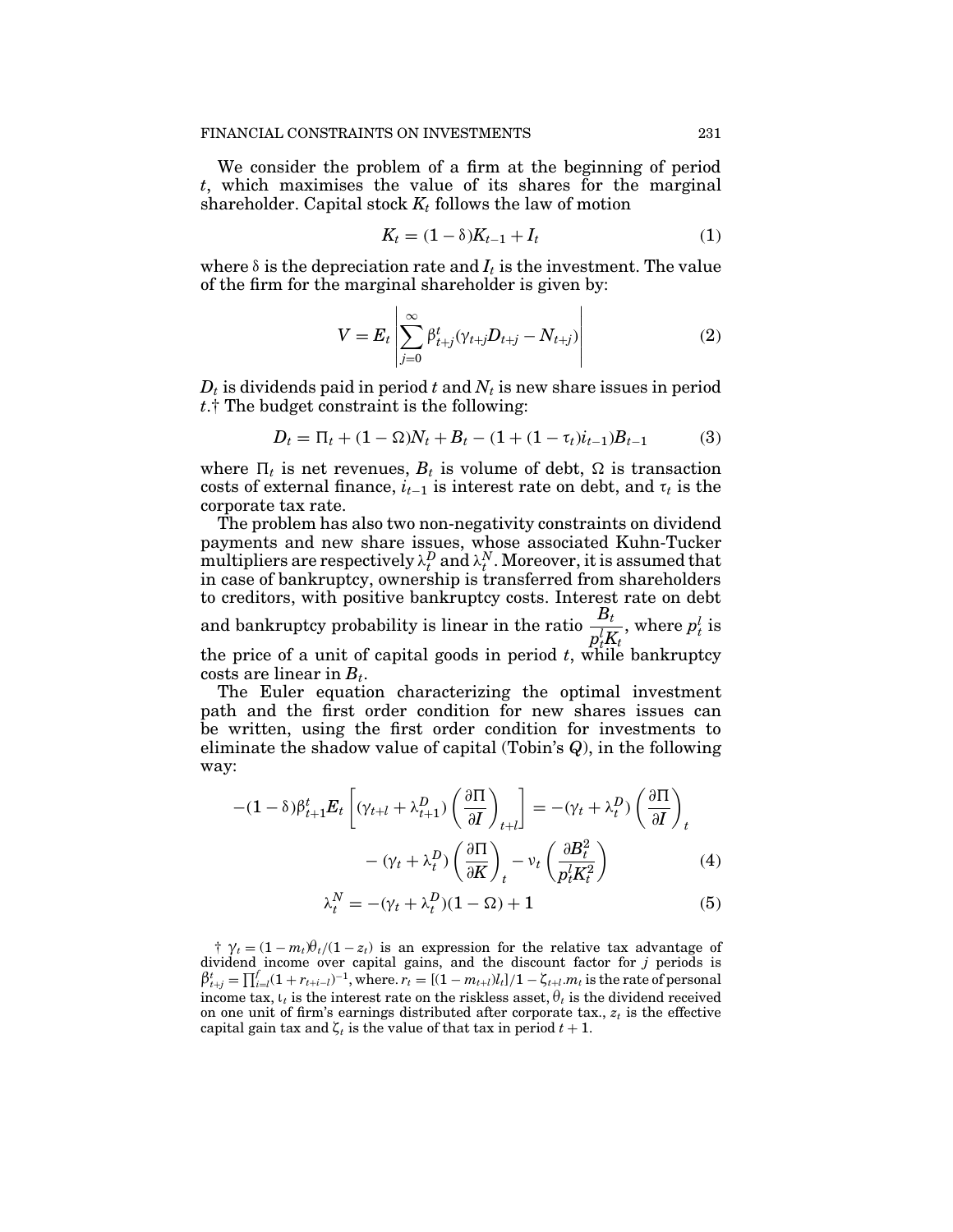The coefficient  $v_t$  is positive under the imperfections stated before, because the cost of debt increases with leverage, and is zero otherwise (see [Bond & Meghir, 1994\)](#page-24-0). In order to perform a GMM estimation of equation (4), the following assumptions are made: i) the net revenue function is specified with quadratic adjustment costs:  $\Pi_t = p_t F(K_t, L_t) - p_t G(K_t, L_t) - w_t L_t - p_t^l I_t(6)$ , where  $G(K_t, L_t) = 1/2bK_t[I/K)_t - c]^2$ ; ii)  $F(K_t, L_t)$  is a CRS production function; iii)  $Y_t = F(K_t, L_t) - G(K_t, L_t)$  is linearly homogeneous in  $(K, L)$ ; iv) the marginal product of variable factors  $(\partial F/\partial L)$  can be replaced† by  $w/\alpha p$ .  $p_t^l$  is the price of investment goods,  $p_t$  is the price of the firm's output and  $w_t$  is the vector of prices of variable inputs  $L_t$ .  $\alpha = 1 - 1/\varepsilon > 0$  since  $\varepsilon$ , the price elasticity of demand is assumed to be greater than 1. By replacing the derivatives with respect to capital stock and investment in the Euler equation (4) we obtain:

$$
\left(\frac{I}{K}\right)_{t+1} = \alpha_{0,t+1} + (1+c)\phi_{t+1} \left(\frac{I}{K}\right)_{t} - \phi_{t+1} \left(\frac{I}{K}\right)_{t+1}^{2}
$$

$$
- \frac{\phi_{t+1}}{\alpha b} \left(\frac{C}{K}\right)_{t} + \frac{\phi_{t+1}}{\alpha b(\epsilon - 1)} \left(\frac{Y}{K}\right)_{t}
$$

$$
- \frac{\upsilon_{t}}{\alpha b \beta_{t+1} p_{t+1} (\gamma_{t+1} + \lambda_{t+1})} \left(\frac{B}{K}\right)_{t}^{2} + \upsilon_{t+1} \tag{7}
$$

Where $\ddagger \phi_{t+1} = \frac{1}{1-\delta}$ *pt*  $p_{t+1}$  $\lambda_t^D + \gamma_t$  $\beta_{t+1}(\lambda_{t+1}^D + \gamma_{t+1})$ . Equation (7) may be subsequently specified for the empirical estimate as:

$$
\left(\frac{I}{K}\right)_{i,t} = \alpha_{i,t} + \beta_{l,t} \left(\frac{I}{K}\right)_{i,t-1} + \beta_{2,t} \left(\frac{I}{K}\right)_{i,t-1}^{2} + \beta_{3,t} \left(\frac{C}{K}\right)_{i,t-1}
$$

† Assumptions iii) and iv) are necessary to derive an empirically tractable investment equation (see [Bond and Meghir, 1994\)](#page-24-0), as they imply the following simple linear relation between marginal productivity of capital and cash flow and output:  $\left(\frac{\partial H}{\partial K}\right)$  $\overline{ }$ *t*  $=\frac{\alpha p_t Y_t - w_t L_t}{K_t} + b \alpha p_t \left(\frac{I}{K_t}\right)$ *K*  $\setminus^2$  $\int_{t+l}^2 -bc\alpha p_t\left(\frac{I}{K}\right)$ *K*  $\overline{ }$  $t+l$ (6 bis) If there is perfect competition, then  $\alpha = 1$  and the numerator of the first term of the RHS in equation 6bis is equal to the cash flow:  $C_t = \alpha p_t Y_t - w_t L_t$ . In general  $\alpha$  < 1, and the first term of the right hand side can be decomposed to:  $\alpha p_t Y_t - w_t L_t$  $\frac{d_H - w_t L_t}{K_t} = \frac{C_t}{K_t} - (1 - \alpha) \frac{p_t Y_t}{K_t}$  $\frac{k+1}{K_t}$ . This means that, when cash flow is used to proxy for the marginal productivity of capital, output has a residual negative correlation with the latter.  $\begin{array}{c} \n \ddot{x} \ (B/K)^2_t = (p_t^l / p_{t+1}) [B_t / (p_t^i K_t)]^2 \ \n \begin{array}{c} \n 1 \ n^l \end{array} \n \end{array}$ ,  $(C/K)_t = (p_tY_t - w_tL_t)/(p_tK_t)$  and  $\alpha_{0,t+l} = \phi_{t+l}$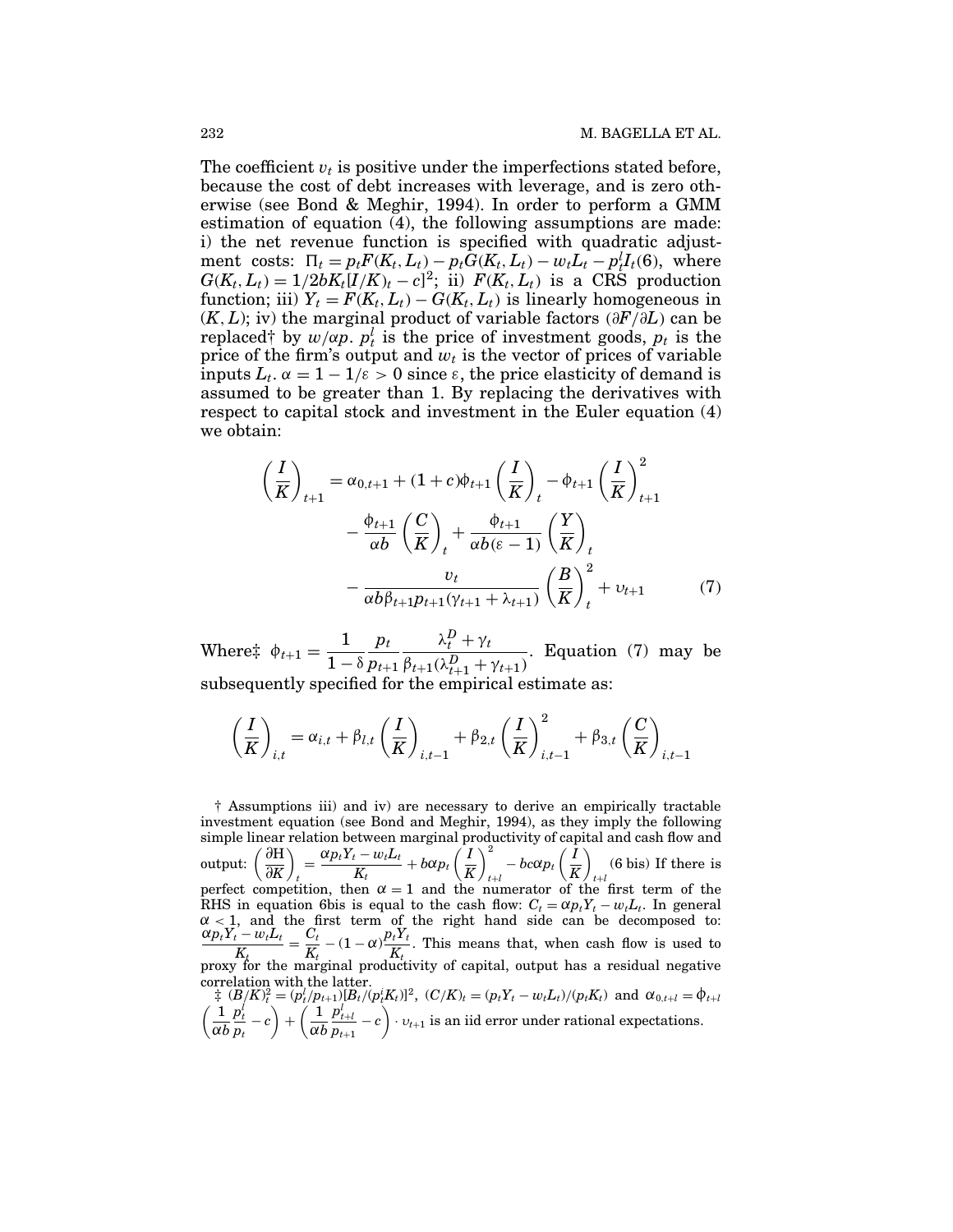FINANCIAL CONSTRAINTS ON INVESTMENTS 233

$$
+\beta_{4,t}\left(\frac{Y}{K}\right)_{i,t-1} + \beta_{5,t}\left(\frac{B}{K}\right)_t^2 + d_t + v_{it}
$$
\n(8)

The crucial point is that the coefficient  $\phi_{t+1}$  includes the unobservable multipliers  $\lambda_t^D$  and  $\lambda_{t+1}^D$ . The interpretation of this is straightforward. If the firm is not constrained today (and expects not to be in the future), because it is able to finance all profitable investment, then it will borrow in order to exploit the tax advantage of debt and will distribute dividends. In this case  $\lambda_t^D$  is zero for any *t*. Assuming that  $\gamma$  is constant over time then we have that  $\phi_{t+1} = \frac{1}{1-\delta}$ *pt*  $p_{t+1}$ 1  $\frac{1}{\beta_{t+1}}$ , that means a value roughly constant over time, greater than one.† Then  $\alpha_{i,t} = \alpha_i$  and  $\beta_{i,t} = \beta_i$ , for  $i = 1, \ldots, 5$ , and it is possible to consistently estimate parameters of equation (8), where the individual effects  $\alpha_{i,t}$  and the time specific effects  $d_t$  should capture variations of  $\alpha_{0,t+1}$  that includes the unobservable user cost of capital.  $\beta_1$  should be positive and greater than one;  $\beta_2$ negative and greater than one in absolute value; $\sharp$   $\beta_3$  and  $\beta_4$ are respectively§  $-\frac{\phi_{t+1}}{\alpha b} < 0$  and  $\frac{\phi_{t+1}}{\alpha b(\epsilon-1)} > 0$ . Their magnitude depends on  $\phi_{t+1}/b$ , while the ratio between the two depends on  $\varepsilon - 1$ ;  $\beta$   $\beta$  is expected to be negative under costly bankruptcy and financing costs increasing in the amount borrowed, not significant otherwise.

A similar result is obtained when  $\lambda_t^D$  is positive but the firm is able to finance investment issuing new shares. In this case,

† The inflation rate has been fairly stable in Italy during the 1987–1994 period used for the estimation, hence  $p_t/p_{t+l}$  is stable as well. Given that plausible intervals for structural parameters are  $\delta \in [0.1, 0.2]$ ,  $1/\beta_{t+1} \in [1.1, 1.2]$ and  $p_t/p_{t+l} \in [0.9, 0.95]$ , then  $(\phi_{t+l} | \lambda_t = 0, \gamma_t = \gamma_{t+l}, \forall t) \in [1.1, 1.425]$ .

‡ If the adjustment cost function is correctly specified *c* should be roughly equal to  $\delta$ , then  $(1 + c)\phi_{t+l} = \beta_1 \in [1\cdot 21, 1\cdot 71]$  and  $-\phi_{t+l} = \beta_2 \in [-1\cdot 425, -1\cdot 1]$ .

§ Previously, we noted that cash flow and output correlations with marginal productivity of capital are respectively positive and negative. If the Euler equation (4) is solved forward, we have the classic Q-model where investment is positively correlated to future expected marginal productivity of capital. Therefore it is also positively related to cash flow and negatively related to output. Instead the coefficients in equation 8 have opposite signs, because we derive the investment equation by solving the Euler equation backwards. The intuition is that an increase in productivity of capital at time  $t-1$  increases investment at time  $t-1$ , cash flow at time  $t-1$  and expected investment at time  $t$ . Given the investment smoothing effect of the convex adjustment costs, the net effect of cash flow on future investment is negative.

¶ Hence to find a cash flow coefficient bigger than the output coefficient is a fact consistent with a high price elasticity of demand. This would not imply the rejection of the model, as the sample is focused on small and medium firms.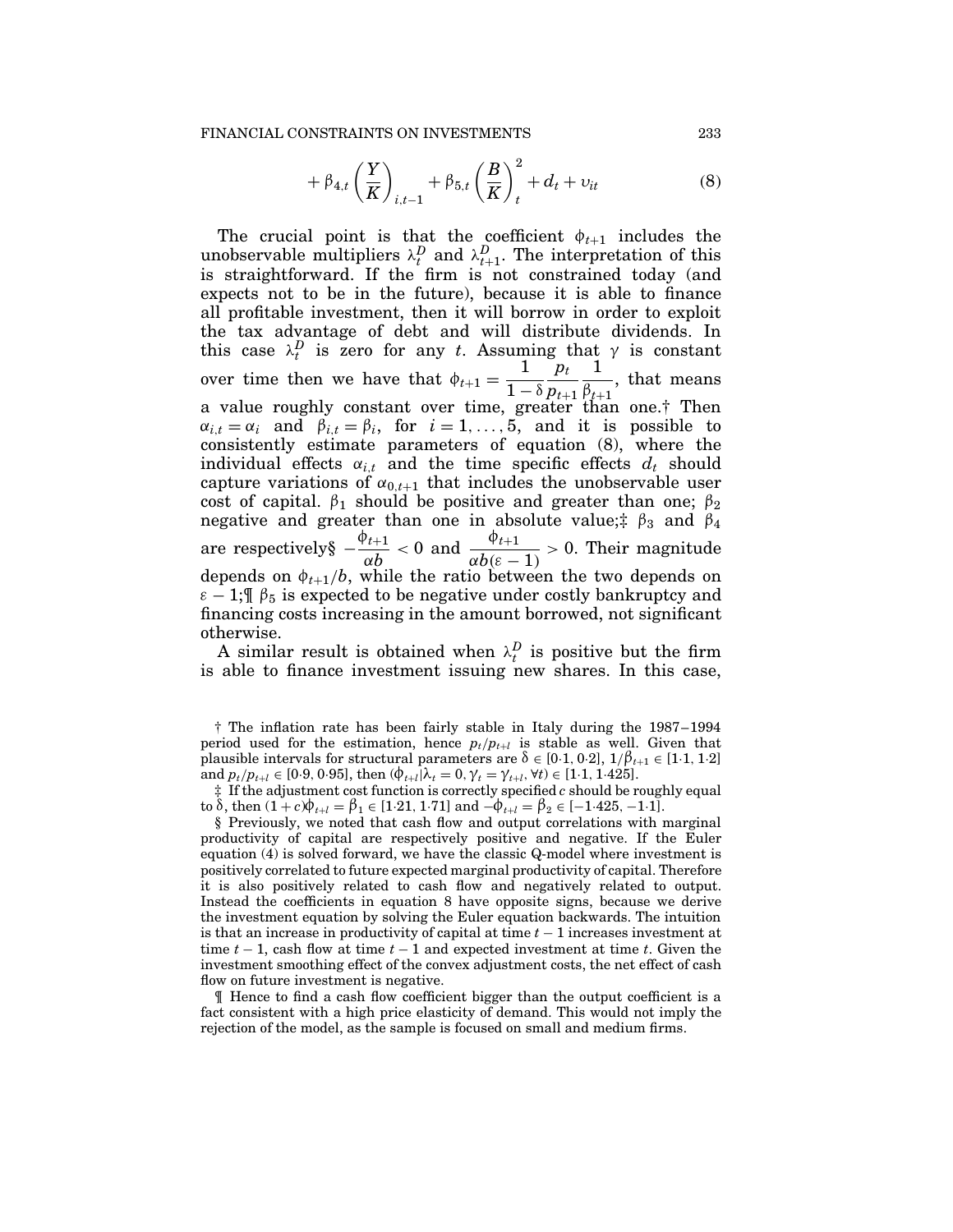using equation (5) with  $\lambda_t^N = 0$  we have that  $(\gamma_t + \lambda_t^D) = constant$ , allowing us to consistently estimate equation (8).†

When the firm is constrained and unable to efficiently finance investments, then both  $\lambda_t^D$  (dividends are not distributed) and  $\lambda_t^N$  (dilution costs prevent from issuing new shares) are positive. More importantly  $\lambda_t^D$  changes over time, and hence equation (8) is misspecified, because coefficients are not constant.

An example will clarify what is likely to happen. Let us suppose that at time *t* the firm's optimal level of investment increases because of a positive technological shock, but the firm has no available internal finance. If debt finance is available but at an increasing cost, then the firm will borrow and invest at a lower level with respect to the same firm with available cash flow, because external finance is more costly than internal one.  $\lambda_t^D$  will be positive, with a magnitude proportional to the cost differential between external and internal finance.‡ If debt finance is not available because the firm is credit constrained,  $\lambda_t^D$  will be positive again, proportional to the difference between marginal return of investment and marginal cost of internal finance.§

Now suppose that at time  $t+1$  investment needs are still high but an increase in internal resources from previous period  $(C/K_t)$ is high) reduces the intensity of financial constraints. Then in this case  $I/K_{t+1}$  goes up because  $\lambda_{t+1}^D$  goes down, but since  $\beta_i$ coefficients are constant (that is equivalent to say that  $\lambda_{t+1}^D$  is an omitted variable), the effect is captured by a positive coefficient of  $C/K_t$ , which is negatively correlated to  $\lambda_{t+1}^D$  for a financially constrained firm. This is the reason why we expect that under financial constraints the coefficients of  $I/K_{t+1}$  equation are biased, and that in particular the coefficient of  $C/K_t$  is positive and strongly significant instead of being negative.

The model (8) is estimated, following Bond-Meghir, by selecting firms in two groups of constrained and unconstrained firms, and by allowing coefficients  $\beta_i$  (*i* = 1... 5) to vary across the groups. This is equivalent to a nested test of two hypotheses, the null of the neoclassical investment model and the alternative of financing constraints: i) if both groups reject the neoclassical model, then the rejection is in favour of an unknown alternative; ii) if the unconstrained group does not reject the neoclassical model, and the constrained one rejects it because of an excess sensitivity of investment to cash flow, then the rejection is in favour of the alternative of financial imperfections.

<sup>†</sup> Given the described features of the Italian system, (equity dilution syndrome of Italian entrepreneurs and downsizing adequately represented in our sample), this regime should include very few of the observed firms.

<sup>‡</sup> These firms are detected by the DUCODEB variable.

<sup>§</sup> These firms are detected by the DUSCFIN and GARSCFIN variables.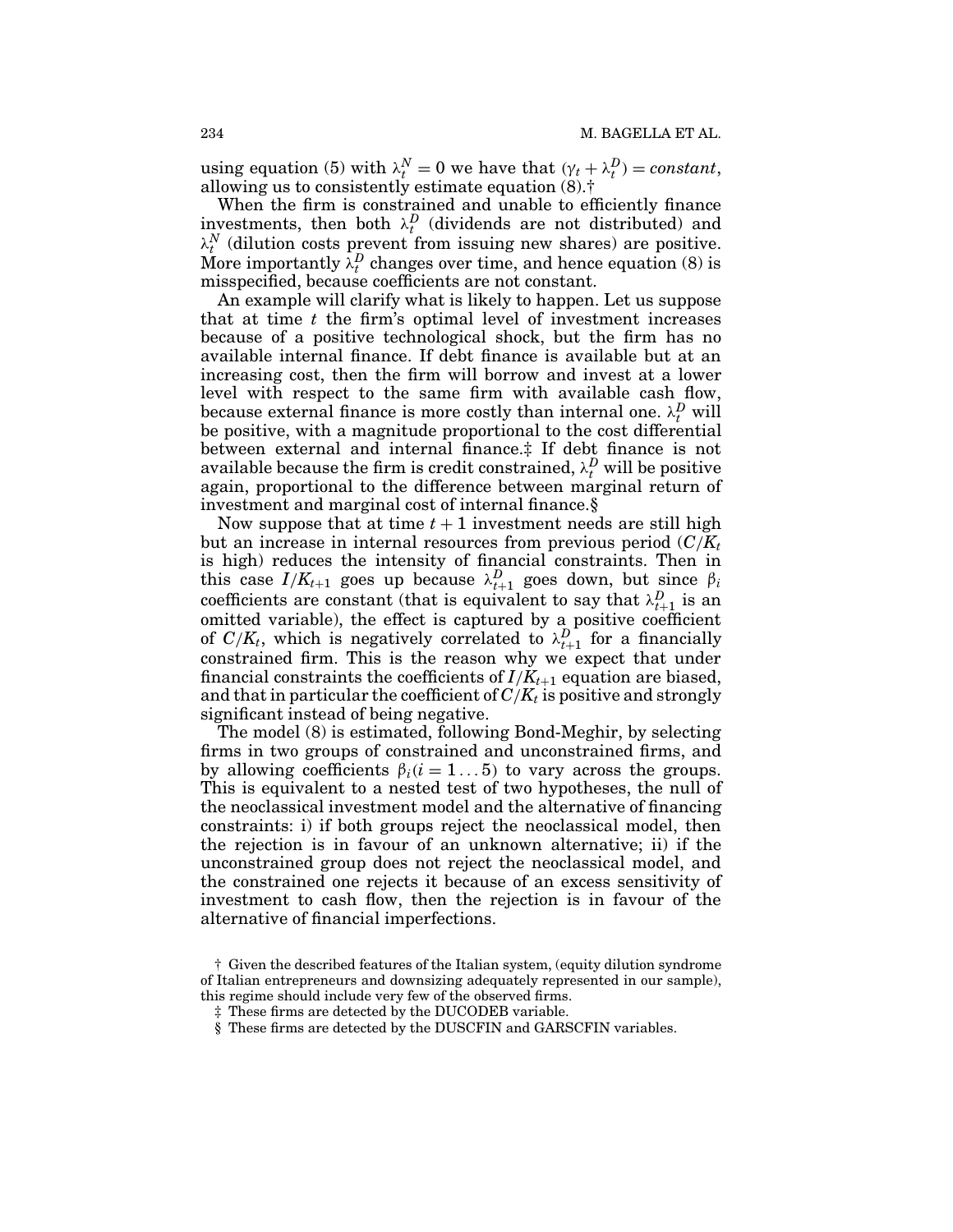The robustness of the second point depends crucially on the criteria used to split the groups. The main contribution of this paper is to provide additional information essential to increase the reliability of such criteria.

The dynamic model is estimated† by eliminating the unobservable  $\alpha_i$  with the following orthogonal forward transformation [\(Arellano and Bover, 1995\)](#page-24-0):

$$
x_{i,t}^* = \left(\frac{T-t+1}{T-t+2}\right)^{1/2} \left[x_{i,t-1} - \frac{1}{T-t+1}(x_{i,t} + x_{i,t+1} + \cdots + x_{i,T})\right].
$$
\n(9)

The property of the transformation is that, if  $x_{i,t}$  is serially uncorrelated, then  $x_{i,t-s}$  will be uncorrelated with the transformed error term  $v^*_{i,t}$ , for  $s \geq 2 + q$  [with  $q = 0$  if  $v_{i,t}$  is serially uncorrelated, and  $q > 0$  if  $v_{i,t}$  is  $MA(q)$ . Therefore, lagged values of right hand side variables will be valid instruments in the transformed model. The estimation technique used is the GMM method with fixed yearly effects. In [Tables 5](#page-17-0) and [6,](#page-19-0) parameters obtained using three-period and four-period lagged instruments are reported. Two-period lagged instruments are not included because their validity is rejected by the Sargan statistic in almost all the regressions. The sample period of panel data estimates is 1987–1994,‡ and 842 firms were included§ in the estimation, for 6735 observations.

The first columns of [Tables 5](#page-17-0) and [6](#page-19-0) show the GMM estimate results for the whole sample. Other columns show the results when the coefficients are allowed to vary for a subset of firms, with five additional  $S_{it}X_{i,t-1}$  regressors. These are products of dummies

‡ We do not use the first 5 years of the sample to avoid distortions caused by the perpetual inventory method used to compute the replacement cost of capital.

§ We applied a filter to control for outliers to the original 891 firms. Outliers are found in the sample because of two main reasons: i) presence of mergers and acquisitions, for which we cannot control for; ii) some errors in data transmissions, for the smallest firms in the series. We computed the mean and standard deviation for each series in each year, excluding from the computation the 1% left and right tail, and filtered out all firms with a difference from the mean bigger than ten times the standard deviation. Information about the series is reported in appendix 3.

 $\dagger$  The variables used for the estimation are the following:  $pY = Total$  sales;  $p<sup>i</sup>I$  = Total new fixed assets;  $pC =$  cash flow: is operating profit before taxes plus depreciation;  $B =$  total debt repayable in more than one year;  $p^iK =$  net capital stock at replacement cost (plant-machinery plus land and buildings).  $p$ <sup>t</sup>K is computed using the usual perpetual inventory formula:  $p_{t+1}K_{t+1} =$  $\bar{p}_t K_t(1+\delta_t)(\bar{p}_{t+1}/p_t)^+ p_{t+1}I_{t+1}$  where depreciation rate  $\delta_t$  is a weighted average of the depreciation rate of plant and machinery (8%) and the rate of land and buildings  $(2.5\%)$ :  $\delta_t = \text{PMac}_t^* 0.08 + \text{LBuil}_t^* 0.025$ , where  $\text{Pmac}_t$  and  $\text{Lbul}_t$  are the shares of plant and machinery and of land and buildings on total fixed assets in the year *t*. The same method is used to compute price index variations  $p_{t+1}/p_t$ that are the weighted average of price variations of the same assets.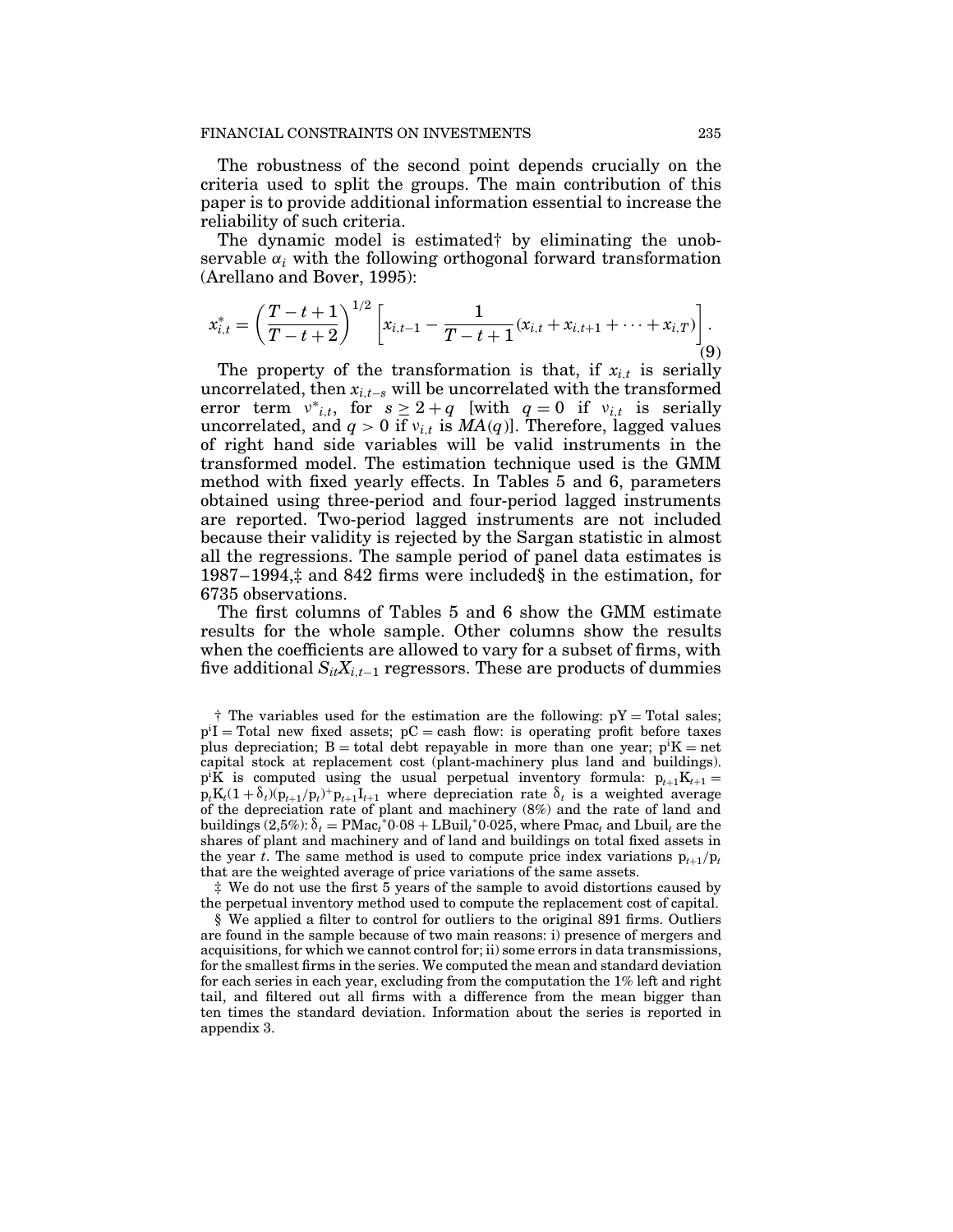|                                       | Whole sample | Small firms            | Young firms           | R&D<br>participation   | Independent<br>firms   | No dividends           |
|---------------------------------------|--------------|------------------------|-----------------------|------------------------|------------------------|------------------------|
| $\left(\frac{I}{K}\right)$            | $0.665***$   | $0.709***$             | $-0.276**$            | $1.295***$             | $0.912***$             | $1.539***$             |
| $\sum_{i,t-1}$                        | (0.084)      | (0.184)                | (0.120)               | (0.207)                | (0.261)                | (0.219)                |
| $\left(\frac{I}{K}\right)$            | $-1.404***$  | $-1.230***$            | 0.262                 | $-3.307***$            | $-0.076$               | $-2.285***$            |
| $i,t-1$                               | (0.168)      | (0.423)                | (0.197)               | (0.368)                | (0.471)                | (0.434)                |
| $\frac{C}{K}$                         | $0.047***$   | 0.028                  | $0.133***$            | $-0.048$               | 0.056                  | $0.074***$             |
| $\frac{1}{i}$ i.t-1                   | (0.009)      | (0.023)                | (0.019)               | (0.047)                | (0.037)                | (0.027)                |
| $\left(\frac{Y}{K}\right)$            | $0.010***$   | $0.022***$             | $0.010***$            | $0.024***$             | $0.007*$               | $-0.014***$            |
|                                       | (0.001)      | (0.004)                | (0.002)               | (0.004)                | (0.004)                | (0.004)                |
| $\left(\frac{B}{K}\right)$            | 0.007        | $-0.034***$            | $0.069***$            | $-0.048**$             | $-0.177***$            | $-0.015$               |
|                                       | (0.005)      | (0.012)                | (0.015)               | (0.021)                | (0.035)                | (0.017)                |
| $S_{it}$<br>$\overline{K}$<br>$i,t-1$ |              | $-0.735***$<br>(0.230) | $2.298***$<br>(0.513) | $-0.351***$<br>(0.133) | $-1.487***$<br>(0.350) | $-1.923***$<br>(0.239) |
| $S_{it}$                              |              | 0.796                  | $-3.800***$           | $1.296***$             | 0.747                  | $2.593***$             |
| $i.t-1$                               |              | (0.521)                | (1.013)               | (0.221)                | (0.578)                | (0.434)                |

<span id="page-17-0"></span>TABLE 5 *GMM estimates—Dependent variable: (I/K)i*,*t, sample period 1987–1994, 842 firms, 6735 observations—firms selected according to ''*a priori*'' dummies*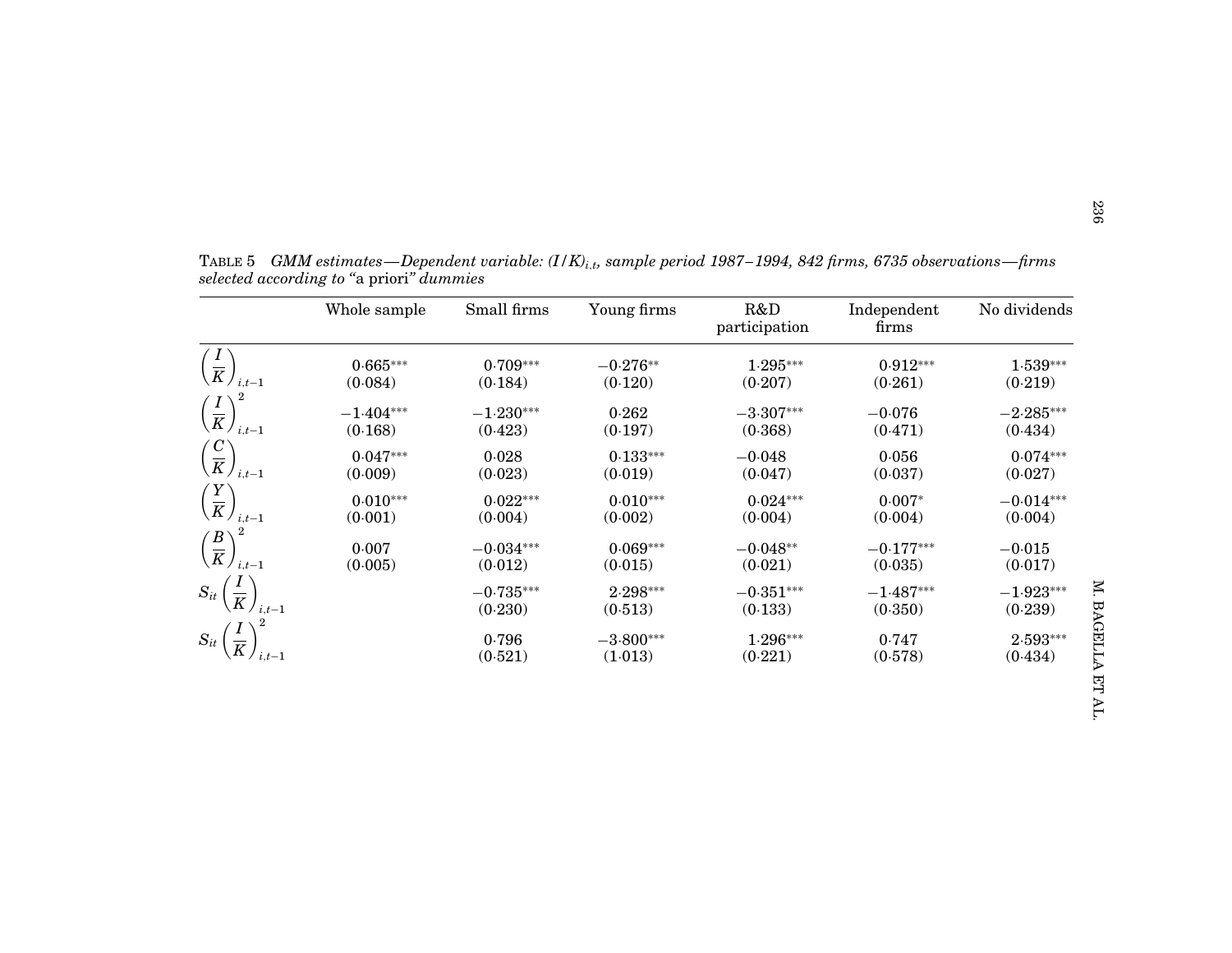| $S_{it}$<br>$\overline{K}$<br>$\left\langle i,t-1\right\rangle$ |                    | $0.119**$<br>(0.049)   | $-0.232***$<br>(0.065) | $0.072*$<br>(0.039)    | $-0.017$<br>(0.059)   | 0.050<br>(0.053)      |
|-----------------------------------------------------------------|--------------------|------------------------|------------------------|------------------------|-----------------------|-----------------------|
| $S_{it}$<br>$\overline{K}$<br>$\ell$ i,t-1                      |                    | $-0.034***$<br>(0.006) | $-0.018$<br>(0.013)    | $-0.014***$<br>(0.003) | 0.002<br>(0.006)      | $0.057***$<br>(0.006) |
| $B^{\setminus}$<br>$S_{it}$<br>$\overline{K}$<br>$\ell$ i,t-1   |                    | 0.046<br>(0.032)       | $-0.232***$<br>(0.055) | $0.033*$<br>(0.017)    | $0.277***$<br>(0.049) | $0.087**$<br>(0.041)  |
| Sargan Test<br>P-value                                          | 76.86<br>$19.19\%$ | 70.74<br>20.89%        | 75.51<br>$11.62\%$     | 74.38<br>$13.47\%$     | 63.53<br>42.22%       | 69.83<br>$23.13\%$    |

<sup>Ł</sup>Coefficient significant at 90% confidence level.

\*\*Coefficient significant at 95% confidence level.

\*\*\*Coefficient significant at 99% confidence level.

 $S_{it}$  is a dummy variable which takes values of 1 for firms in the following categories and zero otherwise. Small firms: smaller 50% of firms according to total sales. Young Firms: first quartile of firms according to age. R&D participation: firms with positive R&D expenditures. Independent firms: firms not controlled by other companies; No dividends: firms not distributing dividends for at least 6 years of the 1987–1994 period. I = total new fixed assets. *C* = cash flow (operating profit before taxes plus depreciation); *B*: total debt repayable in more than one year; *K*: net capital at replacement cost; *Y*: total sales.

Standard errors are in parenthesis, and are computed from heteroskedastic and autoregressive consistent matrix; Sargan is the test of overidentifying restrictions.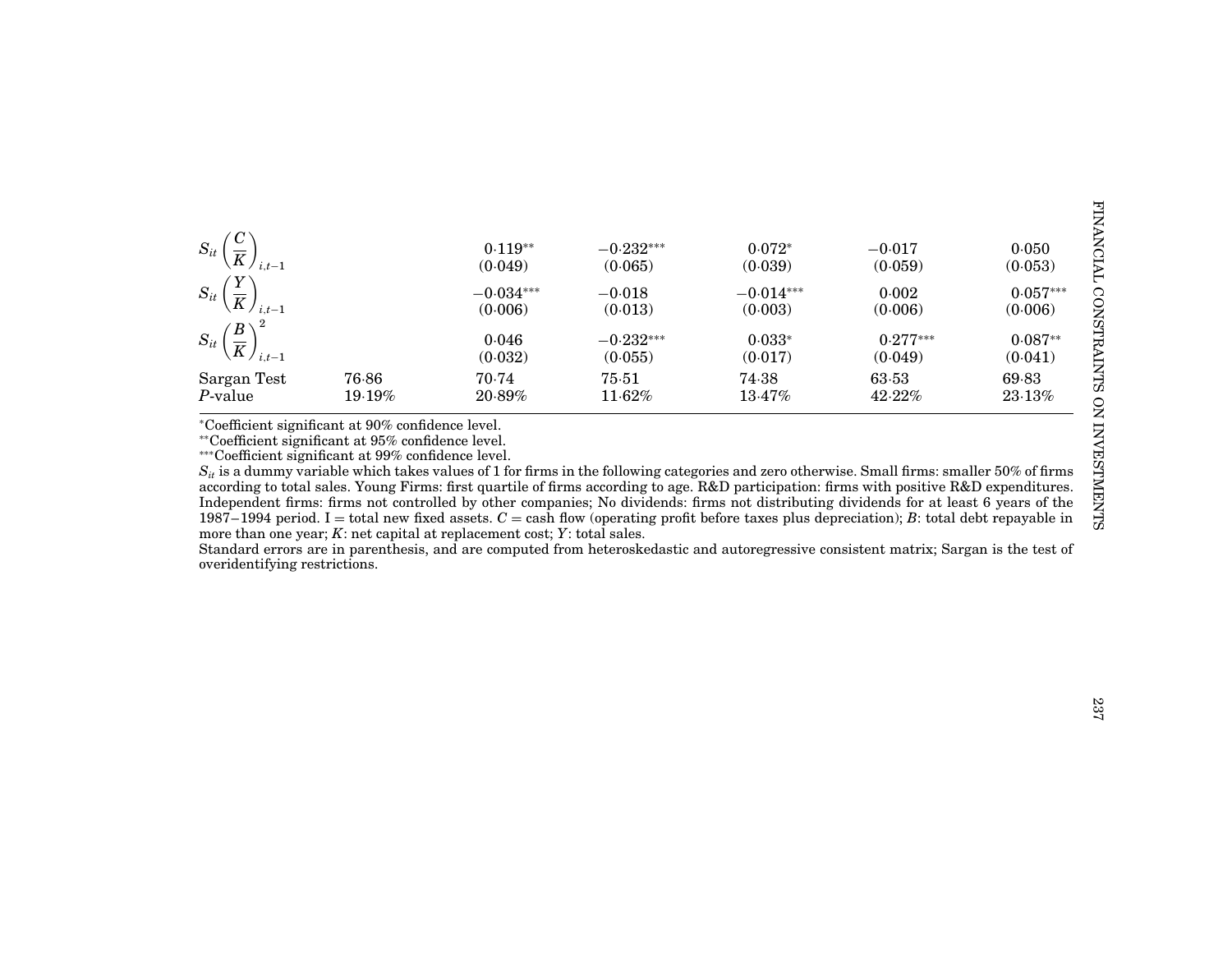|                                                            | Total       | Fitted                 | Fitted                 | Fitted                | Fitted                |
|------------------------------------------------------------|-------------|------------------------|------------------------|-----------------------|-----------------------|
|                                                            | sample      | <b>DUCODEB</b>         | <b>DUSCFIN</b>         | GARSCFIN              | <b>MFC</b>            |
|                                                            | $0.665***$  | $0.972***$             | $1.099***$             | $0.780***$            | $0.883***$            |
|                                                            | (0.084)     | (0.235)                | (0.215)                | (0.210)               | (0.247)               |
| $\left(\frac{l}{K}\right)$                                 | $-1.404***$ | $-0.702$               | $-1.368***$            | $-0.576$              | $-0.845*$             |
|                                                            | (0.168)     | (0.456)                | (0.383)                | (0.372)               | (0.442)               |
| $\left(\frac{C}{K}\right)_{i,t-1}$                         | $0.047***$  | $-0.057***$            | $-0.022$               | $-0.054**$            | $-0.062***$           |
|                                                            | (0.009)     | (0.022)                | (0.019)                | (0.021)               | (0.020)               |
| $\left(\frac{Y}{K}\right)_{\genfrac{}{}{0pt}{}{i,t-1}{2}}$ | $0.010***$  | $-0.002$               | $-0.002$               | 0.001                 | $0.004**$             |
|                                                            | (0.001)     | (0.002)                | (0.002)                | (0.002)               | (0.002)               |
| $\left(\frac{B}{K}\right)_{i,t-1}^2$                       | 0.007       | $0.067***$             | 0.011                  | 0.006                 | 0.014                 |
|                                                            | (0.005)     | (0.021)                | (0.011)                | (0.011)               | (0.013)               |
| $S_{it}\left(\frac{I}{K}\right)$                           |             | $1.945***$<br>(0.350)  | $-1.113***$<br>(0.268) | $-0.778**$<br>(0.254) | $-0.654**$<br>(0.290) |
| $S_{it} \left(\frac{I}{K}\right)_{i,t-1}^{\circ}$          |             | $2.300***$<br>(0.643)  | $1.243***$<br>(0.480)  | 0.334<br>(0.450)      | 0.095<br>(0.514)      |
| $\left(\frac{C}{K}\right)_{i,t-1}$                         |             | $0.337***$             | $0.243***$             | $0.362***$            | $0.458***$            |
| $S_{it}$ (                                                 |             | (0.072)                | (0.060)                | (0.064)               | (0.069)               |
| $\left(\frac{Y}{K}\right)_{i,t-1}$                         |             | $0.011*$               | $0.027***$             | $0.019***$            | 0.000                 |
| $S_{it}$                                                   |             | (0.006)                | (0.006)                | (0.006)               | (0.006)               |
| $S_{it} \left(\frac{B}{K}\right)^{-}_{i}$                  |             | $-0.281***$<br>(0.062) | $-0.082*$<br>(0.042)   | $-0.030$<br>(0.042)   | $-0.038$<br>(0.044)   |
| Sargan Test                                                | 76.86       | 61.07                  | 66.67                  | 65.91                 | 65.13                 |
| $P$ -value                                                 | 19.19%      | 50.96%                 | $31.92\%$              | 34.30%                | 36.84%                |

<span id="page-19-0"></span>TABLE 6 *GMM estimates—Dependent variable: (I/K)it, sample period 1987–1994, 842 firms, 6735 observations—firms selected according to exogenous direct revelation dummies*

<sup>Ł</sup>Coefficient significant at 90% confidence level.

 $*$ <sup>c</sup>Oefficient significant at  $95%$  confidence level.

\*\*\*Coefficient significant at 99% confidence level.

For each of the dichotomous direct revelation variables (MFC, DUCODEB, DUSCFIT, GARSCFIN), fitted values from a probit regression are obtained.  $S_{it}$  is equal to 1 if the fitted value is greater than a threshold, and zero otherwise. The threshold is chosen to utilize all the predictive power of the probit estimation to screen financially constrained firm out of the unconstrained group.

 $I =$  total new fixed assets.  $C =$  cash flow (operating profit before taxes plus depreciation); *B*: total debt repayable in more than one year; *K*: net capital at replacement cost; *Y*: total sales.

Standard errors are in parenthesis, and are computed from heteroskedastic and autoregressive consistent matrix; Sargan is the test of overidentifying restrictions. MFC: firms that declared any kind of financing constraint. DUCODEB: firms that declared excessive cost of debt. DUSCFIN: firms that declared lack of medium long term financing.  $GARSCFIN = firms$  that declared lack of medium and long term financing or lack of guarantees.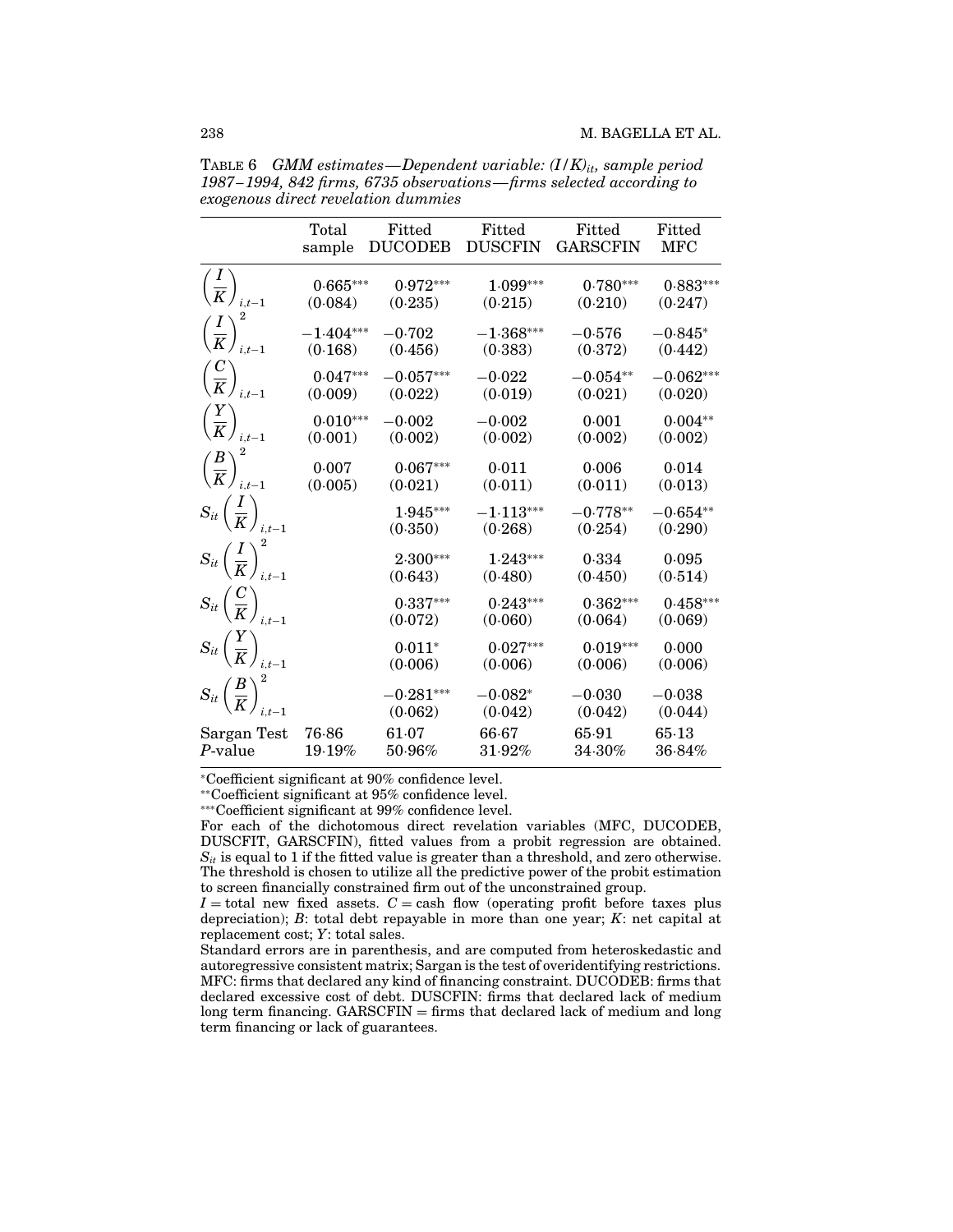*Sit* (taking value of one for the subgroups of financially constrained firms and zero for the other subgroups) and the original regressors. Hence the first five coefficients are relative to the unconstrained subgroup, while the additional five coefficients are the deviation for the coefficients of the constrained subgroup. Each column shows results relative to a different criterion used to identify constrained firms. An important requirement for such criteria is to be exogenous with respect to the probability to be constrained; otherwise we have a sample selection bias problem, because the probability to be selected in the group is correlated to the dependent variable. This means that the conditional probability density function used is not correct and that the estimated coefficients are biased.

[Table 5](#page-17-0) shows results using the *a priori* indirect criteria employed by past literature. Age, size, R&D participation and group affiliation can be considered to be exogenous,† while dividend policy is surely endogenous. [Table 6](#page-19-0) considers four direct revelation criteria: MFC, DUCODEB, DUSCFIN and GARSCFIN.‡ The assumption we make is that  $\lambda_t^D$  and/or  $\lambda_t^N$  are equal to zero for any *t* for the subgroup of firms that did not declare financing constraints.§ Such variables are obviously endogenous and correlated to the dependent variable. We avoid the sample selection bias problem by using instrumental variables in the following way: each dichotomous variable of financial constraints is the dependent variable of a probit regression where independent variables are exogenous *a priori* criteria plus other exogenous variables (i.e. sectorial and regional dummies).¶ The fitted values of the regressions are the exogenous probabilities to be financially constrained. By construction they are independent with respect to the actual level of financial constraints. Firms are selected in the constrained group if the exogenous probability is greater than a threshold, and zero otherwise.

In choosing the threshold we face a trade-off: if we increase it the probability of including an unconstrained firm in the constrained group is reduced, but it is more likely that the unconstrained group will include also constrained firms. Since we are interested in testing whether or not the neoclassical model holds for unconstrained firms, the threshold chosen is the one that uses all the predictive power of the probit estimation to screen

† We assume that such characteristics are ''weakly exogenous'', in the sense that, even though they can be correlated with past constraints, they are not correlated with the probability to be financially constrained in the sample period.

‡ We do not use DGAR, because of too few observations in the restricted sample. Also we do not use HFC, as preliminary probit estimation [\(Table 4](#page-10-0), column 2) reveals this is not an effective selection criteria for the restricted sample (probably because it leaves too many constrained firms in the complementary group).

<sup>§</sup> See previous footnotes on pages 233 and 234.

<sup>¶</sup> Details about these regressions are reported in appendix 2.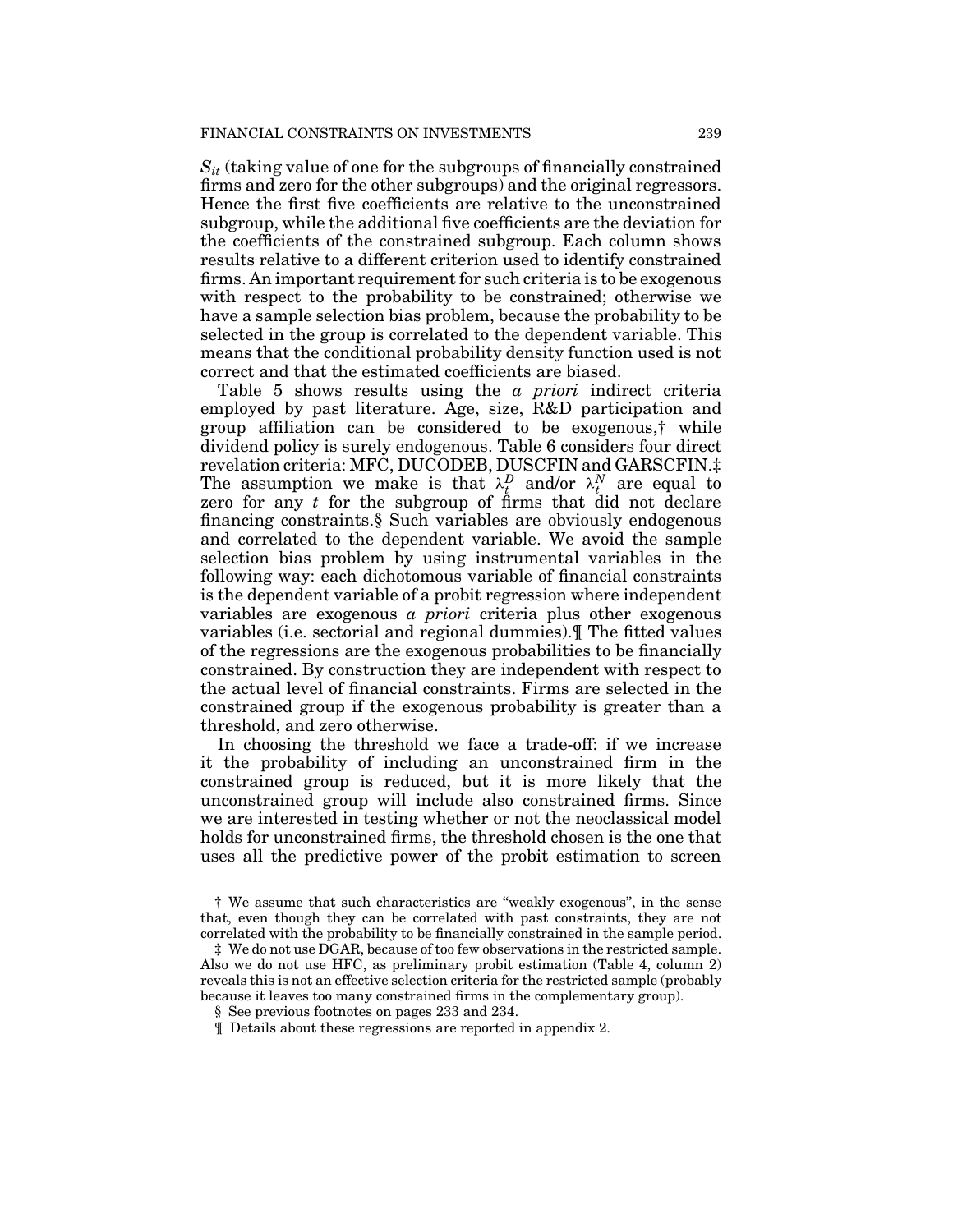financially constrained firms out of the unconstrained group, given that the constrained group randomly includes constrained and unconstrained firms.

Now we can turn to estimation results. Whole sample regression, in the first columns of [Tables 5 a](#page-17-0)n[d 6,](#page-19-0) show that the neoclassical model is rejected. Coefficients of  $I/K_{t-1}$ ,  $(I/K)_{t-1}^2$  and  $Y/K_{t-1}$ are significant and have the expected signs, and the  $(B/K)^2_{t-1}$ coefficient is not significant, consistently to debt irrelevance. Also their magnitude is consistent with structural parameters, with the exception of the  $I/K_{t-1}$  coefficient, whose 95% confidence interval is  $[83.3-50.7]$ . Hence it is much lower than expected.† The validity of instruments is not rejected, although the *p*-value is quite low. The main violation of the structural model is, however, the  $C/K_{t-1}$ coefficient, that is positive and strongly significant instead of being negative.

Does this prove that  $\lambda_t^D$  is positive and is time variant, thus confirming the relevance of financing constraints in affecting investment? We argue that the remaining columns of [Table 5,](#page-17-0) which present results using "traditional" indirect criteria to select constrained firms, hint in that direction, without providing any conclusive evidence, while our exogenous direct criteria in [Table 6](#page-19-0) provide a positive and very consistent answer to the question.

In fact, [Table 5](#page-17-0) shows that among indirect criteria to identify financially constrained firms, a firm's size and R&D investment seem the most effective. This is consistent with results presented in the previous paragraph. The coefficient of  $C/K_{t-1}$  is positive and significant only for smaller and R&D firms. Large firms' coefficients are closer to the neoclassical model, even though they still reject it. This is because the  $C/K_{t-1}$  coefficient is not significant and the  $(B/K)^2_{t-1}$  coefficient is negative and significant, while the perfect market assumption predicts the opposite.

[Table 6](#page-19-0) shows that direct revelation criteria (columns 2, 3 and 4) are more effective in selecting constrained firms. The coefficients of the unconstrained subgroup are closer to the neoclassical model, and the  $C/K_{t-1}$  coefficient especially has opposite signs in the two subgroups according to the financing constraints hypothesis.‡ Given that all three criteria seem successful, it is natural to expect that the best way to identify constrained firms is to pool the information and use the MFC variable in the probit estimation. The last column of [Table 6](#page-19-0) confirms this. We see that firms selected as unconstrained do not reject the neoclassical model.  $I/K_{t-1}$  and

<sup>†</sup> See previous footnote on page 233.

<sup>‡</sup> The consistency of estimation results with theoretical assumptions is confirmed by the fact that  $(B/K)^2$ <sub>t-1</sub> coefficient is negative and strongly significant only for firms selected as constrained using the DUCODEB variable. In fact the model predicts a negative coefficient only if firms face a cost of debt that increases in leverage rather than equilibrium credit rationing.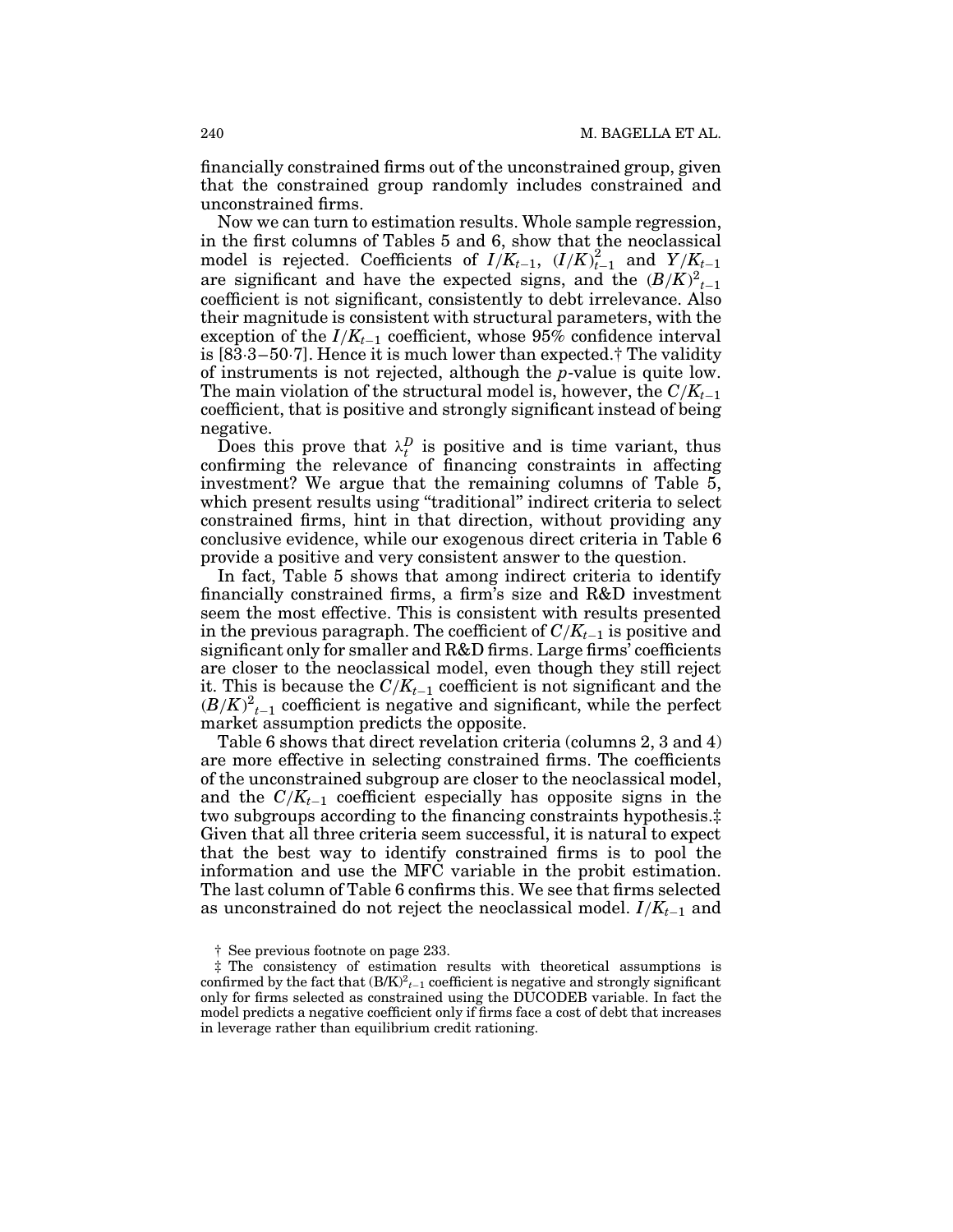$(I/K)^2_{t-1}$  coefficients are close to 1 in absolute value, and their 95% confidence interval includes range of values consistent with structural parameters. More importantly, the  $C/K_{t-1}$  coefficient is negative and strongly significant. This is a key result in support of the neoclassical model as it implies, as mentioned earlier, a positive relation between expected productivity of capital and investment. This coefficient is also bigger in absolute value with respect to  $Y/K_{t-1}$ 's coefficient, which is significant as well. This is consistent with a price elasticity of demand greater than one.† The  $(B/K)^2_{t-1}$  coefficient is not significant, which is consistent with the neoclassical model with debt irrelevance. Moreover, we see that financially constrained firms reject the model because the cash flow variable is positive and strongly significant, with a value of 0.40, While  $I/K_{t-1}$  coefficient is reduced to 0.13. $\ddagger$  This is exactly the effect predicted by our financing constraints hypothesis. According to this, the model omits the  $\lambda_t^D$  variable that is significant and negatively correlated to  $I/K_t$  for constrained firms. Because of this misspecification problem, the  $C/K_{t-1}$  coefficient is positive and very large instead of negative, because of its negative correlation to  $\lambda_t^D$ .

These considerations are supported by the fact that the Sargan test's *p*-value is greater in [Table 6.](#page-19-0) This means that instruments are less correlated to the error, which is likely to happen when misspecification problems are reduced.

#### **5. Conclusions**

Recent theoretical analyses demonstrate how informational asymmetries between financiers and investors may generate financial constraints under the form of financial rationing and positive cost differentials between external sources (bank, stock market and venture capital financing) and internal sources.

''Indirect'' attempts (two pillar methods) to verify financial constraints at firm level based on *a priori* identification and econometric estimation have recently been seriously questioned because of methodological problems concerning balance sheet panel data analysis. These papers claim to test for the presence of financing constraints, while in fact they perform a joint test of two distinct hypotheses:

 $H1_a$ ) Some observable characteristics of firms (size, age, affiliation to group, etc.) are related to their probability to be financially constrained;  $H2_a$ ) Financially constrained firms reject the neoclassical model of investment because the limited access to external

<sup>†</sup> See previous footnote on page 233.

<sup>‡</sup> Coefficients for the constrained subgroup are obtained adding the deviations (the last 5 coefficients), when significant, to the basic coefficients.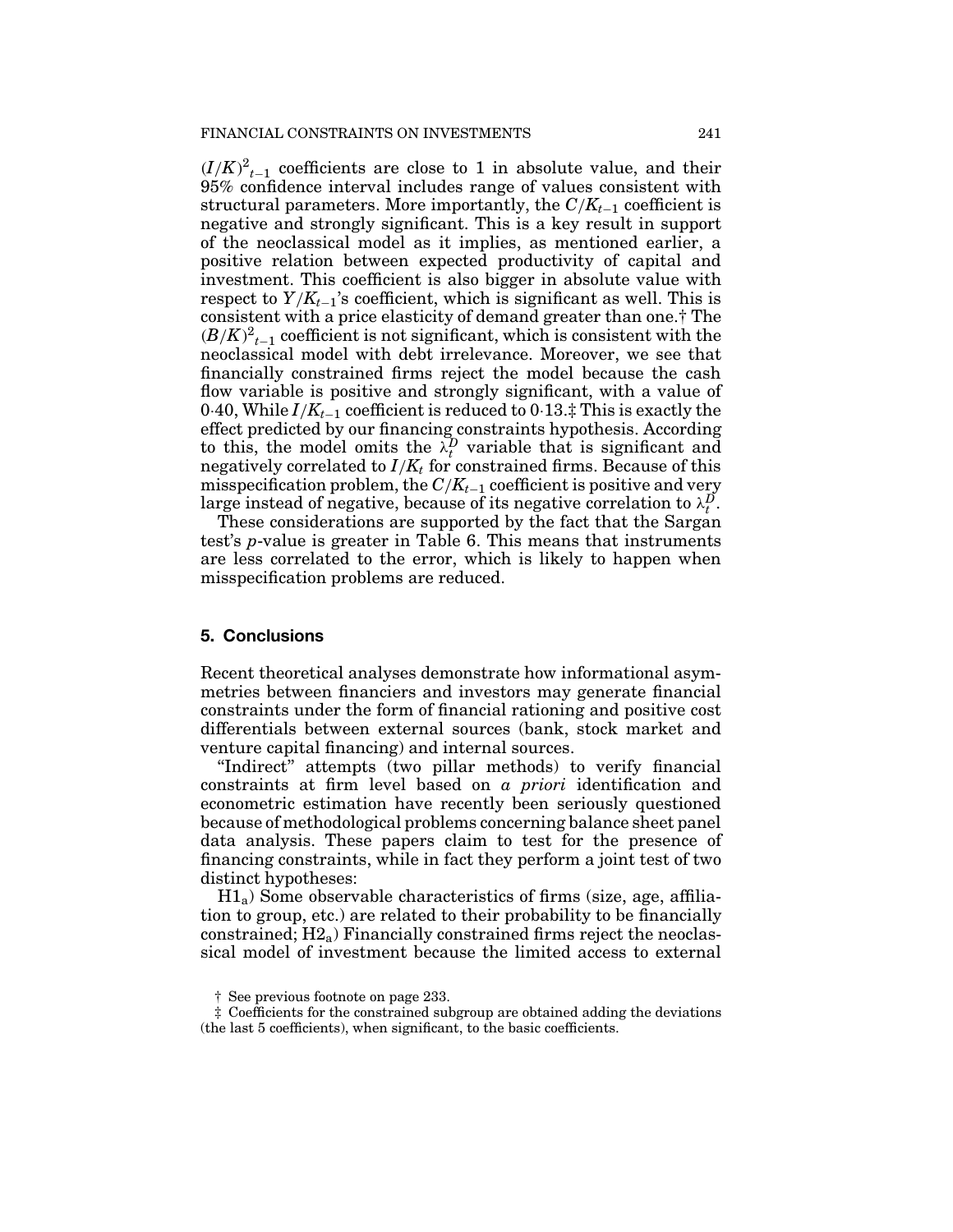finance prevents them from investing optimally when internal finance is not available.

As a consequence their findings are not robust, because it is impossible to distinguish this joint hypothesis from the joint null:  $H1<sub>0</sub>$ ) Observable characteristics are not related to financing constraints;  $H2_0$ ) Investment is excessively sensitive to cash flow because the latter proxies for future investment opportunities. This paper is the first one to be able to overcome this problem by integrating the traditional approach with an independent and direct source of qualitative information about financing constraints.

As a result we are able to separately test the two hypotheses. On the one hand the consistency between direct information and *a priori* firms characteristics related to financial constraints, shown in Section 3, tests and rejects  $H1_0$  in favour of  $H1_a$ . On the other hand, the econometric estimation in Section 4 rejects the neoclassical model only for constrained firms. This result not only rejects  $H_0^0$ in favour of  $H2_a$ , but more importantly it confirms the validity of the Euler equation approach in estimating reduced form investment equations, when financial constraints are properly identified.

The other findings are the following: i) age matters a lot in the enlarged sample of 3852 firms which contains richer information, but its effect is more ambiguous in the restricted sample demonstrating the existence of a difference in the composition of the two samples; ii) size and R&D participation matter both in the restricted and in the enlarged sample and represent the most relevant *a priori* discriminant between financially constrained and non financially constrained firms; iii) the composite indicator of financial constraints outperforms simpler indicators in the Euler equation test; iv) probit results from ''Mediocredito'' are strongly consistent with probit results from "Centrale dei Bilanci".

#### **Acknowledgements**

Even though the paper is fruit of a common work Section 2 can be attributed to M. Bagella, Section 3 to L. Becchetti and Section 4 to A. Caggese. The authors thank D. Archibugi, P. Ardeni, S. Bhattacharya, W. Brown, M. Ceccagnoli, G. Chiesa, C.P. Himmelberg, M. Messori, G. Nicodamo, S. Nickell, G. Orosel, A. Pasetto, A. Riti, G. Rotino, A. Santomero, G. Scanagatta, and other participants to the Conference of the EAEPE (Rome, October 1995), to the IV Financial Conference of Tor Vergata (November 1995), to the Financial Market Group Conference at LSE (June 1996), to the 1996 Annual Conference of the Royal Economic Society in Swansea and to the 1998 Annual Conference of the EARIE in Copenhagen for their precious comments and suggestions. Grant from Mediocredito is acknowledged. The usual disclaimer applies.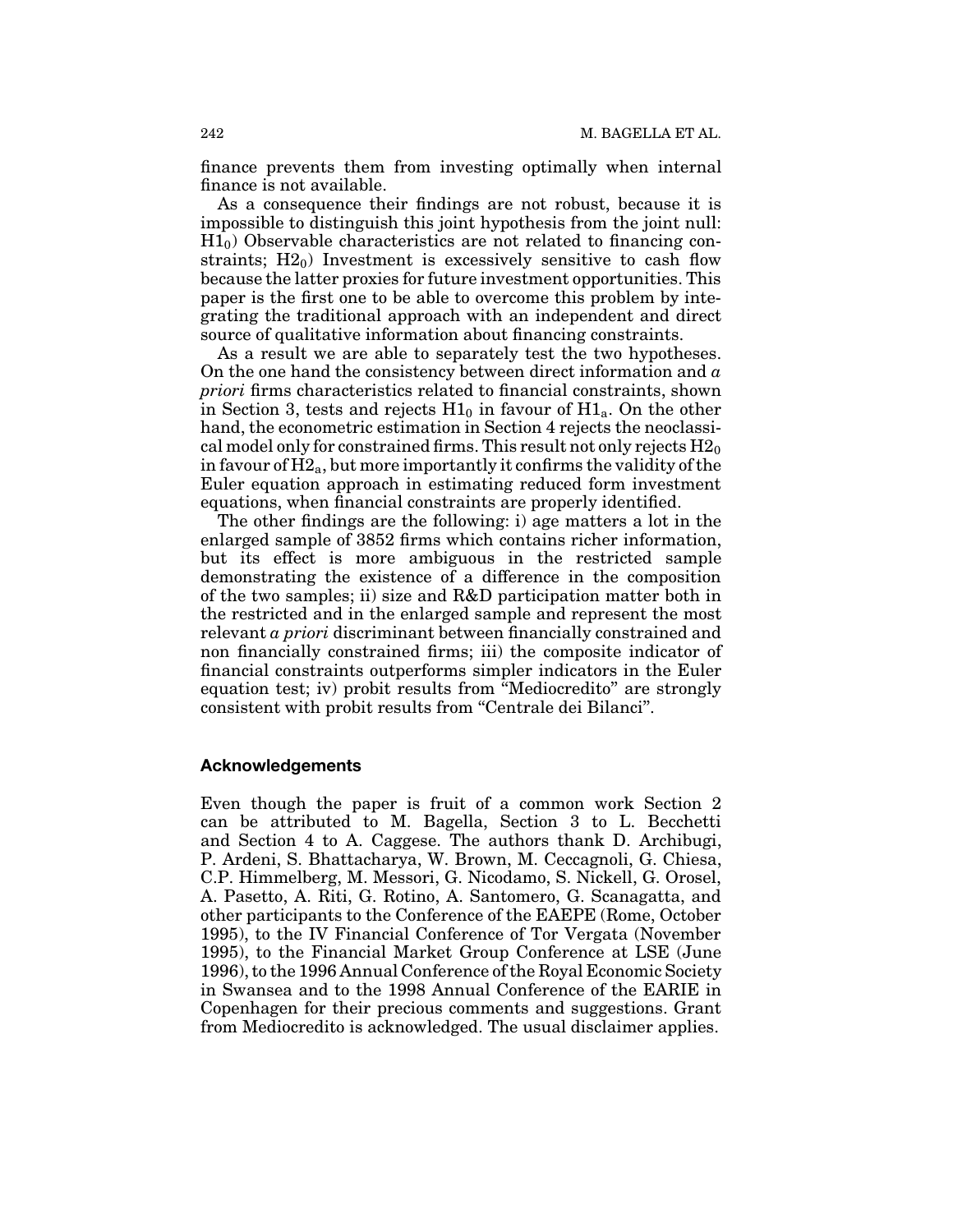#### <span id="page-24-0"></span>**References**

- Arellano, M. & Bover, O. (1995). Another look at instrumental variables estimation of the error components model. *Journal of Econometrics*, **68**, 29–51.
- Bagella, M. & Becchetti, L. (1996). Business Cycle and Growth in an Economy with Financial Market Imperfections. In M. Baldassarri, L. Paganetto, E. Phelps, Eds. *Finance, Research, Education and Growth*. London: MacMillan.
- Bagella, M., Becchetti, L. & Caggese, A. (1996). Finanza, Investimenti ed Innovazione in Italia: il divario Nord-Sud. In B. Quintieri, Ed. *Finanza, Istituzioni e sviluppo regionale :il problema del Mezzogiorno*. Rome: Il Mulino.
- Bagella, M. & Becchetti, L. (1995). The buy-out/property right choice in film financing: credit rationing, adverse selection and the Bayesian dilemma. *Journal of Cultural Economics*, **19**, 279–304.
- Becchetti, L. (1995). Finance, investment and innovation: A theoretical and empirical comparative analysis. *Empirica*, **22**, 167–184.
- Becchetti, L. (1995). Finance, Investment and Innovation: an Empirical Analysis of the Italian Case. *Sviluppo Economico*, **1**, 127–148.
- Bernanke, B.S. & Gertler, M. (1990). Financial fragility and economic performance. *Quarterly Journal of Economics*, **105**, 87–114.
- Besanko, D. & Thakor, A.V. (1987). Collateral and rationing: Sorting equilibria in monopolistic and competitive credit markets. *International Economic Review*, **28**, 671–689.
- Bester, H. (1987). The role of collateral in credit markets with imperfect information. *American Economic Review*, **75**, 850–855.
- Bonato, L., Hamaui, R. & Ratti, M. (1993). Come spiegare la struttura finanziaria delle imprese italiane ? *Politica Economica*, **9**, 49–101.
- Bond, S. & Meghir, C. (1994). Dynamic investment models and firm's financial policy. *Review of Economic Studies*, **61**, 197–222.
- Chirinko, R.S. (1993). Business fixed investment spending: Modeling strategies, empirical results, and policy implications. *Journal of Economic Literature*, **31**, 1875–1911.
- De Cecco, M. & Ferri, G. (1996). *Merchant banks and industrial investment in Italy*. Paper presented at the 1996 Financial Conference in Venice.
- De Meza, D. & Webb, D.C. (1987). Too much investment: A problem of asymmetric information. *Quarterly Journal of Economics*, **101**, 282–292.
- Devereaux, M. & Schiantarelli, F. (1989). *Investment, Financial Factors, and Cash Flow: evidence from UK Panel Data*. NBER Working Paper 3116.
- Fazzari, S.M., Hubbard, G.R. & Petersen, B.C. (1988). Financing constraints and corporate investment. *Broking Papers on Economic Activity*, **0**(1), 141–195.
- Gertler, M. & Gilchrist, M. (1994). Monetary policy, business cycles, and the behaviour of small manufacturing firms. *Quarterly Journal of Economics*, **109**, 309–340.
- Gilchrist, S. & Himmelberg, C.P. (1995). Evidence on the role of cash flow for investment. *Journal of Monetary Economics*, **36**, 541–572.
- Hart, O. & Moore, J. (1998). Default and renegotiation: A dynamic model of debt. *Quarterly Journal of Economics*, **113**, 1–41.
- Hayashi, F. (1982). Tobin's marginal q and average q: A neoclassical interpretation. *Econometrica*, **50**, 213–224.
- Hoshi, T., Kashyap, A. & Scharfstein, D. (1992). Corporate structure, liquidity and investment: Evidence from japanese industrial groups. *Quarterly Journal of Economics*, **90**, 33–61.
- Hubbard, G.R. & Kashyap, A.K. (1992). Internal net-worth and the investment process: An application to US agriculture. *Journal of Political Economy*, **100**, 506–534.
- Hubbard, G.R., Kashyap, A.K. & Whited, T. (1995). Internal finance and firm investment. *Journal of Money Credit and Banking*, **27**, 683–701.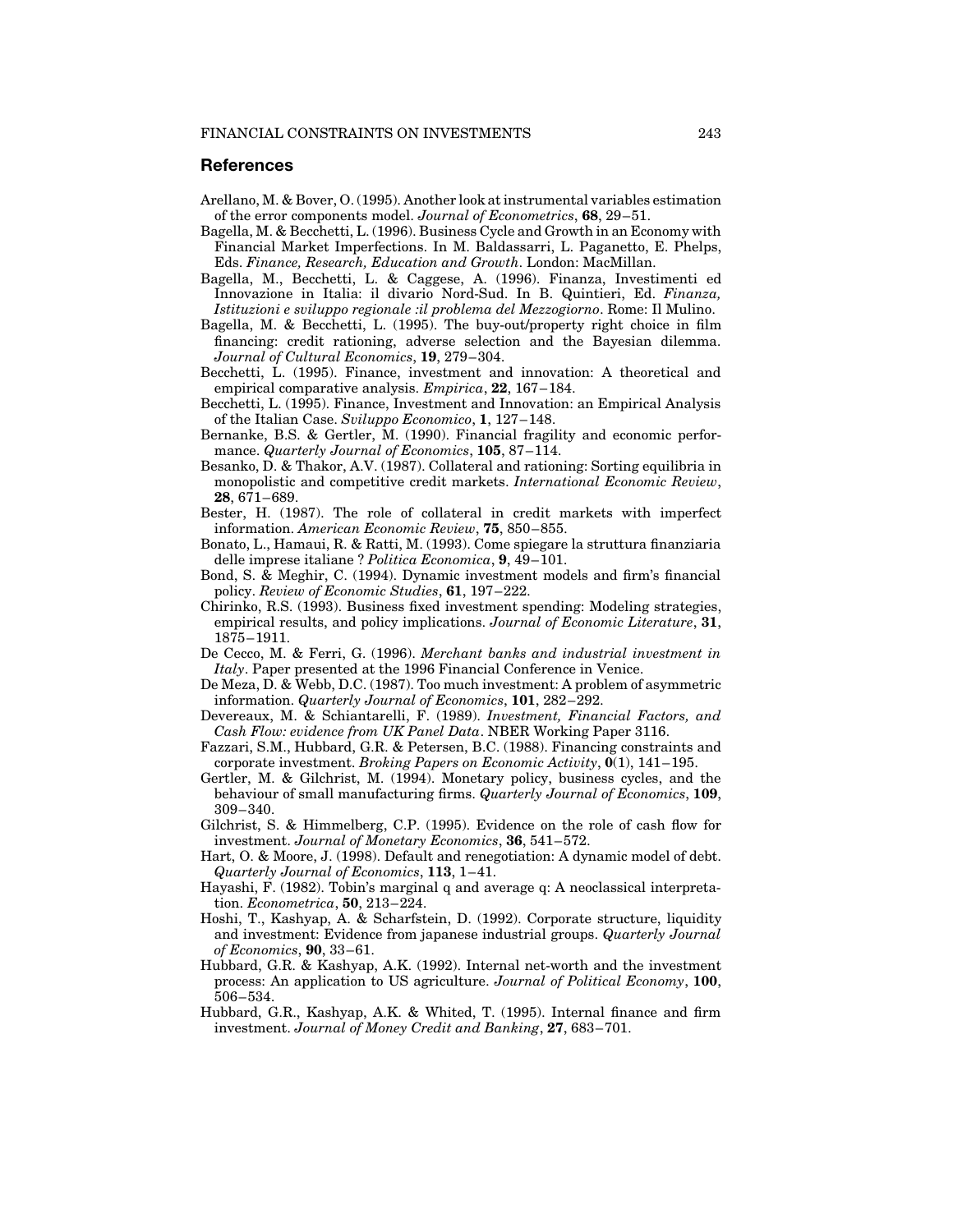Kaplan, S.N. & Zingales, L. (1998). Do investment-cash flow sensitivities provide useful measures of financing constraints? *The Quarterly Journal of Economics*, **112**, 169–215.

Kashyap, A. & Stein, J. (1993). *Monetary Policy and Bank Lending*. NBER Working Paper 4317.

Milde, H. & Riley, J.G. (1988). Signalling in credit markets. *Quarterly Journal of Economics*, **103**, 101–129.

Myers, S.C. & Majluf, N.S. (1984). Corporate financing decisions when firms have investment information that investors do not. *Journal of Financial Economics*, **13**, 187–221.

Schiantarelli, F. & Georgoutsos, D. (1990). Monopolistic competition and the Q theory of investment. *European Economic Review*, **34**, 1061–1078.

Schiantarelli, F. (1996). Financial constraints and investment: Methodological issues and international evidence. *Oxford Review of Economic Policy*, **12**, 70–89.

Stiglitz, J. & Weiss, A. (1981). Credit rationing in markets with imperfect information. *American Economic Review*, **71**, 912–927.

## **Appendix 1. Consistency between a** *priori* **identification and direct revelation of financial constraints**

| Response                                                                                                                                   | <b>NHFC</b> | <b>HFC</b> | <b>NMFC</b> | MFC    |
|--------------------------------------------------------------------------------------------------------------------------------------------|-------------|------------|-------------|--------|
|                                                                                                                                            | $(\%)$      | $(\%)$     | $(\%)$      | $(\%)$ |
| Is the firm ready to accept financing under the form                                                                                       |             |            |             |        |
| of soft loans plus equity participation?                                                                                                   |             |            |             |        |
| No answer                                                                                                                                  | 78.04       | 67.37      | 77.41       | 61.73  |
| Yes                                                                                                                                        | 14.81       | 23.75      | $15-10$     | 32.17  |
| $\rm No$                                                                                                                                   | 7.14        | 8.86       | 7.48        | 6.08   |
| Is the firm ready to accept equity financing under the form of acquisition<br>of minority stakes by merchant banks or venture capitalists? |             |            |             |        |
| No answer                                                                                                                                  | 78.13       | 67.73      | 77.49       | 62.60  |
| Yes                                                                                                                                        | 12.01       | 21.80      | 12.72       | 24.78  |
| $\rm No$                                                                                                                                   | 9.85        | 10.46      | 9.77        | 12.60  |
| Is the firm ready to accept equity financing under the form acquisition<br>of minority stakes by closed end investment funds?              |             |            |             |        |
| No answer                                                                                                                                  | 78.16       | 67.73      | 77.52       | 62.60  |
| Yes                                                                                                                                        | 5.56        | 8.15       | 5.71        | 9.56   |
| $\rm No$                                                                                                                                   | 16.27       | 24.11      | 16.75       | 27.82  |
| Availability to "equity dilution"                                                                                                          |             |            |             |        |
| No "equity dilution"                                                                                                                       | 85.94       | 73.91      | 86.55       | 77.48  |
| Dilution up to 10%                                                                                                                         | 4.11        | 3.47       | 4.16        | 3.54   |
| Dilution between 10% and 30%                                                                                                               | 6.79        | 16.08      | 6.23        | 13.82  |
| Dilution between $30\%$ and $49\%$                                                                                                         | 2.42        | 6.08       | 2.34        | 4.43   |
| Dilution beyond 50%                                                                                                                        | 0.71        | 0.43       | 0.69        | 0.70   |

TABLE A1.1 *Firm availability to equity dilution\** 

(*Continued overleaf*)

<span id="page-25-0"></span>

Whited, T.M. (1992). Debt, liquidity constraints, and corporate investment: Evidence from panel data. *The Journal of Finance*, **47**, 1425–1460.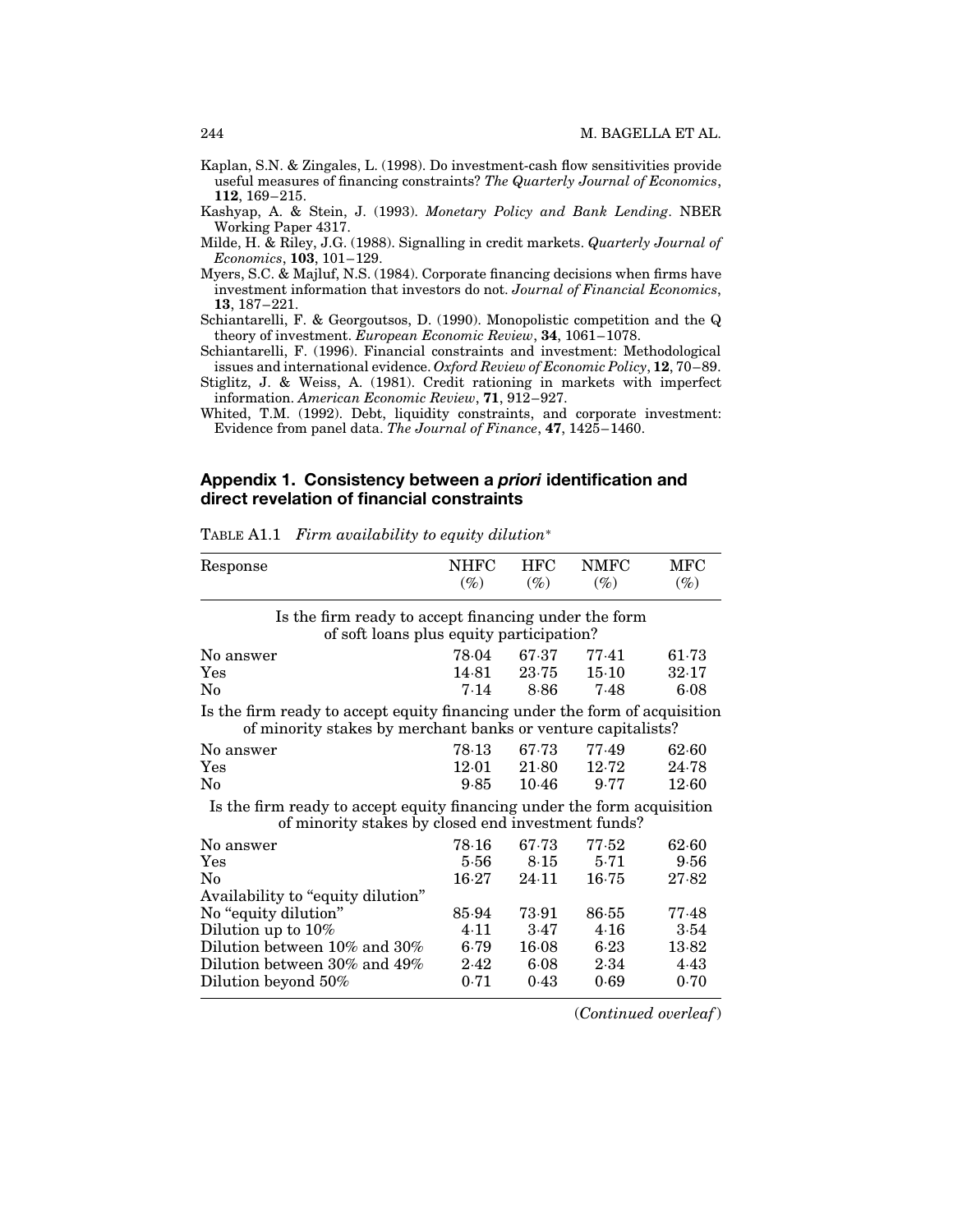| TABLE A1.1 | (Continued) |
|------------|-------------|
|------------|-------------|

| Response                                                               | <b>NHFC</b> | <b>HFC</b> | <b>NMFC</b> | MFC    |
|------------------------------------------------------------------------|-------------|------------|-------------|--------|
|                                                                        | $(\%)$      | $(\%)$     | $(\%)$      | $(\%)$ |
| Advantages in term of higher financial "solidity" from equity dilution |             |            |             |        |
| No advantages                                                          | 61.01       | 39.56      | 62.25       | 45.03  |
| Relative advantages                                                    | 4.74        | 9.13       | 4.10        | 10.28  |
| Advantages                                                             | 12.20       | 13.04      | 10.97       | 19.68  |
| (no indication of intensity)                                           |             |            |             |        |
| High advantages                                                        | 10.13       | 12.60      | 10.21       | 10.63  |
| Very high advantages                                                   | 11.89       | 25.65      | 12.43       | 14.36  |
| Advantages in terms of easier access to credit from equity dilution    |             |            |             |        |
| No advantages                                                          | 77.00       | 60.43      | 77.70       | 66.13  |
| Relative advantages                                                    | 3.89        | 6.086      | 3.58        | 6.56   |
| Advantages                                                             | 4.66        | 6.08       | 4.10        | 8.51   |
| (no indication of intensity)                                           |             |            |             |        |
| High advantages                                                        | 8.64        | 13.47      | 8.30        | 12.58  |
| Very high advantages                                                   | 5.79        | 13.91      | 6.29        | 6.20   |
| Risk of loss of control from equity dilution                           |             |            |             |        |
| No risk                                                                | 46.32       | 37.39      | 47.90       | 33.51  |
| Relative risk                                                          | 16.15       | 22.17      | 16.24       | 18.08  |
| Risk                                                                   | 27.36       | 26.08      | 25.97       | 34.92  |
| (non indication of intensity)                                          |             |            |             |        |
| High risk                                                              | 3.83        | 4.34       | 3.64        | 5.14   |
| Very high risk                                                         | 6.32        | 10         | 6.23        | 8.33   |
| Risk of management coordination problems from equity dilution          |             |            |             |        |
| No risk                                                                | 69.46       | 62.17      | 69.79       | 64.53  |
| Relative risk                                                          | 10.57       | 18.69      | 10.67       | 13.29  |
| Risk                                                                   | 10.38       | 7.39       | 10.18       | 10.28  |
| (non indication of intensity)                                          |             |            |             |        |
| High risk                                                              | 6.26        | 7.82       | 5.86        | 9.21   |
| Very high risk                                                         | 3.31        | 3.91       | 3.46        | 2.65   |

\*Answers from the other discriminating variables (DGAR, DUCODEB, DSCFIN, GARSCFIN) go in the same direction and are available from the author upon request.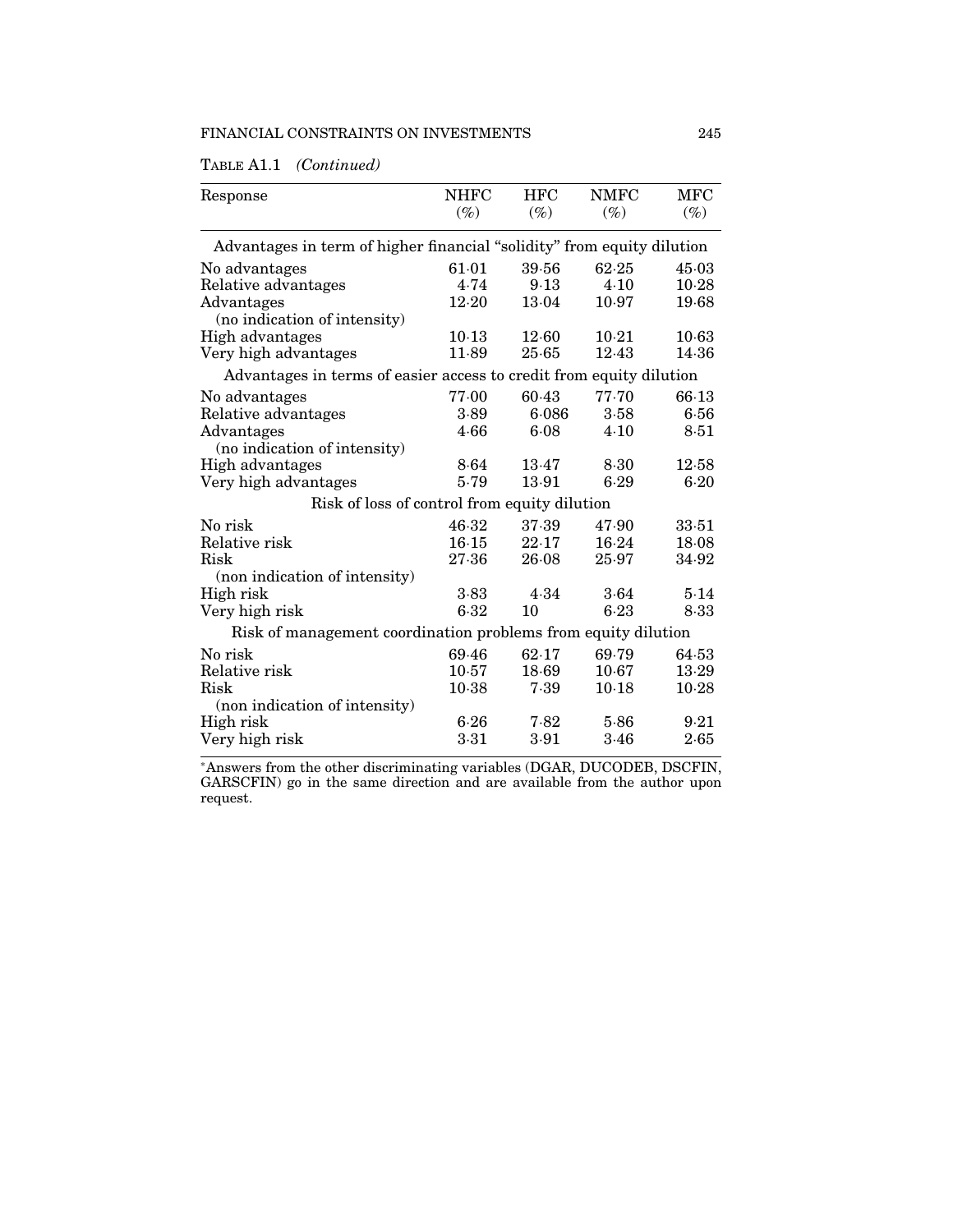| Are soft loans useful for small medium firm development?<br>34.29<br>18.26<br>Useless<br>35.37<br>21.45<br>5.65<br>5.2<br>Quite useful<br>11.3<br>10.63 |
|---------------------------------------------------------------------------------------------------------------------------------------------------------|
|                                                                                                                                                         |
|                                                                                                                                                         |
|                                                                                                                                                         |
| Useful (with no indication of intensity)<br>16.52<br>14.78<br>17.19<br>15.04                                                                            |
| 42.17<br>28.19<br>Very useful<br>26.06<br>26.82                                                                                                         |
| Extremely useful<br>18.93<br>11.73<br>17.82<br>3.86                                                                                                     |
| Are grants useful for small medium firm development?                                                                                                    |
| Useless<br>46.63<br>30.86<br>46.62<br>40.24                                                                                                             |
| Quite useful<br>6.12<br>8.69<br>5.93<br>8.33                                                                                                            |
| Useful (with no indication of intensity)<br>11.34<br>13.47<br>11.43<br>$11-7$                                                                           |
| Very useful<br>21.83<br>37.39<br>22.32<br>25.35                                                                                                         |
| 13.68<br>14.36<br>Extremely useful<br>14.05<br>9.56                                                                                                     |
| Are tax incentives useful for small medium firm development?                                                                                            |
| 36.53<br>22.61<br>Useless<br>37.80<br>23.40                                                                                                             |
| 5.72<br>9.57<br>9.22<br>Quite useful<br>5.38                                                                                                            |
| Useful (with no indication of intensity)<br>18.25<br>9.57<br>17.15<br>$21-10$                                                                           |
| 15.32<br>19.50<br>Very useful<br>22.17<br>15.09                                                                                                         |
| Extremely useful<br>24.19<br>36.09<br>24.57<br>26.77                                                                                                    |
| Are accelerated depreciation schemes useful for small<br>medium firm development?                                                                       |
| Useless<br>72.61<br>62.61<br>37.80<br>23.40                                                                                                             |
| Quite useful<br>4.64<br>7.83<br>5.38<br>9.22                                                                                                            |
| Useful (with no indication of intensity)<br>4.83<br>3.48<br>17.15<br>$21-10$                                                                            |
| 8.83<br>15.09<br>Very useful<br>12.61<br>19.50                                                                                                          |
| Extremely useful<br>9.08<br>13.48<br>24.57<br>$26\!\cdot\!77$                                                                                           |
| Are tax incentives on profits useful for small                                                                                                          |
| medium firm development?                                                                                                                                |
| Useless<br>53.51<br>39.13<br>54.35<br>42.73                                                                                                             |
| 4.25<br>Quite useful<br>3.91<br>3.95<br>5.85                                                                                                            |
| Useful (with no indication of intensity)<br>18.26<br>13.56<br>12.17<br>12.65                                                                            |
| 12.61<br>12.23<br>Very useful<br>10.05<br>9.85                                                                                                          |
| 18.64<br>32.17<br>20.92<br>Extremely useful<br>19.19                                                                                                    |
| Is merchant bank or closed end funds equity participation<br>useful for small medium firms development?                                                 |
| Useless<br>87.22<br>70.00<br>87.44<br>78.90                                                                                                             |
| 5.32<br>3.78<br>8.70<br>3.86<br>Quite useful                                                                                                            |
| Useful (with no indication of intensity)<br>2.10<br>4.08<br>0.43<br>1.64                                                                                |
| Very useful<br>3.84<br>11.30<br>3.89<br>6.56                                                                                                            |
| Extremely useful<br>3.06<br>9.57<br>3.16<br>5.14                                                                                                        |

<span id="page-27-0"></span>TABLE A1.2 *Usefulness of different policy instruments for firms with*  $and$  without financial constraints $^\ast$ 

(*Continued overleaf*)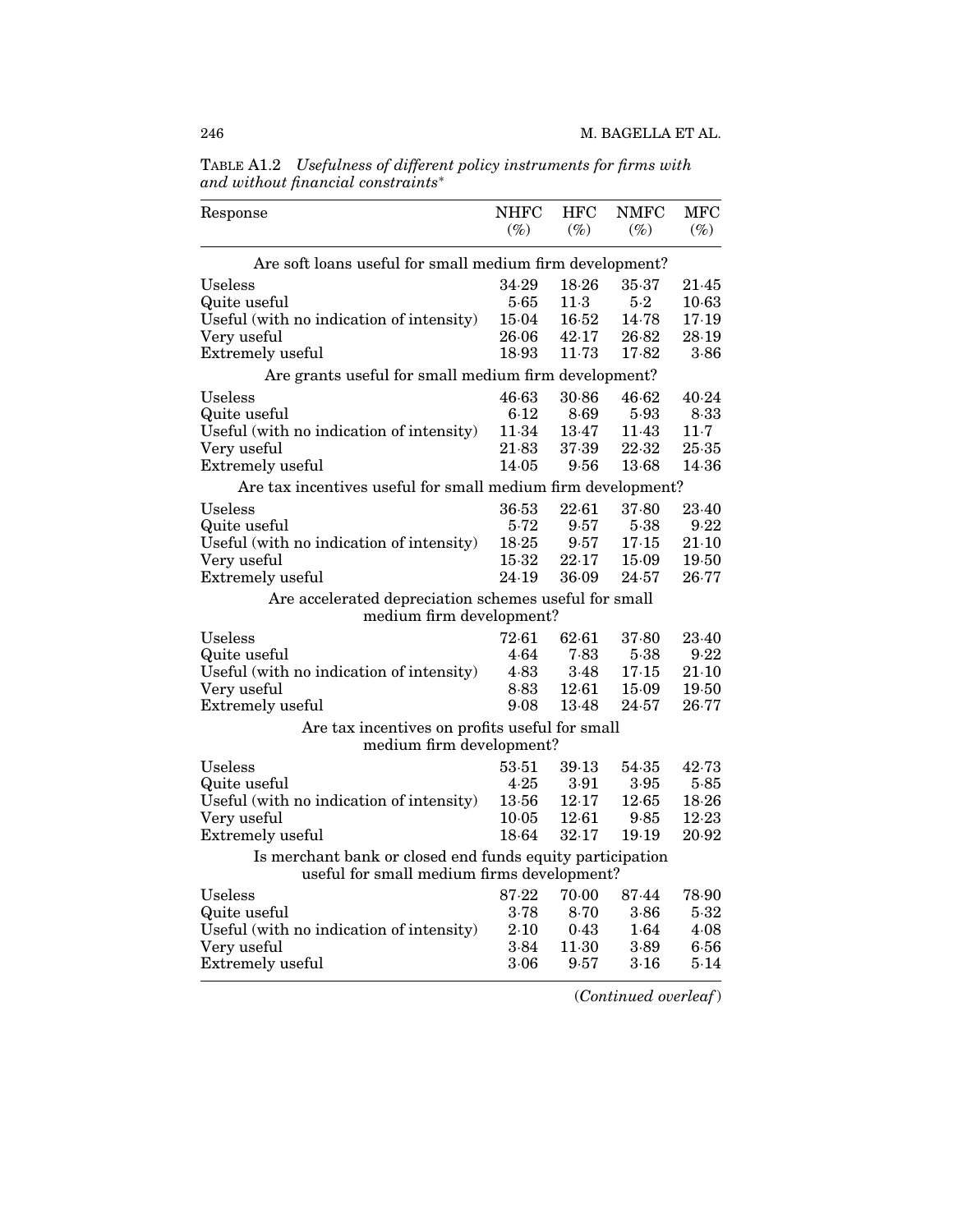<span id="page-28-0"></span>

| TABLE A1.2 | (Continued) |
|------------|-------------|
|------------|-------------|

| Response |        |                                                | NHFC HFC NMFC MFC |     |
|----------|--------|------------------------------------------------|-------------------|-----|
|          | $(\%)$ | $\left( \frac{\partial}{\partial \rho}\right)$ | (9)               | (%) |

| Are fondi di garanzia useful for the development<br>of small and medium firms? |       |       |       |       |  |  |  |  |
|--------------------------------------------------------------------------------|-------|-------|-------|-------|--|--|--|--|
| Useless                                                                        | 91.99 | 77.83 | 91.85 | 87.06 |  |  |  |  |
| Quite useful                                                                   | 3.23  | 10.00 | 3.32  | 5.50  |  |  |  |  |
| Useful (with no indication of intensity)                                       | 0.77  | 0.87  | 0.67  | 1.42  |  |  |  |  |
| Very useful                                                                    | 2.82  | 6.52  | 2.98  | 3.37  |  |  |  |  |
| Extremely useful                                                               | 1.19  | 4.78  | 1.19  | 2.66  |  |  |  |  |

<sup>Ł</sup>Answers from the other discriminating variables (DGAR, DUCODEB, DUSCFIN, GARSCFIN) go in the same direction and are available from the author upon request.

TABLE A1.3 *Consistency between a priori identification and direct revelation of financial constraints. Overall Mediocredito sample 3852 firms*

|                 | Firm<br>size | Firm<br>age | R&D<br>participation | R&D<br>intensity | Leverage | Loss of<br>control |
|-----------------|--------------|-------------|----------------------|------------------|----------|--------------------|
| MFC             | $148**$      | $1972**$    | $48\%$ *             | $0.0019*$        | $1.56**$ | $33\%**$           |
| Compl. set      | $343**$      | $1967**$    | $44\%^*$             | $0.0011*$        | $3.37**$ | $25\%**$           |
| <b>HFC</b>      | $182**$      | $1972**$    | $54\%**$             | $0.0022*$        | $2.08**$ | $33\%^{**}$        |
| Compl. set      | $319**$      | $1967**$    | $44\%^{**}$          | $0.0012*$        | $3.49**$ | $25\%^{**}$        |
| <b>DUCODEB</b>  | 238          | $1970**$    | 44%                  | $0.0021*$        | $1.83**$ | $34\%^{**}$        |
| Compl. set      | 324          | 1967**      | $45\%$               | $0.0011*$        | $3.54**$ | $23\%^{**}$        |
| <b>DUSCFIN</b>  | $153**$      | 1969*       | $51\%**$             | $0.0020*$        | $1.60**$ | $33\%**$           |
| Compl. set      | $332**$      | 1967*       | $44\%^{**}$          | $0.0011*$        | $3.48**$ | $25\%^{**}$        |
| <b>DGAR</b>     | $89**$       | $1972**$    | $59\%**$             | $0.0037*$        | $1.42**$ | $32\%**$           |
| Compl. set      | $314**$      | 1967**      | $44\%^{**}$          | $0.0012*$        | $3.28**$ | $22\%^{**}$        |
| <b>GARSCFIN</b> | $149**$      | $1971*$     | 51%                  | $0.0021**$       | $1.61**$ | $33\%^{**}$        |
| Compl. set      | $335**$      | 1969*       | 44%                  | $0.0011**$       | $3.51**$ | $25\%^{**}$        |

Variable legend: HFC-: firms with index of financial constraints >2; MFC-: firms with index of financial constraints >0; DUCODEB-: firms with financial constraints under the form of excessive cost of debt; DUSCFIN-: firms with financial constraints under the form of scarcity of medium-long term financing; DGAR-: firms with financial constraints due to lack of guarantees; GARSCFIN  $=$  $DGAR \cup DUSCFIN$ ; Firm size: average number of employees (1989–91); Firm age: year of foundation; R&D participation: percentage of firms with nonzero R&D expenditures; R&D intensity: R&D expenditures/total assets; Leverage: net assets/liabilities; Loss of control: firms participated for more than 50%.

\*: Subgroup means are significantly different at 90%.

\*\*: Subgroup means are significantly different at 95%.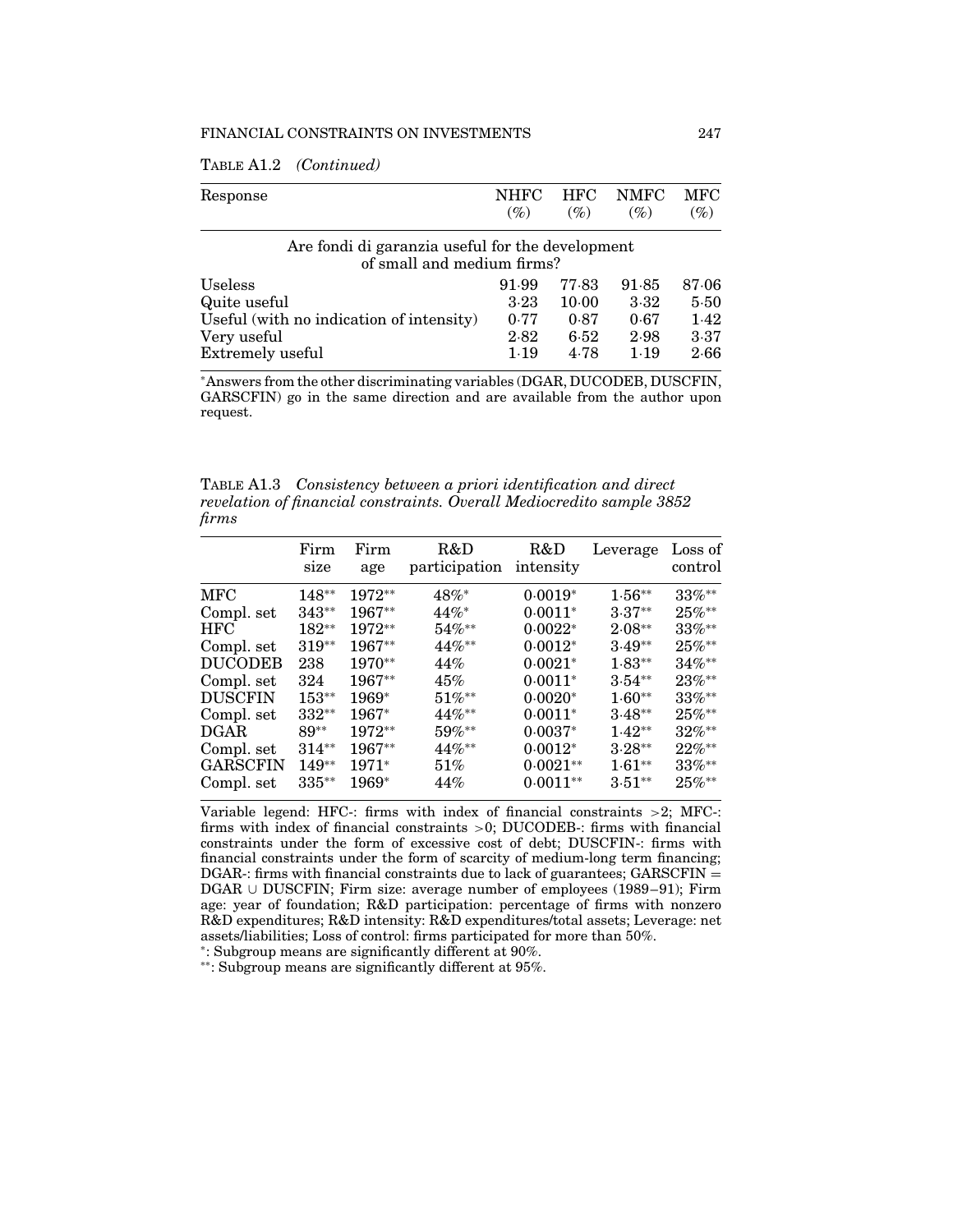|                     | Firm<br>size | Firm<br>age | R&D<br>participation | R&D<br>intensity | Lever-<br>age | Loss of<br>control |
|---------------------|--------------|-------------|----------------------|------------------|---------------|--------------------|
| MFC(1)              | $164**$      | 1961        | $59\%**$             | 0.0014           | $1.76**$      | $36\%^{**}$        |
| Compl. set          | 256**        | 1961        | $45\%^{**}$          | 0.0009           | $4.29**$      | $25\%**$           |
| HFC(1)              | $175**$      | 1962        | $60\%^{**}$          | 0.0016           | $1.59**$      | $35\%$             |
| Compl. set          | $242**$      | 1961        | $47\%**$             | 0.0009           | $3.93**$      | 27%                |
| DUCODEB (1)         | $146**$      | 1963        | $57\%$ *             | 0.0016           | $1.50**$      | $36\%**$           |
| Compl. set          | $251**$      | 1961        | $47\%$ *             | 0.0009           | $4.08**$      | $22\%***$          |
| DUSCFIN(1)          | 188*         | 1960        | $60\%**$             | 0.0011           | $1.85**$      | 35%                |
| Compl. set          | $243*$       | 1962        | $46\%**$             | 0.0010           | $4.01**$      | $29\%$             |
| DGAR(1)             | 138**        | 1965        | $85\%**$             | 0.0024           | 1.88          | 34%                |
| Compl. set          | 238**        | 1961        | $47\%**$             | 0.0010           | 3.74          | 23%                |
| <b>GARSCFIN</b> (1) | $185*$       | 1961        | $61\%**$             | 0.0011           | $1.87**$      | $35\%$             |
| Compl. set          | $244*$       | 1961        | $46\%^{**}$          | 0.0010           | $4.03**$      | 29%                |

<span id="page-29-0"></span>TABLE A1.4 *Consistency between a priori identification and direct revelation of financial constraints. Restricted sample of 891 firms*

Variable legend: HFC-: firms with index of financial constraints  $>2$ ; MFC-: firms with index of financial constraints >0; DUCODEB-: firms with financial constraints under the form of excessive cost of debt; DUSCFIN-: firms with financial constraints under the form of scarcity of medium-long term financing; DGAR-: firms with financial constraints due to lack of guarantees; GARSCFIN  $=$  $DGAR \cup DUSCFIN$ ; Firm size: average number of employees (1989–91); Firm age: year of foundation; R&D participation: percentage of firms with nonzero R&D expenditures; R&D intensity: R&D expenditures/total assets; Leverage: net assets/liabilities; Loss of control: firms participated for more than 50%.

\*: Subgroup means are significantly different at 90%.

\*\*: Subgroup means are significantly different at 95%.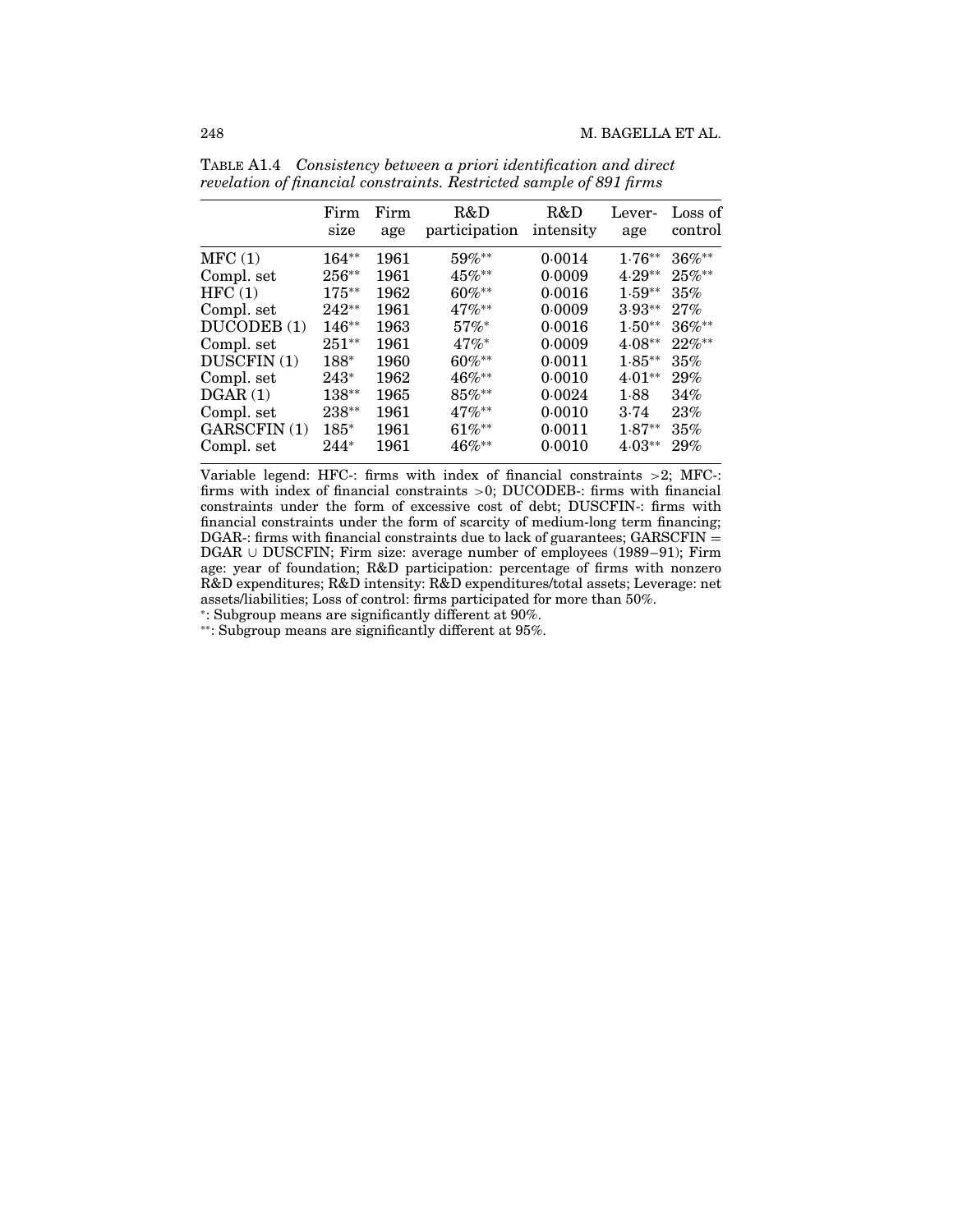## **Appendix 2. Probit regression used for sample selection in the GMM estimation**

TABLE A2.1 *Dependent Variable: MFC; Method: ML - Binary Probit; Convergence achieved after four iterations; Covariance matrix computed using second derivatives*

| Variable                                 | Coefficient                | Std. Error            | z-Statistic              | Prob.    |
|------------------------------------------|----------------------------|-----------------------|--------------------------|----------|
| <b>PERCEXP</b>                           | $-0.330102$                | 0.191561              | $-1.723219$              | 0.0848   |
| <b>LTOTAT</b>                            | $-0.129987$                | 0.016951              | $-7.668471$              | 0.0000   |
| <b>IMM_TOTA</b>                          | 1.290228                   | 0.332272              | 3.883048                 | 0.0001   |
| <b>RSGRP</b>                             | 0.168745                   | 0.079284              | 2.128377                 | 0.0333   |
| <b>DUGRP</b>                             | $-0.199461$                | 0.111899              | $-1.782498$              | 0.0747   |
| <b>YOUNG</b>                             | $-0.213264$                | 0.123196              | $-1.731101$              | 0.0834   |
| <b>AGEVOL</b>                            | 0.240591                   | 0.109164              | 2.203947                 | 0.0275   |
| DUSET11                                  | 0.619819                   | 0.386539              | 1.603510                 | 0.1088   |
| Mean dependent<br>variation              | 0.229762                   |                       | S.D. dependent variation | 0.420930 |
| S.E. of regression                       | 0.410225                   | Akaike info criterion |                          | 1.036222 |
| Sum squared<br>residual                  | 140.0130                   | Schwarz criterion     |                          | 1.081302 |
| Log likelihood<br>Avg. log likelihood    | $-427.2132$<br>$-0.508587$ |                       | Hannan-Quinn criterion   | 1.053500 |
| Obs with $Dep = 0$<br>Obs with $Dep = 1$ | 649<br>193                 | Total observations    |                          | 842      |

TABLE A2.2 *Dependent Variable: DUCODEB; Method: ML - Binary Probit; Convergence achieved after four iterations; Covariance matrix computed using second derivatives*

| Variable                                 | Coefficient                | Std. Error            | z-Statistic              | Prob.    |  |
|------------------------------------------|----------------------------|-----------------------|--------------------------|----------|--|
| <b>LTOTAT</b>                            | $-0.160331$                | 0.018427              | $-8.700782$              | 0.0000   |  |
| <b>IMM_TOTA</b>                          | 1.299992                   | 0.373924              | 3.476619                 | 0.0005   |  |
| <b>RSGRP</b>                             | 0.089967                   | 0.087382              | 1.029585                 | 0.3032   |  |
| <b>DUGRP</b>                             | $-0.297566$                | 0.128758              | $-2.311048$              | 0.0208   |  |
| D7 1                                     | 0.488956                   | 0.187675              | 2.605335                 | 0.0092   |  |
| DUSET <sub>18</sub>                      | 0.554874                   | 0.193853              | 2.862345                 | 0.0042   |  |
| DUSET21                                  | 1.771314                   | 0.984942              | 1.798394                 | 0.0721   |  |
| DUREG8                                   | 0.189421                   | 0.116137              | 1.631016                 | 0.1029   |  |
| DUREG17                                  | 0.643706                   | 0.378272              | 1.701700                 | 0.0888   |  |
| Mean dependent<br>variation              | 0.147619                   |                       | S.D. dependent variation | 0.354933 |  |
| S.E. of regression                       | 0.343424                   | Akaike info criterion |                          | 0.792945 |  |
| Sum squared<br>residual                  | 98.00807                   |                       | Schwarz criterion        |          |  |
| Log likelihood<br>Avg. log likelihood    | $-324.0370$<br>$-0.385758$ |                       | Hannan-Quinn criterion   | 0.812383 |  |
| Obs with $Dep = 0$<br>Obs with $Dep = 1$ | 718<br>124                 | Total observations    |                          | 842      |  |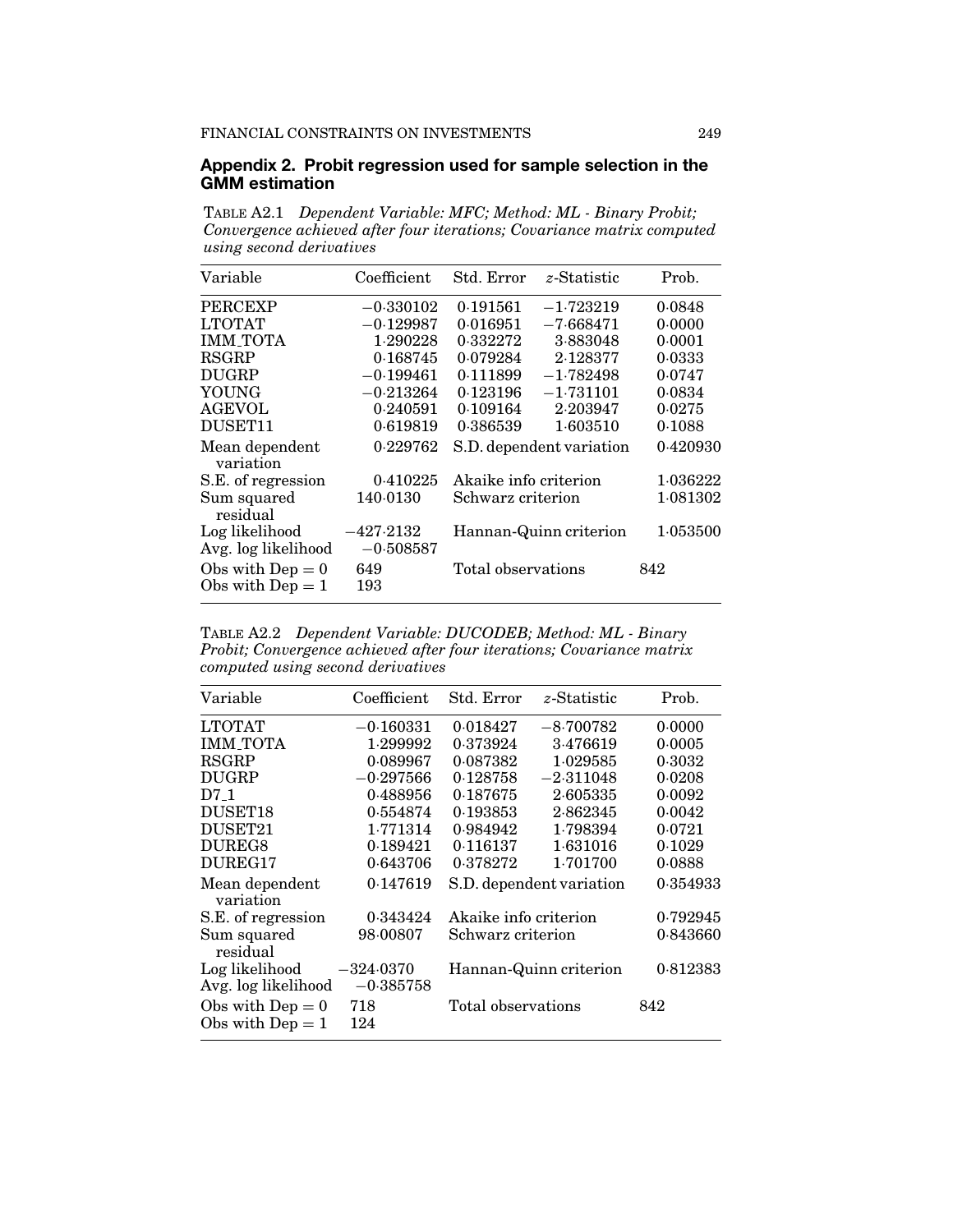TABLE A2.3 *Dependent Variable: GARSCFIN; Method: ML - Binary Probit; Convergence achieved after four iterations; Covariance matrix computed using second derivatives*

| Variable                                 | Coefficient                | Std. Error            | z-Statistic              | Prob.    |
|------------------------------------------|----------------------------|-----------------------|--------------------------|----------|
| <b>LTOTAT</b>                            | $-0.162076$                | 0.017981              | $-9.013906$              | 0.0000   |
| <b>IMM TOTA</b>                          | 0.851090                   | 0.363069              | 2.344157                 | 0.0191   |
| <b>RSGRP</b>                             | 0.123528                   | 0.084278              | 1.465721                 | 0.1427   |
| <b>AGEVOL</b>                            | 0.381590                   | 0.124389              | 3.067708                 | 0.0022   |
| DUSET <sub>11</sub>                      | 0.684112                   | 0.390823              | 1.750440                 | 0.0800   |
| DUSET21                                  | 1.492652                   | 0.954983              | 1.563014                 | 0.1180   |
| Mean dependent<br>variation              | 0.147619                   |                       | S.D. dependent variation | 0.354933 |
| S.E. of regression                       | 0.350267                   | Akaike info criterion |                          | 0.820594 |
| Sum squared<br>residual                  | 102.3210                   | Schwarz criterion     |                          | 0.854404 |
| Log likelihood<br>Avg. log likelihood    | $-338.6493$<br>$-0.403154$ |                       | Hannan-Quinn criterion   | 0.833552 |
| Obs with $Dep = 0$<br>Obs with $Dep = 1$ | 718<br>124                 | Total observations    |                          | 842      |

TABLE A2.4 *Dependent Variable: DUSCFIN; Method: ML - Binary Probit; Convergence achieved after four iterations; Covariance matrix computed using second derivatives*

| Variable                                 | Coefficient                | Std. Error            | z-Statistic              | Prob.    |
|------------------------------------------|----------------------------|-----------------------|--------------------------|----------|
| <b>LTOTAT</b>                            | $-0.168151$                | 0.018439              | $-9.119148$              | 0.0000   |
| <b>IMM_TOTA</b>                          | 0.967663                   | 0.369864              | 2.616265                 | 0.0089   |
| <b>RSGRP</b>                             | 0.104051                   | 0.086176              | 1.207424                 | 0.2273   |
| <b>AGEVOL</b>                            | 0.384252                   | 0.126842              | 3.029380                 | 0.0025   |
| DUSET <sub>11</sub>                      | 0.724927                   | 0.392137              | 1.848660                 | 0.0645   |
| DUSET21                                  | 1.554655                   | 0.960266              | 1.618984                 | 0.1055   |
| Mean dependent<br>variation              | 0.139286                   |                       | S.D. dependent variation | 0.346451 |
| S.E. of regression                       | 0.341542                   | Akaike info criterion |                          | 0.789896 |
| Sum squared<br>residual                  | 97.28707                   | Schwarz criterion     |                          | 0.823706 |
| Log likelihood<br>Avg. log likelihood    | $-325.7565$<br>$-0.387805$ |                       | Hannan-Quinn criterion   | 0.802855 |
| Obs with $Dep = 0$<br>Obs with $Dep = 1$ | 725<br>117                 | Total observations    |                          | 842      |

Variable legend:  $PERCEXP = %$  of income from export;  $LTOTAT = log$  of total assets; IMM\_TOTA = ratio of fixed assets over total assets;  $\text{RSGRP} = \text{dummy}$ equal to 1 for firms that invest in R&D and 0 otherwise;  $DUGRP =$  dummy equal to 1 for firms that belong to a group and 0 otherwise;  $\text{YOUNG} = \text{dummy}$ equal to 1 for the youngest  $25\%$  of firms and 0 otherwise;  $AGEVOL = dummy$ equal to 1 for subsidized firms and 0 otherwise;  $D7.1 =$  dummy equal to 1 for firms belonging to "consorzio fidi" and 0 otherwise;  $DUSERNN = industrial sector$ dummies;  $\overline{DUREGNN}$  = regional dummies.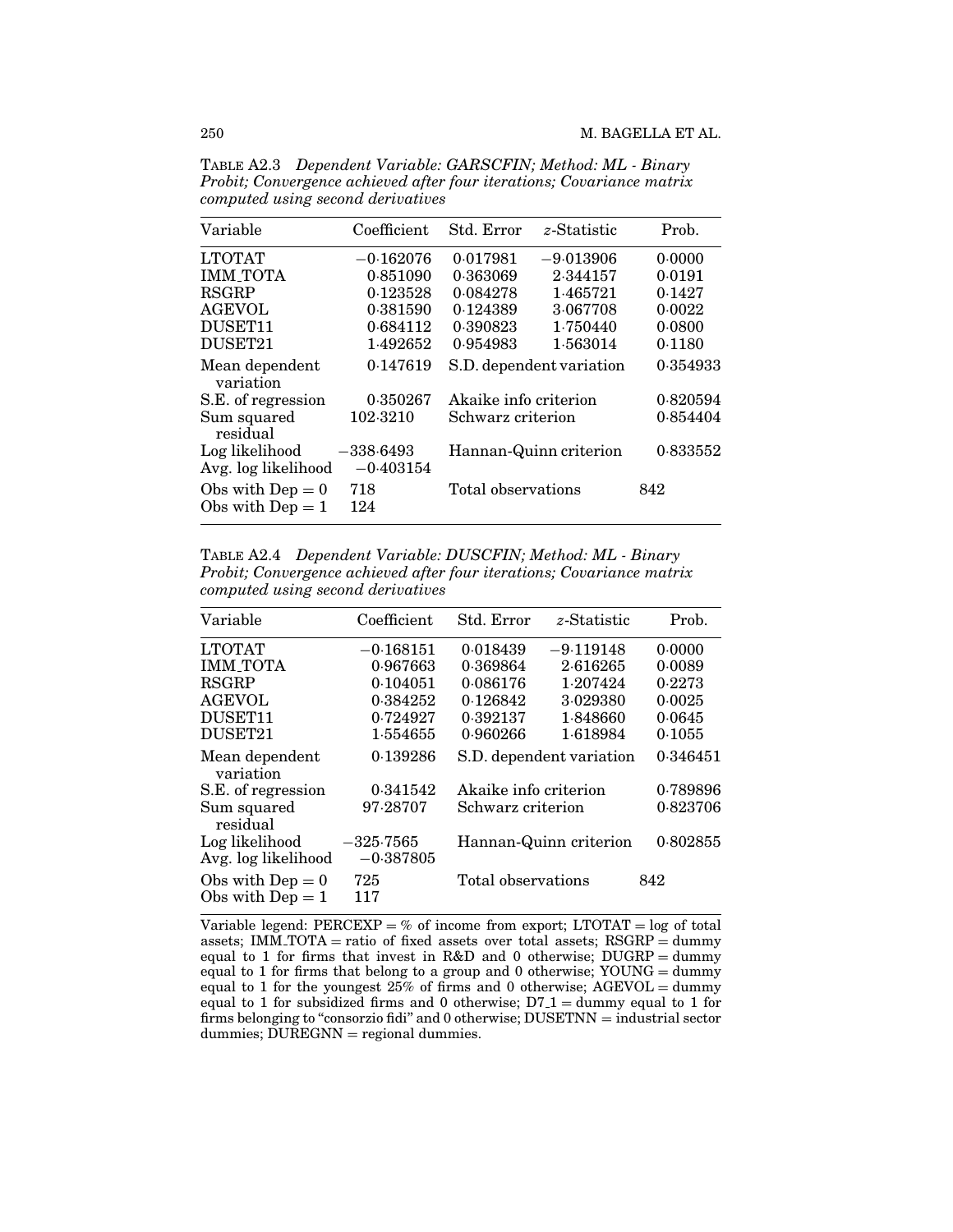# <span id="page-32-0"></span>**Appendix 3. Statistics about the series used in the gmm regressions**

|  | TABLE A3.1 |  | $B/K$ series |  |
|--|------------|--|--------------|--|
|--|------------|--|--------------|--|

| Year            | 1983                                             | 1984   | 1985                                                                 | 1986    | 1987    | 1988    | 1989    | 1990            | 1991    | 1992    | 1993    | 1994    |
|-----------------|--------------------------------------------------|--------|----------------------------------------------------------------------|---------|---------|---------|---------|-----------------|---------|---------|---------|---------|
|                 | Pre-filtering sample statistics—891 observations |        |                                                                      |         |         |         |         |                 |         |         |         |         |
| Mean            | 0.38                                             | 0.36   | 0.29                                                                 | 0.26    | 0.25    | 0.23    | 0.26    | 0.25            | 0.25    | 0.26    | 0.25    | 0.51    |
| Median          | 0.24                                             | 0.22   | 0.21                                                                 | 0.20    | 0.19    | 0.17    | 0.18    | 0.18            | 0.17    | 0.18    | 0.15    | 0.16    |
| Maximum         | 20.94                                            | 12.53  | 11.02                                                                | 6.09    | 4.94    | 3.83    | 5.14    | 3.93            | 3.72    | 3.23    | 6.71    | 230.13  |
| Minimum         | $-7.07$                                          | 0.00   | $-0.53$                                                              | $-0.82$ | $-0.36$ | $-3.10$ | $-0.72$ | $-0.13$         | $-0.14$ | $-1.32$ | $-0.74$ | $-0.51$ |
| Std. Dev.       | 0.92                                             | 0.70   | 0.50                                                                 | 0.34    | 0.30    | 0.33    | 0.36    | 0.35            | 0.33    | 0.34    | 0.41    | 7.71    |
| <b>Skewness</b> | 13.10                                            | 9.94   | 12.32                                                                | 6.84    | 5.55    | 2.76    | 5.66    | 4.54            | 3.80    | 3.03    | 6.60    | 29.67   |
| Kurtosis        | 290.70                                           | 141.79 | 244.60                                                               | 102.84  | 73.84   | 46.89   | 57.75   | 36.82           | 26.69   | 18.39   | 80.61   | 883.95  |
|                 |                                                  |        | Post filtering sample statistics (without outliers)—842 observations |         |         |         |         |                 |         |         |         |         |
| Mean            | 0.33                                             | 0.29   | 0.26                                                                 | 0.24    | 0.23    | 0.22    | 0.24    | 0.23            | 0.23    | 0.25    | 0.23    | 0.21    |
| Median          | 0.24                                             | 0.22   | 0.21                                                                 | 0.19    | 0.19    | 0.16    | 0.18    | 0.17            | 0.17    | 0.18    | 0.15    | 0.15    |
| Maximum         | 3.25                                             | 2.33   | 2.34                                                                 | 1.59    | 1.90    | 1.98    | 2.33    | 2.54            | 2.38    | 2.47    | 2.75    | 2.37    |
| Minimum         | 0.00                                             | 0.00   | 0.00                                                                 | $-0.82$ | $-0.36$ | $-0.49$ | $-0.72$ | $-0.13$         | $-0.14$ | $-0.13$ | $-0.32$ | $-0.27$ |
| Std. Dev.       | 0.36                                             | 0.31   | 0.28                                                                 | 0.25    | 0.24    | 0.23    | 0.25    | 0.27            | 0.28    | 0.29    | 0.29    | 0.26    |
| <b>Skewness</b> | 2.65                                             | 2.08   | 2.28                                                                 | 1.54    | 1.90    | 1.94    | 2.11    | 2.88            | 3.07    | 2.87    | 3.34    | 2.72    |
| Kurtosis        | 15.15                                            | 9.72   | 11.60                                                                | 7.07    | 9.32    | 10.05   | 12.09   | $16\!\cdot\!55$ | 17.48   | $15-12$ | 21.96   | 15.89   |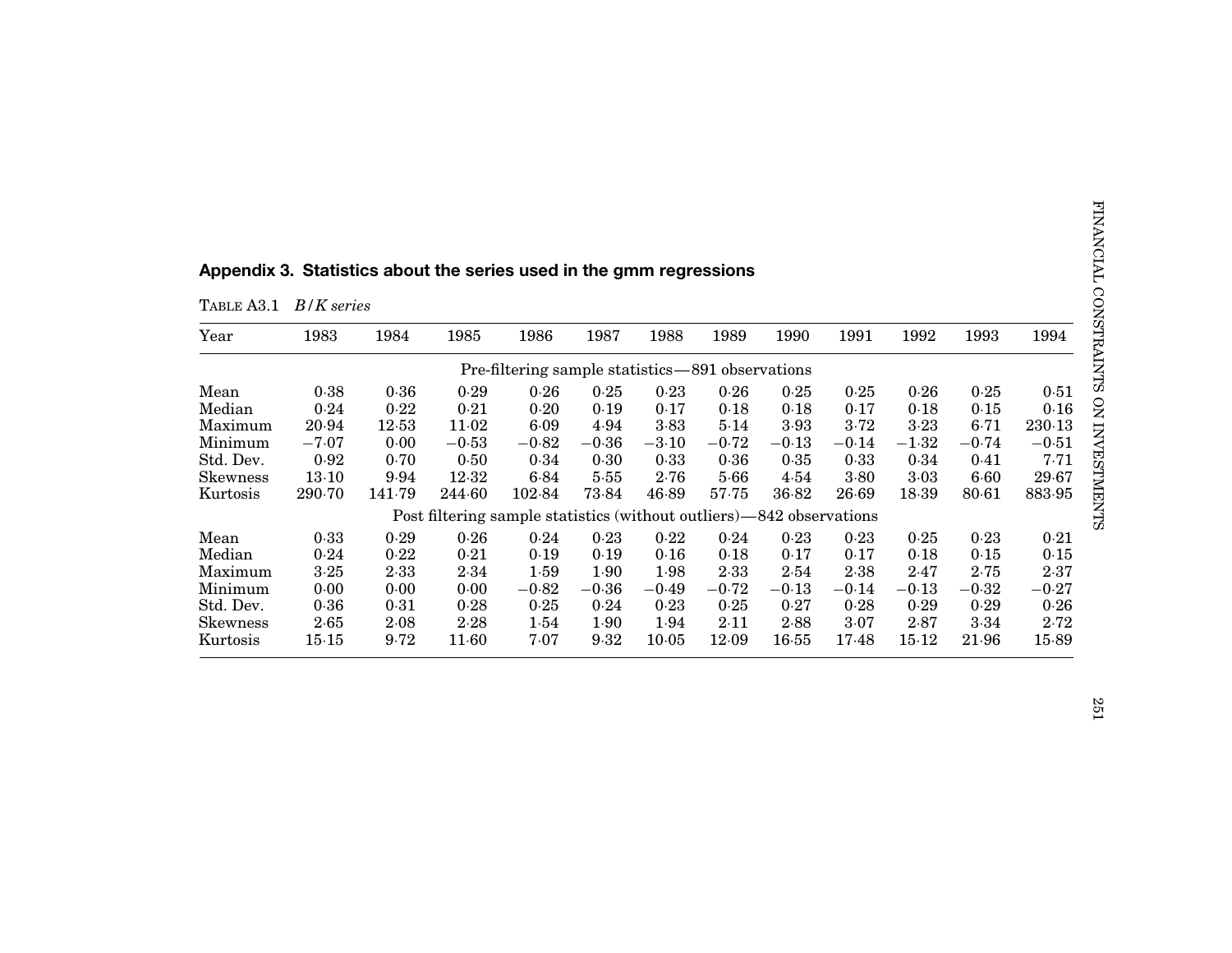TABLE A3.2 *C/K series*

| Year      | 1983    | 1984    | 1985    | 1986    | 1987    | 1988    | 1989    | 1990                                                                 | 1991    | 1992    | 1993    | 1994    |
|-----------|---------|---------|---------|---------|---------|---------|---------|----------------------------------------------------------------------|---------|---------|---------|---------|
|           |         |         |         |         |         |         |         | Pre-filtering sample statistics-891 observations                     |         |         |         |         |
| Mean      | 0.53    | 0.49    | 0.47    | 0.49    | 0.46    | 0.44    | 0.38    | 0.34                                                                 | 0.29    | 0.27    | 0.23    | 0.27    |
| Median    | 0.34    | 0.34    | 0.34    | 0.34    | 0.34    | 0.32    | 0.27    | 0.24                                                                 | 0.21    | 0.19    | 0.16    | 0.18    |
| Maximum   | 18.44   | 18.82   | 7.45    | 5.61    | 8.19    | 9.64    | 5.05    | 5.28                                                                 | 6.51    | 6.96    | 5.97    | 14.14   |
| Minimum   | $-3.30$ | $-6.92$ | $-1.74$ | $-1.60$ | $-1.95$ | $-2.02$ | $-4.80$ | $-3.27$                                                              | $-1.83$ | $-2.01$ | $-5.26$ | $-2.48$ |
| Std. Dev. | 1.20    | 1.03    | 0.60    | 0.56    | 0.60    | 0.58    | 0.53    | 0.46                                                                 | 0.42    | 0.46    | 0.50    | 0.72    |
| Skewness  | 7.81    | 7.59    | 4.34    | 3.39    | 5.87    | 6.97    | 1.83    | 3.70                                                                 | 4.89    | 5.29    | 3.70    | 13.06   |
| Kurtosis  | 93.77   | 136.20  | 37.20   | 22.96   | 60.44   | 92.43   | 33.69   | 40.12                                                                | 60.37   | 67.01   | 70.63   | 220.87  |
|           |         |         |         |         |         |         |         | Post filtering sample statistics (without outliers)—842 observations |         |         |         |         |
| Mean      | 0.44    | 0.44    | 0.43    | 0.45    | 0.42    | 0.40    | 0.36    | 0.31                                                                 | 0.28    | 0.25    | 0.21    | 0.22    |
| Median    | 0.33    | 0.33    | 0.34    | 0.34    | 0.33    | 0.31    | 0.27    | 0.24                                                                 | 0.20    | 0.19    | 0.16    | 0.18    |
| Maximum   | 4.94    | 3.57    | 3.21    | 3.46    | 2.65    | 2.78    | 2.97    | 2.56                                                                 | 2.60    | 2.73    | 2.41    | 1.96    |
| Minimum   | $-2.26$ | $-1.44$ | $-1.13$ | $-1.52$ | $-0.64$ | $-2.02$ | $-2.38$ | $-0.66$                                                              | $-1.83$ | $-1.32$ | $-1.14$ | $-1.02$ |
| Std. Dev. | 0.63    | 0.48    | 0.44    | 0.44    | 0.38    | 0.39    | 0.39    | 0.33                                                                 | 0.34    | 0.33    | 0.30    | 0.25    |
| Skewness  | 2.45    | 2.00    | 2.21    | 2.25    | 1.98    | 1.64    | 2.00    | 2.32                                                                 | 1.88    | 2.24    | 1.96    | 0.99    |
| Kurtosis  | 16.11   | 12.64   | 10.81   | 12.15   | 9.71    | 12.65   | 19.75   | 14.19                                                                | 14.76   | 15.21   | 15.07   | 9.83    |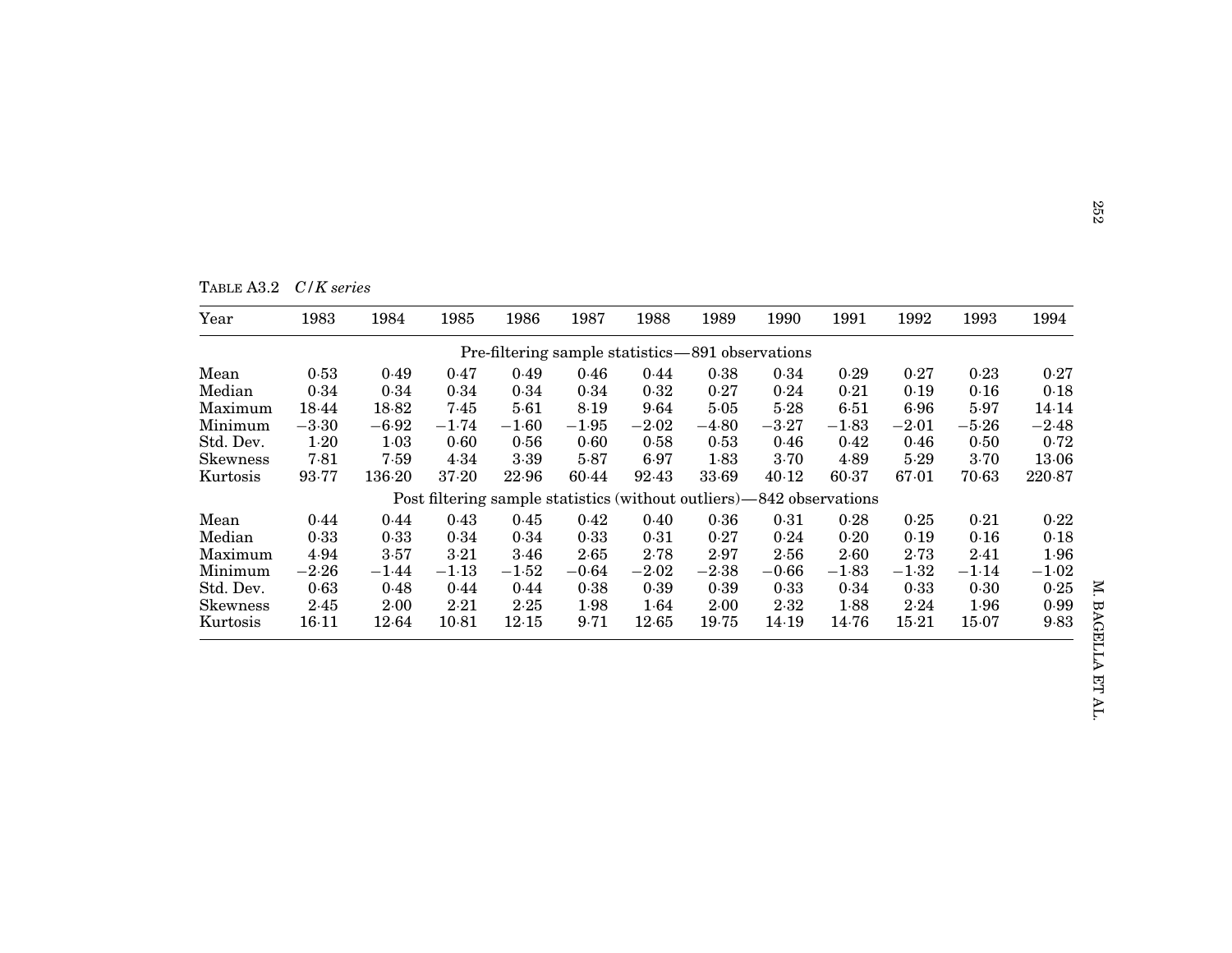| TABLE A3.3 |  | I/K series |
|------------|--|------------|
|            |  |            |
|            |  |            |
|            |  |            |

| Year                                                                 | 1983     | 1984    | 1985    | 1986    | 1987    | 1988    | 1989    | 1990    | 1991    | 1992    | 1993    | 1994    |
|----------------------------------------------------------------------|----------|---------|---------|---------|---------|---------|---------|---------|---------|---------|---------|---------|
| Pre-filtering sample statistics—891 observations                     |          |         |         |         |         |         |         |         |         |         |         |         |
| Mean                                                                 | 0.23     | 0.21    | 0.19    | 0.18    | 0.18    | 0.18    | 0.19    | 0.16    | 0.14    | 0.12    | 0.10    | 0.11    |
| Median                                                               | 0.17     | 0.16    | 0.15    | 0.15    | 0.15    | 0.15    | 0.15    | 0.14    | 0.12    | 0.10    | 0.08    | 0.08    |
| Maximum                                                              | 14.92    | 4.33    | 1.78    | 0.92    | 0.89    | 0.93    | 2.36    | 0.92    | 0.88    | 0.96    | 0.93    | 1.19    |
| Minimum                                                              | $-10.72$ | $-1.25$ | $-0.47$ | $-0.50$ | $-0.07$ | $-0.06$ | $-0.08$ | $-0.02$ | $-0.03$ | $-0.26$ | $-0.38$ | $-0.17$ |
| Std. Dev.                                                            | 0.68     | 0.24    | 0.15    | 0.14    | 0.13    | 0.12    | 0.15    | 0.11    | 0.11    | 0.10    | 0.10    | 0.10    |
| Skewness                                                             | 6.56     | 7.24    | 2.37    | 1.23    | 1.39    | 1.54    | 4.64    | 1.76    | 2.01    | 1.99    | 2.72    | 3.21    |
| Kurtosis                                                             | 316.33   | 112.17  | 18.37   | 6.23    | 5.85    | 7.51    | 56.82   | 8.70    | 10.71   | 11.22   | 17.58   | 25.01   |
| Post filtering sample statistics (without outliers)—842 observations |          |         |         |         |         |         |         |         |         |         |         |         |
| Mean                                                                 | 0.21     | 0.19    | 0.18    | 0.17    | 0.18    | 0.18    | 0.18    | 0.16    | 0.14    | 0.12    | 0.10    | 0.11    |
| Median                                                               | 0.17     | 0.16    | 0.15    | 0.15    | 0.15    | 0.15    | 0.15    | 0.14    | 0.12    | 0.10    | 0.08    | 0.08    |
| Maximum                                                              | 1.34     | 1.04    | 0.92    | 0.72    | 0.80    | 0.91    | 0.97    | 0.92    | 0.88    | 0.60    | 0.78    | 0.62    |
| Minimum                                                              | 0.00     | 0.00    | 0.00    | $-0.50$ | $-0.04$ | $-0.06$ | $-0.02$ | $-0.02$ | $-0.03$ | $-0.09$ | $-0.38$ | $-0.17$ |
| Std. Dev.                                                            | 0.18     | 0.15    | 0.13    | 0.13    | 0.12    | 0.12    | 0.12    | 0.11    | 0.10    | 0.09    | 0.09    | 0.09    |
| Skewness                                                             | 1.74     | 1.63    | 1.35    | 1.05    | 1.18    | 1.28    | 1.61    | 1.60    | 1.75    | 1.69    | 2.21    | 1.70    |
| Kurtosis                                                             | 7.54     | 6.52    | 5.59    | 5.76    | 4.72    | 6.01    | 7.42    | 8.14    | 9.13    | 7.00    | 13.58   | 7.44    |